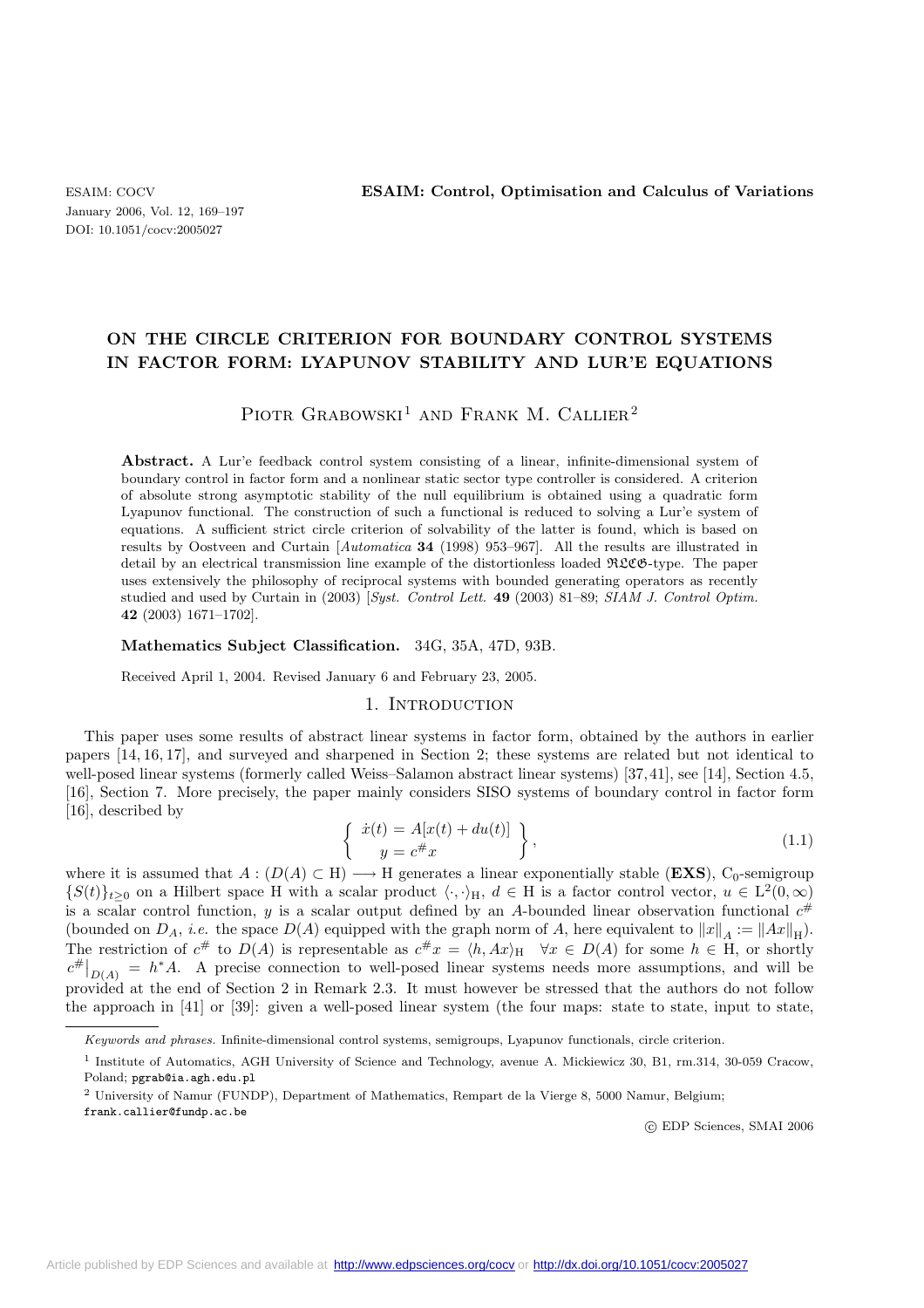

FIGURE 1.1. The Lur'e control system.

state to output, and input-output map) then one gets generating operators  $A, B, C$  and results. Here one uses sufficient assumptions permitting the use of the four former maps of a well-posed linear system and results, as they are created by these assumptions, and nothing more. Moreover system (1.1) is also related to hyperbolic boundary control systems as in [21, 23, 35], see Remark 2.2.

Section 2 on preliminaries starts by recalling in Section 2.1 the definition of (infinite-time) admissibility of an unbounded observation operator, and the Lyapunov equation solvability criterion of admissibility, see Lemma 2.1. We discuss bounded observation or control operators, the latter being handled by duality. In Section 2.2 the general admissibility of Section 2.1 is reduced to that of the observation functional of SISO open-loop system (1.1), and it is shown that modulo a unitary transformation on  $L^2(0,\infty)$ , admissibility can be reduced to admissibility involving bounded system operators. In Appendix A one takes into account that system (1.1) has an exponentially stable C<sub>0</sub>-semigroup  $\{S(t)\}_{t\geq 0}$ , whence its generator A has an inverse  $A^{-1} \in$  $L(H)$ , which generates the semigroup  $\{e^{tA^{-1}}\}_{t\geq 0}$ . Its strong asymptotic stability is investigated in this Appendix and turns out to be a reasonable assumption; specialized equivalent criteria indicate applicability in examples. In Section 2.3 classical and weak solutions of the state differential equation of (1.1) *i.e.*

$$
\dot{x}(t) = A[x(t) + du(t)], \qquad x(0) = x_0,\tag{1.2}
$$

are derived, based on a generalization of Phillip's theorem [36], Corollary 2.11, p. 109. In particular, it is shown that if the control belongs to  $D(R^2)$  (*i.e.* the domain of the square of the generator R of the right-shift semigroup on  $L^2(0,\infty)$ ) and the initial state  $x_0$  is in  $D(A)$  (*i.e.* the domain of the state system operator A), then (1.2) has an explicit (unique) classical solution, see equation (2.4) in Lemma 2.8 below. This result is used next in Section 2.4 to explain the input-output map of (1.1) originally defined for  $x_0 \in D(A)$  and  $u \in D(R^2)$  and then extended to any initial state in H and any control in  $L^2(0,\infty)$ . This is achieved by assuming compatibility condition (2.6) *i.e.*  $d \in D(c^{\#})$ , admissibility of the observation functional of (1.1) and requiring that  $\hat{g}$  (the Laplace transform of its impulse response g) is a bounded analytic function on  $\Pi^+$  (the right complex halfplane). See Lemma 2.10 for the extended input-output map  $\overline{F}$  and the system transfer function  $\hat{g}$ , (this lemma abbreviates some results of [16]). Section 2 ends with Section 2.5 where the notion of admissible factor control vector  $d$  of  $(1.1)$  is defined (using duality with respect to an unbounded observation functional). This property is sufficient for differential equation (1.2) to have (a unique) weak solution for any initial state in H and any control in  $L^2(0,\infty)$ , see Lemma 2.11.

The results of Section 2 combined with the input-output approach using *passivity* or *contractivity* lead in, respectively, [13, 17] to a circle criterion for the nonlinear Lur'e type feedback system described by Figure  $1.1<sup>1</sup>$ , consisting of a linear infinite-dimensional system of boundary control in factor form followed by a nonlinear static sector type controller in the loop. Such a system can be modelled by the nonlinear abstract differential equation

$$
\dot{x}(t) = A\left\{x(t) - df\left[c^{\#}x(t)\right]\right\}
$$

 $1$  For reasons of traditional conformity, we have, as in [40], Section 5.6, Theorem 37 Case (iii), p. 227, reintroduced the standard sign inversion node between the controller and the plant.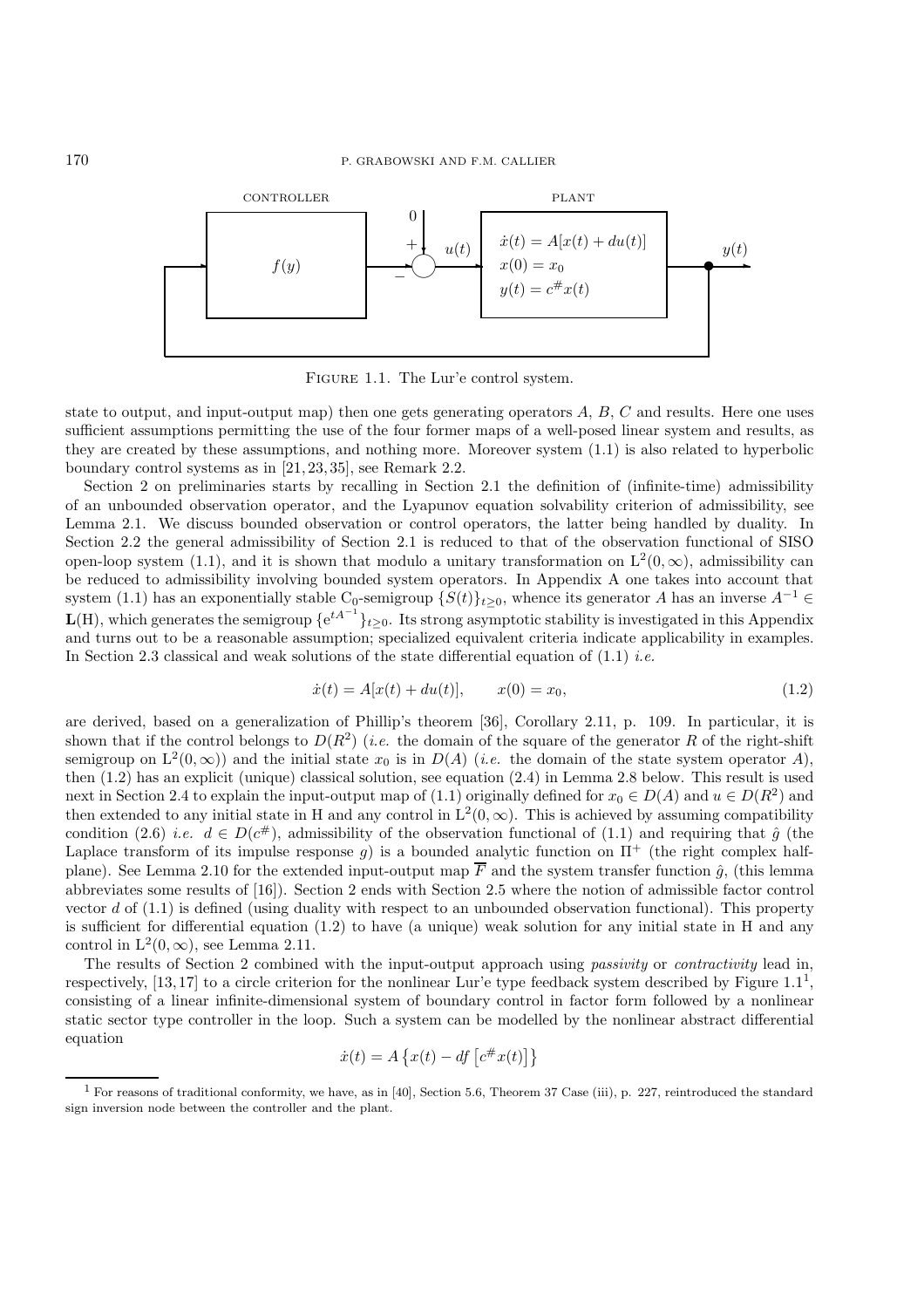

FIGURE 1.2. The original system and its reciprocal form.

where  $A: (D(A) \subset H) \longrightarrow H$  generates a linear C<sub>0</sub>-semigroup on H,  $d \in H$  is a factor control vector,  $f: \mathbb{R} \longrightarrow \mathbb{R}$ and  $c^{\#}$  is A-bounded linear functional (bounded on  $D_A$ ). It is commonly known that in the finite-dimensional SISO case the circle criterion can also be derived using a quadratic Lyapunov functional  $V(x) = x^T \mathcal{H} x$ ,  $\mathcal{H} =$  $\mathcal{H}^T \in \mathbf{L}(\mathbb{R}^n)$ . Usually its derivative  $\dot{V} = \dot{x}^T \mathcal{H} x + x^T \mathcal{H} \dot{x}$  along solutions of the Lur'e system  $\dot{x} = Ax - bf(c^T x)$ is being represented as a quadratic form with respect to an extended vector  $\begin{bmatrix} x & f \end{bmatrix}^T$ . The sector conditions imposed on f can be expressed as an extended quadratic form too. From the requirement  $\dot{V} \leq 0$  one gets the so-called Lur'e resolving system of equations. Thus determination of an unknown matrix  $\mathcal{H} > 0$  reduces to solving of the latter. This standard reduction leads to a variety of solvability results commonly known as the Kalman-Popov lemma and the Yacubovič frequency-domain theorem. Global asymptotic stability of the origin is usually deduced either from LaSalle's invariance principle or by showing that control and/or output are  $L^2(0,\infty)$ -functions. Since global asymptotic stability is independent of a particular form of a nonlinearity satisfying the sector conditions it was named absolute stability<sup>2</sup>. E. Noldus  $[28-30]$  was probably the first who noticed that if A is invertible then one can write  $x = A^{-1}\dot{x} - A^{-1}bf(c^Tx)$  instead of  $\dot{x}$  when calculating  $\dot{V}$  and representing it as a quadratic form of  $\begin{bmatrix} \dot{x} & f \end{bmatrix}^T$ . An important observation is that this fits the philosophy of reciprocal systems as recently studied by Curtain [6, 7]. Its essence here is to use the so-called *reciprocal system* expressed in terms of bounded operators exclusively instead of the original system which contains unbounded operators. The reciprocal system arises from the standard one by expressing x and y in terms of  $\dot{x}$  and u as explained in the reciprocal form of Figure 1.2. The reciprocal system is then obtained by exchanging x and  $-\dot{x}$ giving the reciprocal system parameters  $[A^{-1}, d, -h^*, \hat{g}(0)].$ 

The present paper explains how Lyapunov state space theory together with the abstract results of Section 2 can give similar stability conditions. An absolute stability criterion (main Th. 3.1) is derived in Section 3. It is obtained by using a quadratic form Lyapunov functional  $V(x) = \langle x, \mathcal{H}x \rangle_H$ ,  $0 \leq \mathcal{H} = \mathcal{H}^* \in L(H)$ . A delicate procedure of evaluating the derivative of the quadratic form along the system state trajectories is studied. This procedure consists of two stages. First, we approximate weak state trajectories by classical ones and apply the method of Noldus to get a Lur'e type system of equations containing only bounded operators. Next, using a necessary condition of solvability of the Lur'e equations (3.1) and the Phragmén-Lindelöf principle, we extend the validity of the formula expressing V to all weak state trajectories. Finally the results of Section 2 enable us to prove global strong asymptotic stability of the null equilibrium in Theorem 3.1. An important consequence is that stability depends on the solvability of the Lur'e equations (3.1) (or equivalently (3.2)).

The aim of Section 4 is to discuss the solvability of these equations. The main difficulty is due to the fact that the open-loop system control- and/or observation operators are unbounded, which are mathematically difficult. However, it turns out that Noldus's method together with: 1) the philosophy of reciprocal systems, and 2) the proof of the Riccati results [32], Theorem 19 and Corollary 20, of Oostveen and Curtain is useful in our context. We start in Section 4.1 by giving appropriate spectral factorization results based on Szegö's factorization theorem and Devinatz-Shinbrot contribution. The problem of realization of the spectral factor is formulated next in Section 4.2. An adaptation of the results of Oostveen and Curtain (with in particular Lem. 4.3) is essential in Section 4.3 which deals with the solvability of the Lur'e system (3.1). The main result of

<sup>&</sup>lt;sup>2</sup> The results that can be obtained using the LaSalle invariance principle differ slightly from those one can get using  $L^2(0, \infty)$ theory. As a rule the latter give slightly restricted absolute stability sectors.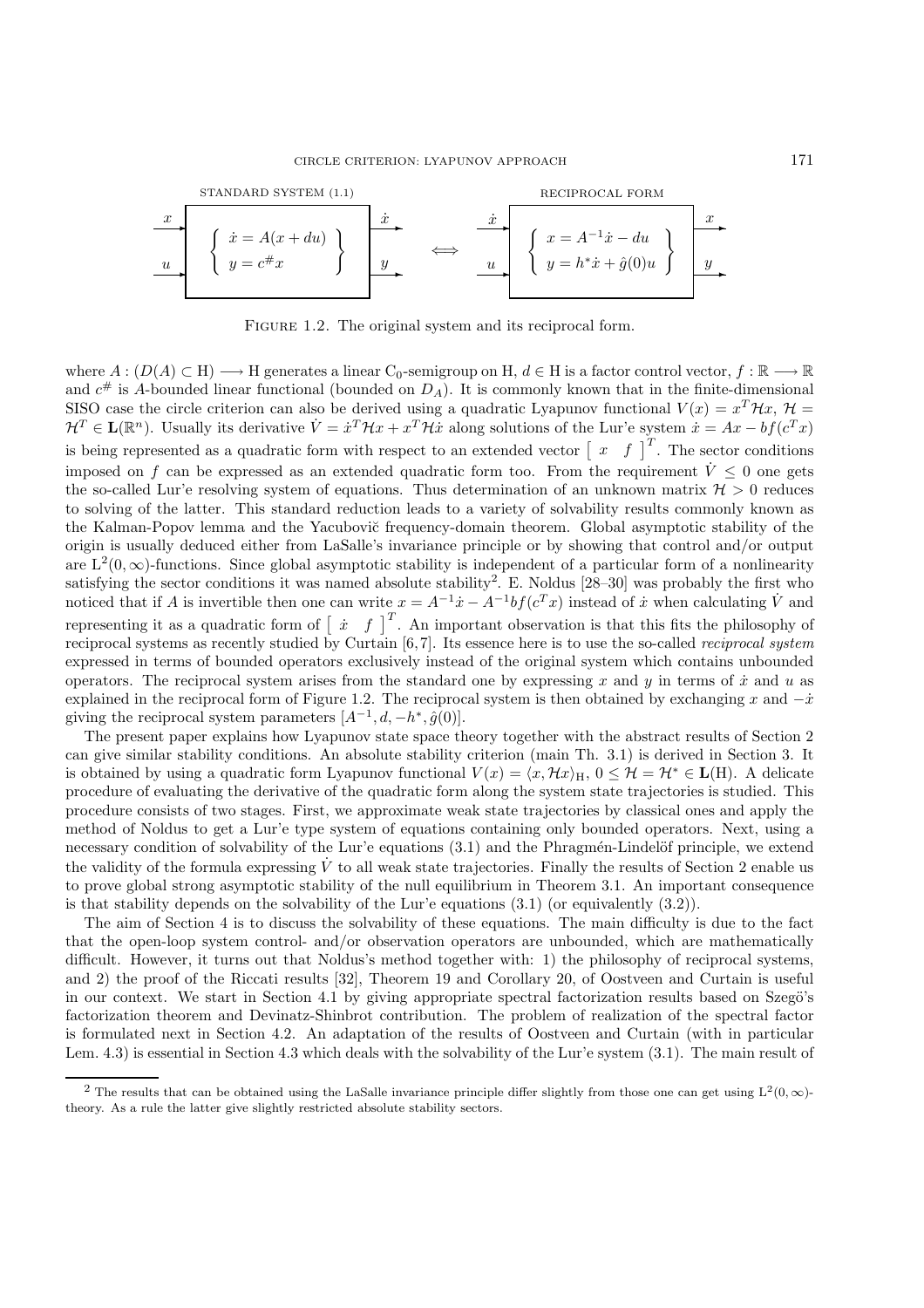Section 4.3 is Theorem 4.1 which provides a method for solving (3.1) or (3.2). It proceeds, modulo adaptation involving the transfer function mapping  $\hat{g}(s) \longmapsto \hat{g}(s^{-1}) - \hat{g}(0)$ , as in the spectral factorization method for solving the Riccati equation of Callier and Winkin [4]. This requires:

- finding the spectral factor  $\phi \in H^{\infty}(\Pi^+)$  such that  $1/\phi \in H^{\infty}(\Pi^+)$  and  $\phi(0) = \sqrt{\delta}$ ;
- determining the vector  $\mathcal{G} \in \mathcal{H}$  from the realization identity (4.4);
- solving the Lyapunov operator equation to determine  $\mathcal H$  by backsubstitution of  $\mathcal G$  into (3.1).

Many other Lur'e system results are available such as [31], Theorem 4, p. 570, [24], Theorem 3, p. 902, [26], [2], Theorem 2.1, p. 179, [33], Theorem 3, p. 740, [3], Theorem 3.1, [34], Theorem 2 and [35], Theorem 3, p. 482. However they do not fit our context.

Section 5 presents an exhaustive illustration of the results for the example of a loaded distortionless electric RLCG-transmission line for which we prove the global strong asymptotic stability. After verifying that the linear part has all the properties needed to apply our main result we establish the existence of a (unique) weak solution to the closed-loop system equations for any initial condition. Here we took advantage of the fact that system equations can be reduced to a functional difference equation of the delayed-type such that the method of steps is applicable. The coercive frequency-domain inequality of the circle-type (4.3) is obtained from its weak version (4.18) by a small restriction of the sector  $(k_1, k_2)$ . Spectral factorization, realization identities and appropriate Lyapunov operator equations are analyzed in detail in Section 5.1 – the case of nonpositive b and in Section  $5.2$  – the case of positive b. In the latter case the sector guaranteeing absolute stability turns to be essentially smaller than the Hurwitz sector.

Related, although different absolute stability results have been proved in [3, 25]. A discussion and some prospects for further investigations, including the idea of using a Popov method for improving the absolute stability conditions, are presented in the concluding Section 6.

## 2. Preliminaries

## 2.1. **Admissibility of unbounded output operators: general case**

We start by recalling the notion of admissibility of observation operators in the context of output trajectories in  $L^2(0,\infty)$ . To do this consider, in a Hilbert space H with scalar product  $\langle \cdot, \cdot \rangle_H$ , the homogeneous observation system

$$
\begin{cases}\n\dot{x}(t) = Ax(t) \\
x(0) = x_0 \\
y(t) = Cx(t)\n\end{cases}, \quad t \ge 0.
$$

We assume that  $A: (D(A) \subset H) \longrightarrow H$  generates a linear C<sub>0</sub>-semigroup  $\{S(t)\}_{t>0}$  on H and  $C \in L(D_A, Y)$  is an observation (output) operator, where  $D_A$  stands for the space  $D(A)$  equipped with the graph norm and Y is an another Hilbert space with a scalar product  $\langle \cdot, \cdot \rangle_Y$ .

**Definition 2.1.** The observation operator  $C \in L(D_A, Y)$  is called *infinite-time admissible* or shortly *admissible* if there exists  $\gamma > 0$  such that

$$
\int_0^\infty \|CS(t)x\|_Y^2 dt \le \gamma \|x\|_H^2 \qquad \forall x \in D(A),
$$

*i.e.*, the *observability map*

$$
P: (D(A) \subset H) \ni x \longmapsto CS(\cdot)x \in L^{2}(0, \infty; Y)
$$

is defined and bounded on  $D(A)$  in the H-norm.

If the observation operator C is admissible then, as  $D(A)$  is dense in H, P has (by standard operator theory) a bounded extension (closure) denoted by  $\overline{P}$  which is defined on all of H, *i.e.*  $\overline{P} \in L(H, L^2(0, \infty; Y)).$ 

The following characterization of admissibility is known [11], Theorems 3 and 4.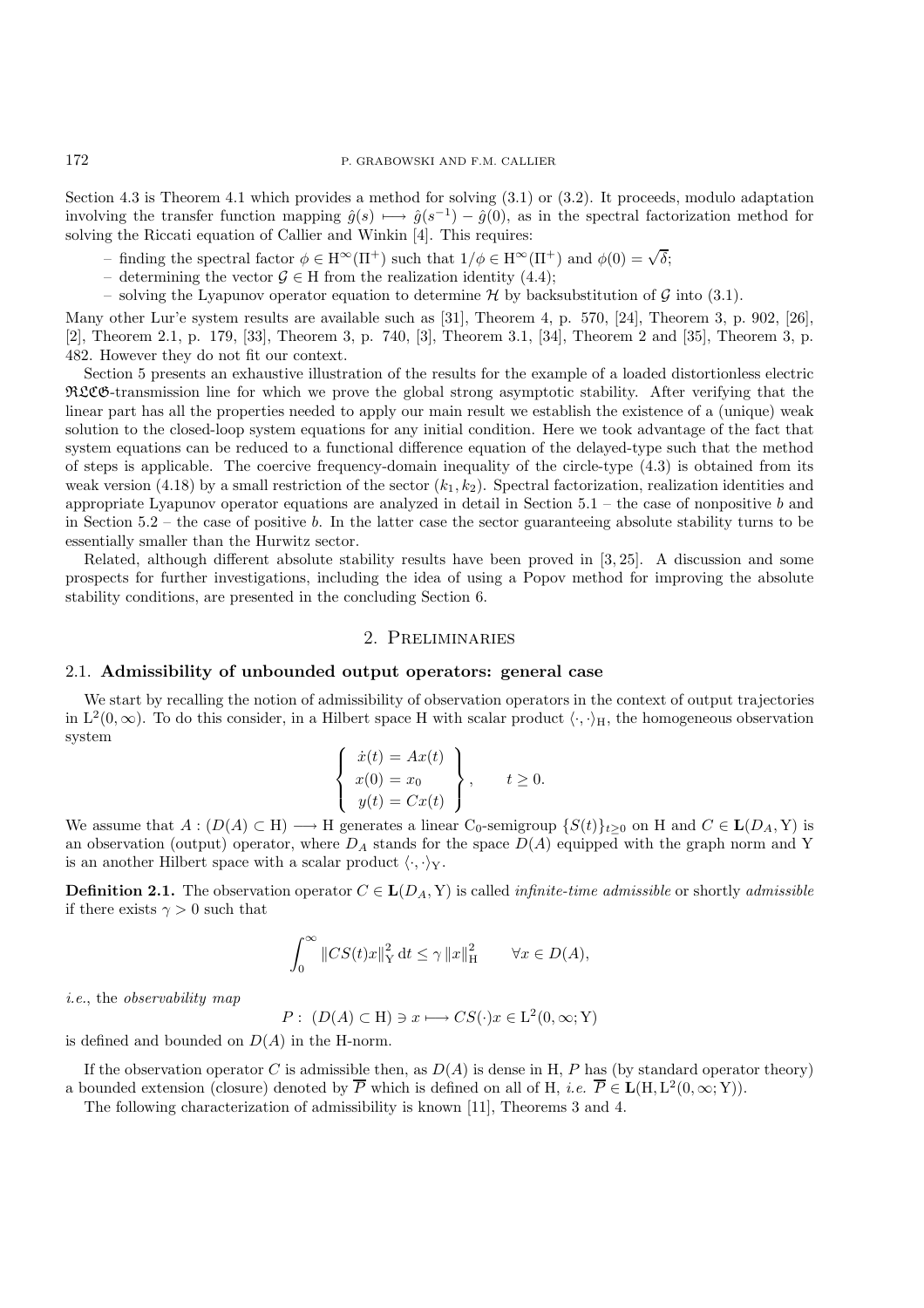**Lemma 2.1.**  $C \in L(D_A, Y)$  *is admissible iff there exists a bounded self-adjoint nonnegative solution*  $H \in L(H)$ *of the Lyapunov operator equation*

$$
\langle Ax_1, \mathcal{H}x_2 \rangle_H + \langle x_1, \mathcal{H}Ax_2 \rangle_H = -\langle Cx_1, Cx_2 \rangle_Y \qquad \forall x_1, x_2 \in D(A).
$$

*Moreover, this solution is unique if additionally the semigroup*  $\{S(t)\}_t>0$  *is* strongly asymptotically stable  $(AS)$ , *i.e. for every*  $x_0 \in H$ ,  $\lim_{t \to \infty} S(t)x_0 = 0$ .

Standard arguments involving continuity, the fact that  $D(A)$  is dense in H, and the closed graph theorem lead to the following lemma, see also [32, 41].

**Lemma 2.2.** *An operator*  $C \in L(H, Y)$  *is admissible iff*  $CS(\cdot)x \in L^2(0, \infty; Y)$  *for any*  $x \in H$ *.* 

In addition to Lemma 2.2 observe that if  $C \in L(H, Y)$  is admissible then the adjoint of P is given by

$$
P^*y = \int_0^\infty S^*(t)C^*y(t)dt, \qquad y \in \mathcal{L}^2(0,\infty;\mathcal{Y}).
$$

Consequently admissibility for bounded control operators can be introduced by using adjoint operators. An operator  $B \in L(U, H)$ , where U is a Hilbert space with scalar product  $\langle \cdot, \cdot \rangle_U$ , is said to be an *(infinite-time) admissible* control operator if its adjoint B<sup>∗</sup> ∈ **L**(H, U) is an admissible observation operator with respect to the adjoint semigroup. This leads to the following result.

**Lemma 2.3.** *An operator*  $B \in L(U, H)$  *is admissible iff*  $B^*S^*(\cdot)x \in L^2(0, \infty; U)$  *for any*  $x \in H$ *, or equivalently the* reachability operator Q *given by*

$$
Qu = \int_0^\infty S(t)Bu(t)dt
$$

*is in*  $\mathbf{L}(L^2(0,\infty;U),H)$ .

# 2.2. **Admissibility of the observation functional of system (1.1) of boundary control in factor form**

Recall the generators of the *left-* and *right-shift* C<sub>0</sub>-semigroup on  $L^2(0,\infty)$ , *i.e.* respectively L and  $R = L^*$ given by

$$
Lf = f', D(L) = W^{1,2}(0, \infty) := \left\{ f \in L^2(0, \infty) : f \text{ absolutely continuous, } f' \in L^2(0, \infty) \right\}
$$

$$
Rf = -f', \quad D(R) = \{ f \in W^{1,2}(0, \infty) : f(0) = 0 \}.
$$

Define two operators:

$$
V \in \mathbf{L}(\mathbf{H}, \mathbf{L}^2(0, \infty)), \qquad (Vx)(t) := h^* S(t)x
$$
  

$$
W \in \mathbf{L}(\mathbf{L}^2(0, \infty), \mathbf{H}), \qquad Wu := \int_0^\infty S(t) du(t) dt.
$$

With these notations and definitions, Definition 2.1 gets the following equivalent form.

**Lemma 2.4.** *The observation functional*  $c^{\#}$  *is admissible iff the* observability operator

$$
P = VA, \qquad D(P) = D(A)
$$

*has a bounded continuous extension onto* H *denoted by*  $\overline{P}$ *.*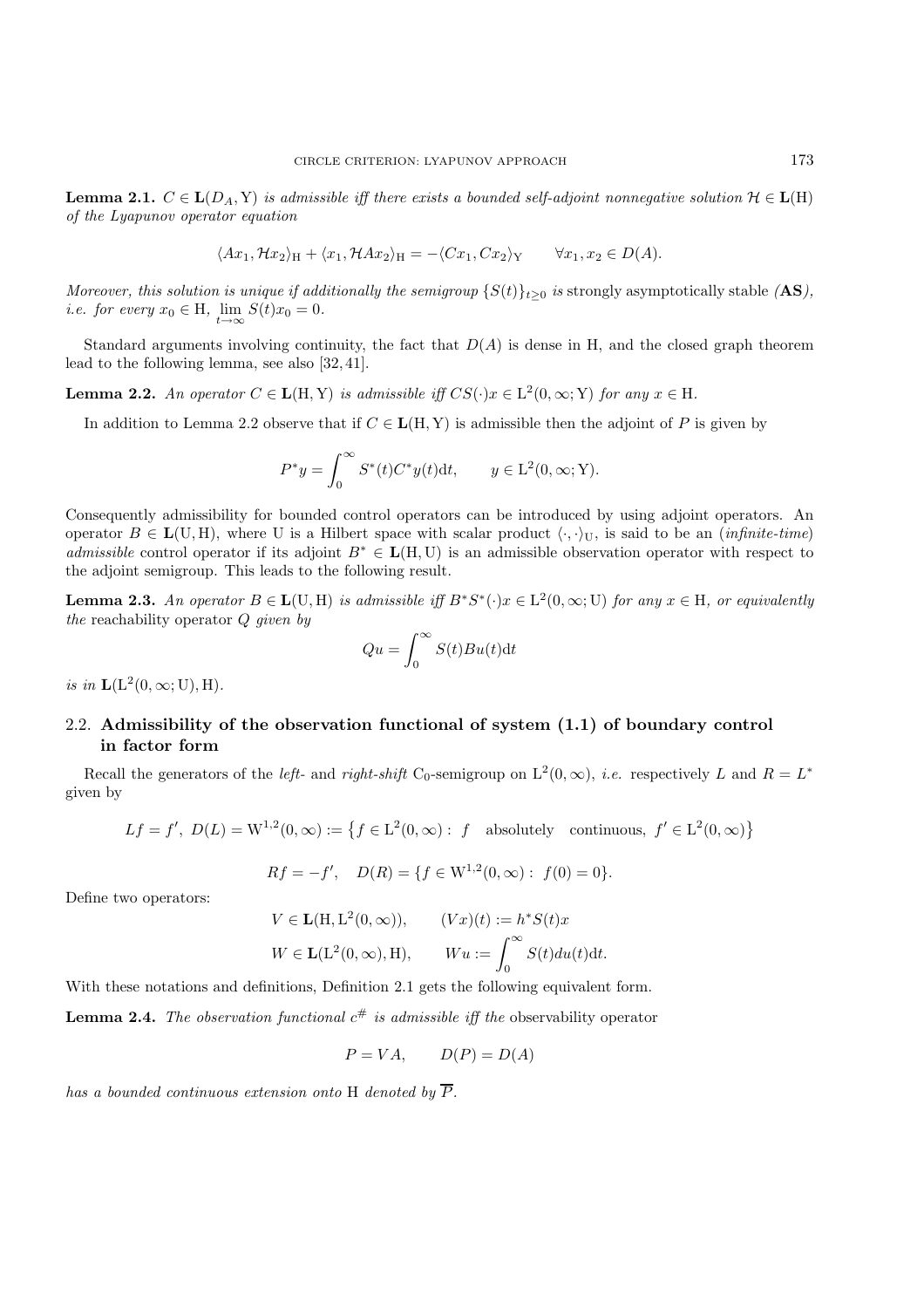We shall also need the next lemma.

**Lemma 2.5.** *If*  $c^{\#}$  *is admissible then*  $\overline{P}$ *, the closure of*  $P$  *has the form* 

$$
Range(V) \subset D(L), \qquad \overline{P} = LV.
$$

*In particular for all*  $x_0 \in H$ ,  $(\overline{P}x_0)(t) = \frac{d}{dt} [h^*S(t)x_0] \in L^2(0, \infty)$  *with Laplace transform*  $(\widehat{Px_0})(s) = c^*(sI - \overline{R})$  $A^{-1}x_0 \in H^2(\Pi^+).$ 

In what follows  $\Pi^+ := \{s \in \mathbb{C} : \text{Re } s > 0\}$  denotes the open right-half complex plane,  $H^\infty(\Pi^+)$  is the Banach space of analytic functions f on  $\Pi^+$ , equipped with the norm  $||f||_{H^{\infty}(\Pi^+)} = \sup_{s \in \Pi^+} |f(s)|$  and  $H^2(\Pi^+)$  is the Hardy space of functions f analytic on  $\Pi^+$  such that sup  $\int_{-\infty}^{\infty} |f(\sigma + j\omega)|^2 d\omega < \infty$ , where  $f(j\omega) := \lim_{\sigma \to 0+} f(\sigma + j\omega)$ exists for almost all  $\omega \in \mathbb{R}$ . The space  $H^2(\Pi^+)$  is unitarily isomorphic to  $L^2(0,\infty)$  by the normalized Laplace transform, to be more precise by

$$
\langle f, g \rangle_{\mathcal{L}^2(0,\infty)} = \frac{1}{2\pi} \int_{-\infty}^{\infty} \hat{f}(j\omega) \overline{\hat{g}(j\omega)} \mathrm{d}\omega
$$

where  $\hat{f}, \hat{g}$  are the Laplace transform of f and g, respectively. Moreover as in [20], p. 134, we shall frequently use the unitary operator  $U \in L(H^2(\Pi^+))$  given by

$$
(U\varphi)(s) := (1/s)\varphi(1/s),
$$

which for the j $\omega$ -axis H<sup>2</sup>( $\Pi$ <sup>+</sup>)-norm corresponds to the change of variable  $\omega \mapsto -\omega^{-1}$ .

The utility of this transformation appears by taking  $\varphi(s) = (\overline{P}x_0)(s) = c^{\#}(sI - A)^{-1}x_0, x_0 \in H$ . Then  $U\varphi(s) = -h^*(sI - A^{-1})^{-1}x_0$ . Hence we have

**Lemma 2.6.**  $c^{\#} = h^*A$  *is admissible for the semigroup*  $\{S(t)\}_{t\geq 0}$  *iff*  $-h^*$  *is admissible for the semigroup*  ${e^{tA^{-1}}}_{t\geq 0}$ .

Observe that one ends up with an observation system with *bounded* system operators, *viz.* A−<sup>1</sup> ∈ **L**(H) and h<sup>∗</sup> ∈ **L**(H, R). Moreover the asymptotic stability of the semigroup generated by A−<sup>1</sup> holds under light conditions, see Appendix A.

## 2.3. **Classical and weak state trajectories of system (1.1)**

The following weakened version of Phillips' theorem is important.

**Lemma 2.7.** If 
$$
u \in D(L)
$$
 then  $v(t) := \int_0^t S(t - \tau) du(\tau) d\tau$  is a classical (i.e. C<sup>1</sup>) solution of  

$$
\begin{cases} \dot{v}(t) = Av(t) + du(t) \\ v(0) = 0 \end{cases}.
$$

An important step of the proof given in [13], Appendix A, is to show that

$$
\dot{v}(t) = S(t)du(0) + \int_0^t S(t-\tau)di(\tau)d\tau, \quad t \ge 0.
$$
\n(2.1)

Now in our boundary control system in factor form  $(1.1)$ , we are considering the state differential equation  $(1.2)$ , where  $x(\cdot)$  is a *weak* solution iff it is a continuous H-valued function of t such that for all  $w \in D(A^*)$ ,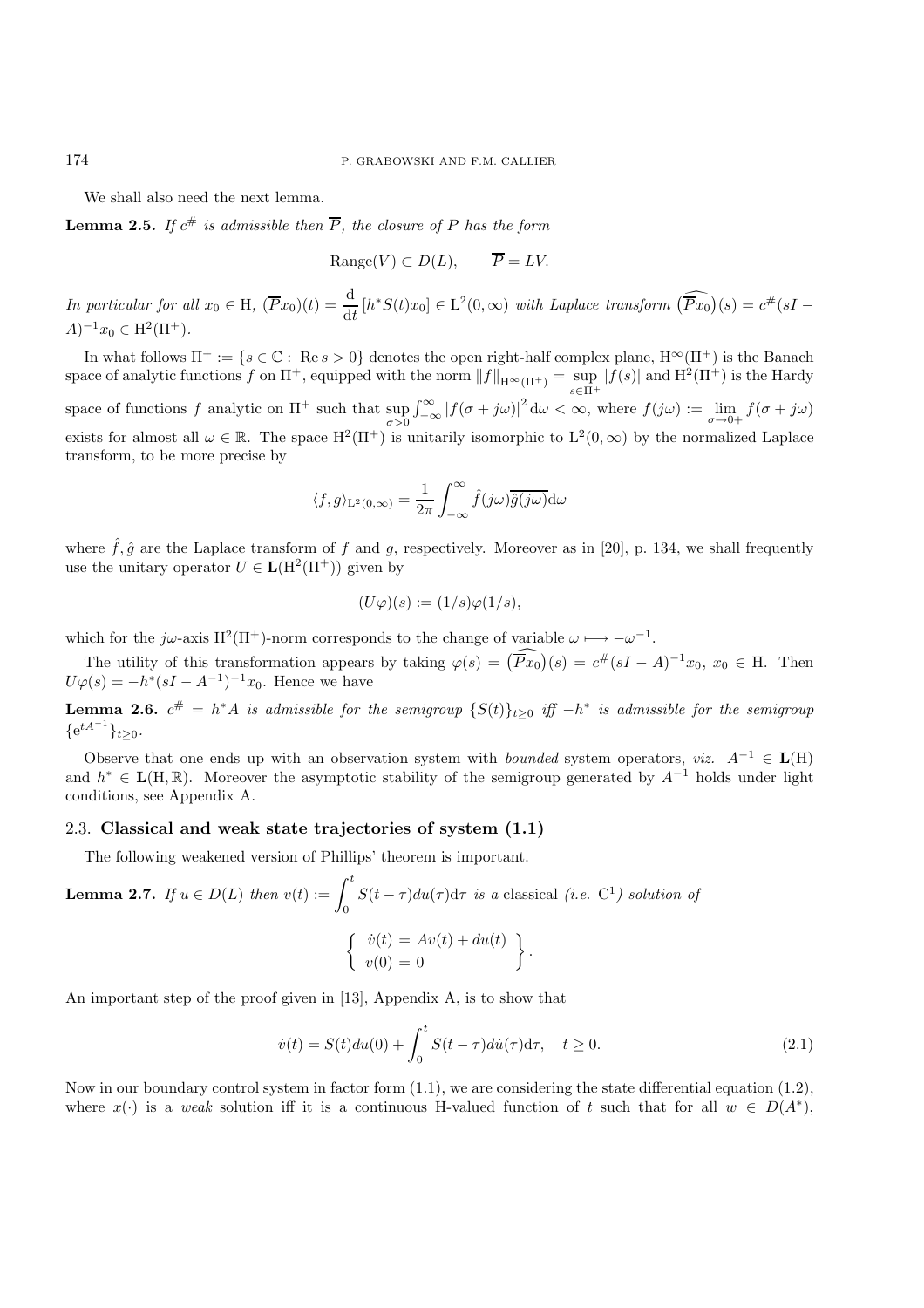$t \mapsto \langle x(t), w \rangle$  is absolutely continuous and for almost all t and all  $w \in D(A^*)$  we have

$$
\frac{\mathrm{d}}{\mathrm{d}t} \langle x(t), w \rangle_{\mathrm{H}} = \langle x(t) + du(t), A^*w \rangle_{\mathrm{H}}.
$$

Closely related is the  $\left(\frac{d}{dt}, A^{-1}\right)$  *–reversed* differential equation

$$
\frac{d}{dt}[A^{-1}x(t)] = A[A^{-1}x(t)] + u(t)d = x(t) + u(t)d
$$
\n(2.2)

arising from (1.2) by applying  $A^{-1}$  to both sides and by commuting the time derivative and  $A^{-1}$ . Indeed we have the following results.

## **Lemma 2.8.** *There holds:*

**a)** *If*  $x_0 \in H$  *and*  $u \in D(L)$ *, then the weak solution of (1.2) coincides with the classical solution of (2.2), and is given by*

$$
x(t) = S(t)x_0 + A \int_0^t S(t - \tau) du(\tau) d\tau = S(t)x_0 + Av(t).
$$
\n(2.3)

**b)** *If*  $x_0 \in D(A)$  and  $u \in D(R^2)$ , then the classical solution of (1.2) is given by

$$
x(t) = S(t)x_0 + A \int_0^t S(t - \tau) du(\tau) d\tau = S(t)x_0 + \int_0^t S(t - \tau) du(\tau) d\tau - du(t)
$$
\n(2.4)

*with*  $\int_0^t S(t-\tau) d\dot{u}(\tau) d\tau \in D(A)$  *and* 

$$
\dot{x}(t) = A[x(t) + du(t)] = AS(t)x_0 + \int_0^t S(t - \tau) \, d\ddot{u}(\tau) \, d\tau - d\dot{u}(t). \tag{2.5}
$$

For the proof, see Appendix B.

## 2.4. **Input-output map and transfer function of system (1.1)**

If  $x_0 \in D(A)$ ,  $u \in D(R^2)$  and moreover the *compatibility condition* 

$$
d \in D(c^{\#})
$$
\n<sup>(2.6)</sup>

holds, then by  $c^{\#}\big|_{D(A)} = h^*A$ , and Lemma 2.8:  $x(t) \in D(c^{\#})$  for every  $t \ge 0$  and the output given by

$$
y(t) = c^{\#}x(t) = (Px_0)(t) + \int_0^t h^*S(t-\tau)di(\tau)d\tau - h^*di(t) - c^{\#}du(t) = h^*x(t) - c^{\#}du(t),
$$

is a continuous function of  $t \geq 0$ .

Let  $c^{\#}$  be admissible. Then the validity of the formula for the output  $y(\cdot) \in L^2(0,\infty)$  extends to all  $x_0 \in H$ and  $u \in D(R)$ . Indeed, this is clear for the *homogeneous part* of the output, because  $h^*S(\cdot)d \in D(L)$ , whence

$$
y(t) = c^{\#}x(t) = (\overline{P}x_0)(t) + \int_0^t (\overline{P}d)(t - \tau)\dot{u}(\tau)d\tau - c^{\#}du(t)
$$
  
\n
$$
= (\overline{P}x_0)(t) + (\overline{P}d \star \dot{u})(t) - c^{\#}du(t)
$$
  
\nhomogeneous part  
\nnonhomogeneous part  
\n
$$
= (\overline{P}x_0)(t) + \frac{d}{dt} \left[ \int_0^t (\overline{P}d)(t - \tau)u(\tau)d\tau \right] - c^{\#}du(t).
$$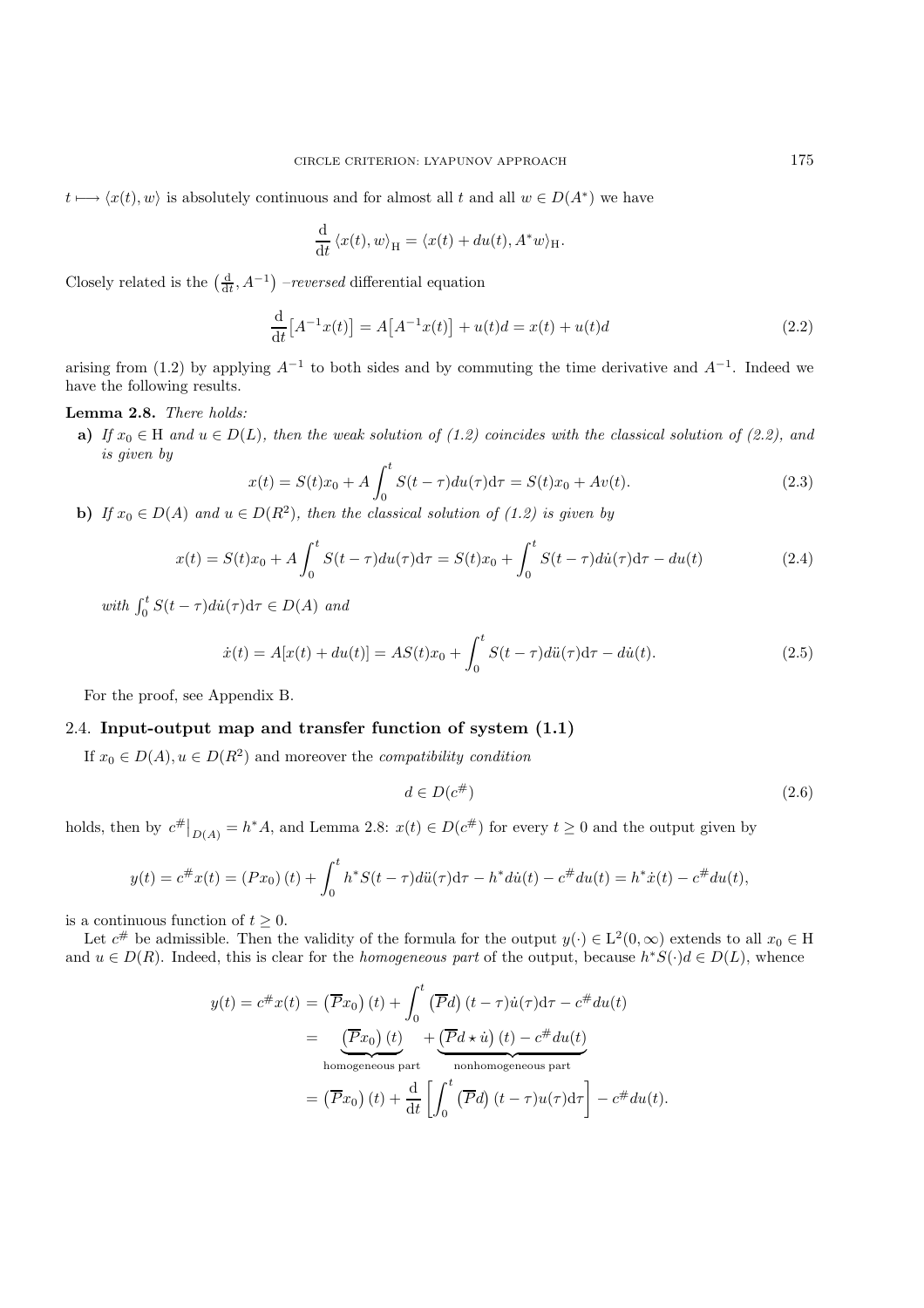Since the homogeneous part of the output is fully determined by the observability map we turn our attention to the nonhomogeneous part, *i.e.* to the input-output map. Its characterization is explained by the next two lemmas [16], see the operator  $\overline{F}$  in Lemma 2.10 below as well as the associated transfer function  $\hat{g}$ , which corresponds to a causal operator.

**Definition 2.2.** The operator  $H \in L(L^2(0,\infty))$  is called *causal* or *nonanticipative* if

$$
(Hu_T)_T = (Hu)_T \qquad \forall u \in \mathcal{L}^2(0,\infty)
$$

where  $u_T$  denotes the *truncation* of u at time  $T > 0$ ,  $u_T(t) = \begin{cases} u(t) & \text{if } t < T \\ 0 & \text{otherwise} \end{cases}$ .

**Lemma 2.9.** *If the compatibility condition (2.6) holds, then the function*

$$
\hat{g}(s) := sc^{\#}(sI - A)^{-1}d - c^{\#}d = sh^*A(sI - A)^{-1}d - c^{\#}d \tag{2.7}
$$

*is well-defined and analytic on*  $[\mathbb{C} \setminus \sigma(A)] \supset \Pi^+$ *. If in addition to (2.6),*  $c^{\#}$  *is admissible then:* 

- (i)  $\hat{g}(s) = s(\overline{P}d)(s) c^{\#}d$  with  $\overline{P}d \in H^{\infty}(\Pi^{+}) \cap H^{2}(\Pi^{+})$ .
- (ii) The convolution operator K with kernel  $\overline{P}d$ , i.e.,  $Ku := \overline{P}d \star u$  belongs to  $\mathbf{L}(L^2(0,\infty))$  and it maps the *domain of* R *into itself.*

Definition 2.2 and Lemma 2.9 leads to the following results, see [16], Theorem 4.1, Corollary 4.1, Theorem 4.2. **Lemma 2.10.** *If (2.6) holds,*  $c^{\#}$  *is admissible and* 

$$
\hat{g} \in \mathcal{H}^{\infty}(\Pi^{+})
$$
\n<sup>(2.8)</sup>

*then, the* input-output *operator* F*,*

$$
F = -KR - c^{\#}dI, \qquad D(F) = D(R)
$$

*is bounded and its closure*  $\overline{F} \in L(L^2(0,\infty))$  *is causal and given by* 

Range(K) 
$$
\subset D(R)
$$
,  $\overline{F} = -RK - c^{\#}dI$ .

*Moreover*  $\hat{q}$  *is then the* transfer function *of the system (1.1), and*  $\overline{F}$  *is a convolution operator in the sense of distributions given by*

$$
\overline{F}u = g \star u, \qquad u \in L^2(0, \infty),
$$

*with* impulse response g *given by*

$$
g := \mathcal{D}(\overline{P}d) - c^{\#}d\delta_0,
$$

*with Laplace transform*  $\hat{g}$  (here  $D$  denotes the distributional derivative, and  $\delta_0$  stands for the Dirac distribution *at zero).*

*Finally if in addition*

$$
c^{\#} \subset c^{\#}_{L}, \ c^{\#}_{L} x_{0} := \lim_{h \to 0+} \frac{1}{h} c^{\#} \int_{0}^{h} S(\sigma) x_{0} d\sigma, \ D(c^{\#}_{L}) = \left\{ x_{0} \in H : \ \exists \lim_{h \to 0+} \frac{1}{h} c^{\#} \int_{0}^{h} S(\sigma) x_{0} d\sigma \right\}
$$

being the Lebesgue extension of  $c^{\#}$ , then  $c^{\#}d = (\overline{P}d)(0+)$  *i.e.* the Lebesgue value given by

$$
(\overline{P}d)(0+) := \lim_{t \to 0+} \frac{1}{t} \int_0^t (\overline{P}d)(\tau) d\tau = \lim_{s \to \infty, s \in \mathbb{R}} s(\widehat{\overline{P}d})(s),
$$

 $and \lim_{s\to\infty, s\in\mathbb{R}} \hat{g}(s)=0.$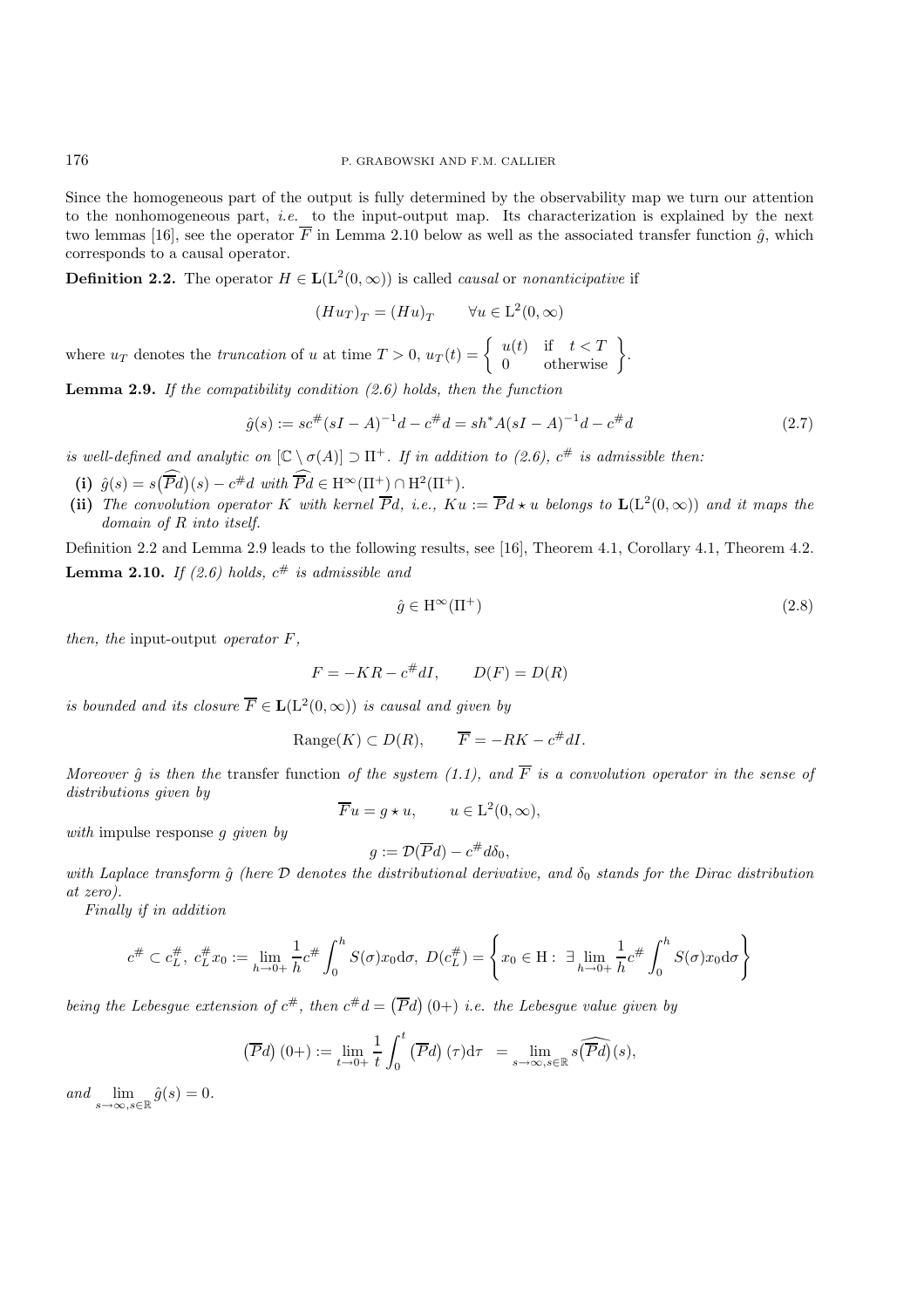## 2.5. **Admissible factor control vector of system (1.1)**

**Definition 2.3.** The factor control vector  $d \in H$  of (1.1) is called *admissible* if

$$
\text{Range}(W) \subset D(A).
$$

**Remark 2.1.** By Definition 2.3,  $W \in L(L^2(0,\infty), H)$  because the semigroup  $\{S(t)\}_{t\geq 0}$  is **EXS**. Moreover, the *reachability operator* Q satisfies  $Q := AW \in \mathbf{L}(L^2(0,\infty), H)$ .

Introducing  $\mathcal{R}_t \in \mathbf{L}(L^2(0,\infty))$  – the *reflection* operator at  $t > 0$ ,

$$
(\mathcal{R}_t u)(\tau) := \begin{cases} u(t-\tau), & \tau \in [0, t) \\ 0, & \tau \ge t \end{cases}, \qquad ||\mathcal{R}_t||_{\mathbf{L}(\mathbf{L}^2(0,\infty))} \le 1
$$

we can formulate the following Lemma, [14], Theorem 4.2, [17], which for system (1.1) is a result similar to Oostveen and Curtain [32], Lemma 12.

**Lemma 2.11.** *Let*  $d \in H$  *be an admissible factor control vector and let*  $u \in L^2(0,\infty)$ *. Then, with*  $x(t)$  *the reachable state at* t*, the function*

$$
x(t) := Q\mathcal{R}_t u = A \int_0^t S(t - \tau) du(\tau) d\tau,
$$

*is a* weak *solution of*  $\dot{x}(t) = A[x(t) + du(t)]$  *for*  $x(0) = 0$ *. Actually, the operator*  $u \mapsto QR_{(\cdot)}u$  *belongs to*  $L(L^{2}(0, \infty), BUC_{0}([0, \infty); H))$  *where*  $BUC_{0}([0, \infty); H)$  *stands for the Banach space of bounded uniformly strongly continuous (in the norm of* H) functions defined on  $(0, \infty)$ , taking values in H and vanishing at infinity.

**Remark 2.2.** The infinite-time admissibility of the factor control vector d is related to finite-time hyperbolic regularity (*i.e.* finite-time admissibility of the control operator) in [35], [21], Section 7.4, [23].

**Remark 2.3.** Under the assumptions of [16], Section 7, *i.e.*: 1) the semigroup generated by A is **EXS**; 2)  $d \in$  $D(c^*)$ ; 3)  $c^*$  is admissible; 4) d is an admissible factor control vector; 5) the transfer function  $\hat{g} \in H^{\infty}(\Pi^+)$ ; and 6)  $c^{\#} \subset c_L^{\#}$ , then the conclusions of [16], Theorems 7.1 and 7.2 hold, *i.e.* by 1)÷5) one gets a well-posed linear system (four maps well defined on  $L^2(0,\infty)$ , H,  $L^2(0,\infty)$ ) which is regular by 6); this well-posed linear system has then generating operators A,  $B = Ad$ ,  $C = h<sup>*</sup>A$ , and  $D = 0$ , and dynamical properties given as in [16], Theorem 7.2, where especially the state differential equation has to be solved weakly in H.

As stated in the introduction, henceforth we shall use assumptions that are needed for the results below. In particular we shall never use  $c^{\#} \subset c_L^{\#}$  needed for regularity.

#### 3. Main result: asymptotic stability of the Lur'e feedback system

Consider the Lur'e feedback control system in Figure 1.1, which consists of a linear part described by (1.1), and a scalar static controller nonlinearity  $f : \mathbb{R} \longrightarrow \mathbb{R}$ .

**Remark 3.1.** In [13, 17] the sign inversion node between controller and plant is absent in the feedback loop of Figure 1.1, while in [9,25] this node has to be put in front of the controller. To recover the results for the former case, replace  $f(y)$  by  $-f(y)$  and  $k_1$  and  $k_2$  below by respectively  $-k_2$  and  $-k_1$ ; for the latter case replace x by  $-x$ , y by  $-y$ , while leaving  $k_1$  and  $k_2$  below invariant. The first case is traditionally preferred in the synthesis of electronic circuits, while the second one appears in negative unity feedback systems.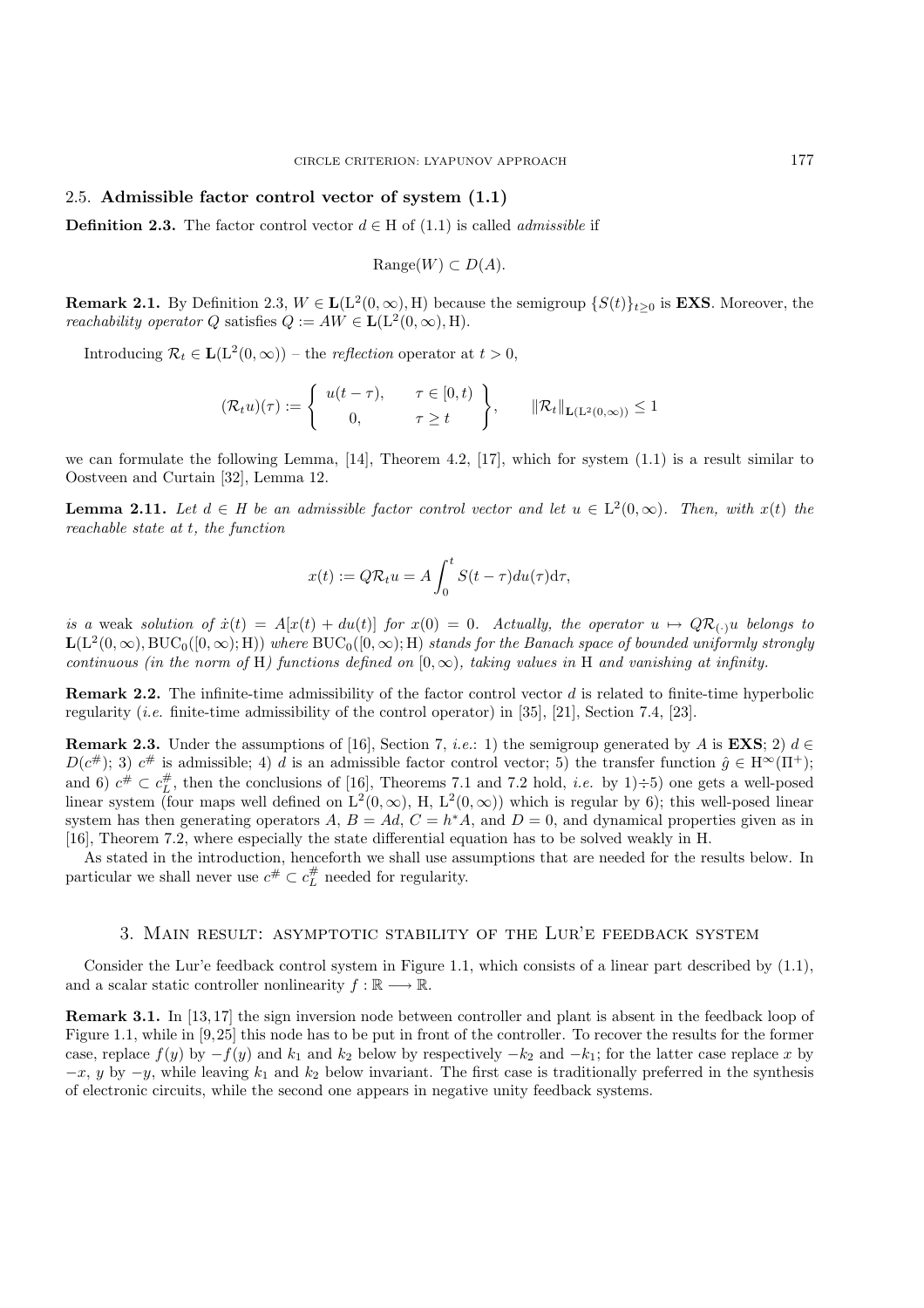The aim here is to get sufficient conditions for global strong asymptotic stability for the Lur'e feedback system. For this purpose we assume:

- **(A1)** The linear part of the feedback system from u to y is our boundary control system in factor form (1.1), where:
	- **(H1)** A generates an **EXS** semigroup  $\{S(t)\}_{t\geq0}$  on H;
	- **(H2)** the compatibility condition (2.6) holds;
	- (**H3**) the observation functional  $c^{\#}$  is admissible,  $c^{\#}|_{D(A)} = h^*A;$
	- (H4) the transfer function  $\hat{g}$ , defined by  $(2.7)$ , satisfies  $(2.8)$ .

Hence, for any  $x_0 \in H$ , the input-output equation in  $L^2(0,T)$  for any  $T > 0$  is given by

$$
y_T = \left(\overline{P}x_0\right)_T + \left(\overline{F}u\right)_T = \left(\overline{P}x_0\right)_T + \left(\overline{F}u_T\right)_T.
$$

The last equality holds by the causality of  $\overline{F}$ .

(A2) There exist constants  $k_1$  and  $k_2 > k_1$  such that with

$$
\delta := (1 - k_1 c^{\#} d)(1 - k_2 c^{\#} d) \ge 0, \qquad q := k_1 k_2, \qquad e := -\frac{k_1 + k_2}{2} + k_1 k_2 c^{\#} d,
$$

the *Lur'e system*

$$
\begin{cases}\n\left(A^{-1}\right)^* \mathcal{H} + \mathcal{H} A^{-1} - q h h^* = -\mathcal{G} \mathcal{G}^* \\
-\mathcal{H} d + e h = -\sqrt{\delta} \mathcal{G}\n\end{cases}
$$
\n(3.1)

has a solution  $(\mathcal{H}, \mathcal{G}), \mathcal{G} \in H, \mathcal{H} \in L(H), \mathcal{H} = \mathcal{H}^* \geq 0$ , or so does the equivalent system

$$
\left\{\n\begin{array}{rcl}\n\langle Ax, \mathcal{H}x \rangle_{\mathcal{H}} + \langle x, \mathcal{H}Ax \rangle_{\mathcal{H}} & = & q\left(h^*Ax\right)^2 - \left(\mathcal{G}^*Ax\right)^2 & \forall x \in D(A) \\
-\mathcal{H}d + eh & = & -\sqrt{\delta}\mathcal{G}\n\end{array}\n\right\}.
$$
\n(3.2)

**(A3)** The factor control vector  $d \in H$  is admissible.

Next for sufficiently small  $\varepsilon > 0$ , we define the sector:

$$
\mathcal{S}_{\varepsilon} := \left\{ f \in C(\mathbb{R}) : -\infty < k_1 < \frac{1}{2} \Big[ k_1 + k_2 - \sqrt{(k_2 - k_1)^2 - 4\varepsilon} \Big] \le \frac{f(y)}{y} \right\}
$$
  

$$
\le \frac{1}{2} \Big[ k_1 + k_2 + \sqrt{(k_2 - k_1)^2 - 4\varepsilon} \Big] < k_2 < \infty \qquad \forall y \in \mathbb{R} \setminus \{0\}, \ f(0) = 0 \right\}.
$$

In the sequel we shall also use the limiting sector

$$
\mathcal{S}_0 := \lim_{\varepsilon \to 0+} \mathcal{S}_\varepsilon = \left\{ f \in \mathrm{C}(\mathbb{R}) : -\infty < k_1 \le \frac{f(y)}{y} \le k_2 < \infty \qquad \forall y \in \mathbb{R} \setminus \{0\}, \ f(0) = 0 \right\}.
$$

We assume moreover

(A4) The given Lur'e feedback system of Figure 1.1 is such that for  $f \in \mathcal{S}_0$ , for any  $x_0 \in H$ , the truncated output  $y_T$  belongs to  $L^2(0,T)$  for any  $T > 0$ , *i.e.* the closed-loop fixed point output equation

$$
y_T = \left(\overline{P}x_0\right)_T - \left(\overline{F}f(y_T)\right)_T
$$

has a unique solution  $y_T \in L^2(0,T)$  for all  $T > 0$ .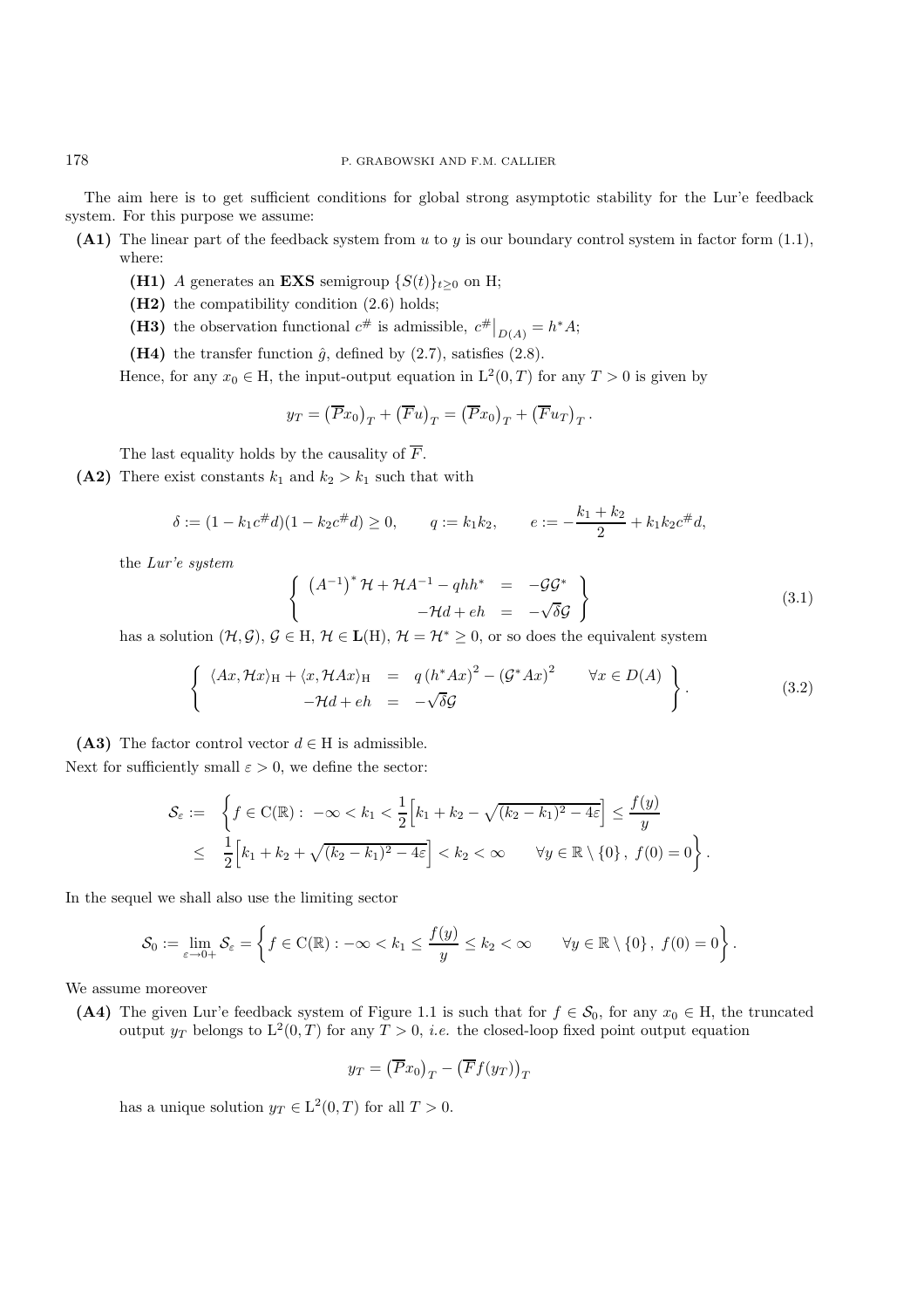One can use standard existence theory based on the *Banach fixed point theorem* or the *Leray-Schauder alternative* to ensure **(A4)** [13]. However the results obtained in this way are rather restrictive as they usually involve strong conditions imposed on f and/or  $\overline{F}$ . For this reason (A4) is assumed here, knowing that in a particular application often more useful structural information is available: see *e.g.* the example of Section 5.

## **Lemma 3.1.** *Let assumptions* **(A1)**÷**(A2)** *hold. Then*

- **a)** G∗A *is an admissible observation functional with respect to the semigroup generated by* A*.*
- **b)** *The function*  $s \mapsto s\mathcal{G}^*A(sI A)^{-1}d$  *belongs to*  $H^{\infty}(\Pi^+).$

*Proof.* **a)** Consider the first equation of (3.2) under **(A2)**. Inserting  $x = S(t)x_0$  with  $t \ge 0$ ,  $x_0 \in D(A)$  into this equation gives

$$
\frac{\mathrm{d}}{\mathrm{d}t} \langle S(t)x_0, \mathcal{H}S(t)x_0 \rangle_{\mathrm{H}} = q \left[ h^*AS(t)x_0 \right]^2 - \left[ \mathcal{G}^*AS(t)x_0 \right]^2
$$

where by **EXS** the two last terms decay exponentially. Thus integration over  $[0, \infty)$  yields

$$
\langle x_0, \mathcal{H}x_0 \rangle_{\mathcal{H}} = q \|Px_0\|_{\mathcal{L}^2(0,\infty)}^2 - \|\mathcal{G}^*AS(\cdot)x_0\|_{\mathcal{L}^2(0,\infty)}^2,
$$

whence by the admissibility of  $c^{\#}$ 

$$
\|\mathcal{G}^*AS(\cdot)x_0\|_{\mathbf{L}^2(0,\infty)}^2 \le \left[ \|\mathcal{H}\|_{\mathbf{L}(\mathbf{H})} + |q| \left\|\overline{P}\right\|_{\mathbf{L}(\mathbf{H},\mathbf{L}^2(0,\infty))}^2 \right] \|x_0\|_{\mathbf{H}}^2 \qquad \forall x_0 \in D(A).
$$

The results follows by Definition 2.1.

**b)** After complexifying the state space H we get from the first equation of (3.1):

$$
2 \operatorname{Re} \left\langle A^{-1} x, \mathcal{H} x \right\rangle_{\mathcal{H}} = q \left| h^* x \right|^2 - \left| \mathcal{G}^* x \right|^2 \qquad \forall x \in \mathcal{H}.
$$
 (3.3)

By **EXS**  $j\mathbb{R} \cap \sigma(A) = \emptyset$ , whence (3.3) holds for  $x = (j\omega I - A^{-1})^{-1}d$  with  $\omega \in \mathbb{R} \setminus \{0\}$ . Thus

$$
-2\operatorname{Re}\left\langle d,\mathcal{H}(j\omega I - A^{-1})^{-1}d\right\rangle_{\mathcal{H}} = q\left|h^*(j\omega I - A^{-1})^{-1}d\right|^2 - \left|\mathcal{G}^*(j\omega I - A^{-1})^{-1}d\right|^2, \quad \omega \neq 0.
$$

Now  $\langle d, H(j\omega I - A^{-1})^{-1}d \rangle_H$  can be eliminated using the second equation of (3.1), whence

$$
\left|\sqrt{\delta} - \mathcal{G}^*(j\omega I - A^{-1})^{-1}d\right|^2 = \delta + q\left|h^*(j\omega I - A^{-1})^{-1}d\right|^2 + 2e \operatorname{Re}\left[h^*(j\omega I - A^{-1})^{-1}d\right].
$$

But

$$
-h^*(zI - A^{-1})^{-1}d = z^{-1}h^*A(z^{-1}I - A)^{-1}d = sh^*A(sI - A)^{-1}d\big|_{s=z^{-1}} = \hat{g}(z^{-1}) + c^{\#}d,
$$
  

$$
-\mathcal{G}^*(zI - A^{-1})^{-1}d = z^{-1}\mathcal{G}^*A(z^{-1}I - A)^{-1}d = s\mathcal{G}^*A(sI - A)^{-1}d\big|_{s=z^{-1}}
$$

and therefore

$$
\left|\sqrt{\delta} + j\omega \mathcal{G}^* A(j\omega I - A)^{-1}d\right|^2 = \delta + q\left|\hat{g}(j\omega) + c^{\#}d\right|^2 - 2e \operatorname{Re}\left[\hat{g}(j\omega) + c^{\#}d\right] \quad \forall \omega \in \mathbb{R},
$$

whence  $j\omega \mapsto j\omega \mathcal{G}^*A(j\omega I - A)^{-1}d \in \mathbb{L}^{\infty}(j\mathbb{R})$  by (2.8). Now observe that  $\Pi^+ \ni s \mapsto s\mathcal{G}^*A(sI - A)^{-1}d$  is analytic. Hence all the assumptions of the *Phragmén-Lindelöf theorem* [44], Theorem 10, p. 80, are met with an opening angle  $\alpha = \pi/2$ , *i.e.* here the *maximum modulus principle* holds on  $\overline{\Pi^+}$ . Thus  $s \mapsto s\mathcal{G}^*A(sI-A)^{-1}d$ belongs to  $H^{\infty}(\Pi^{+})$ .

**Theorem 3.1.** Let assumptions  $(A1) \div (A4)$  hold. Let f belong to  $S<sub>\epsilon</sub>$ . Then the origin of the space H is globally strongly asymptotically stable *(***GSAS***).*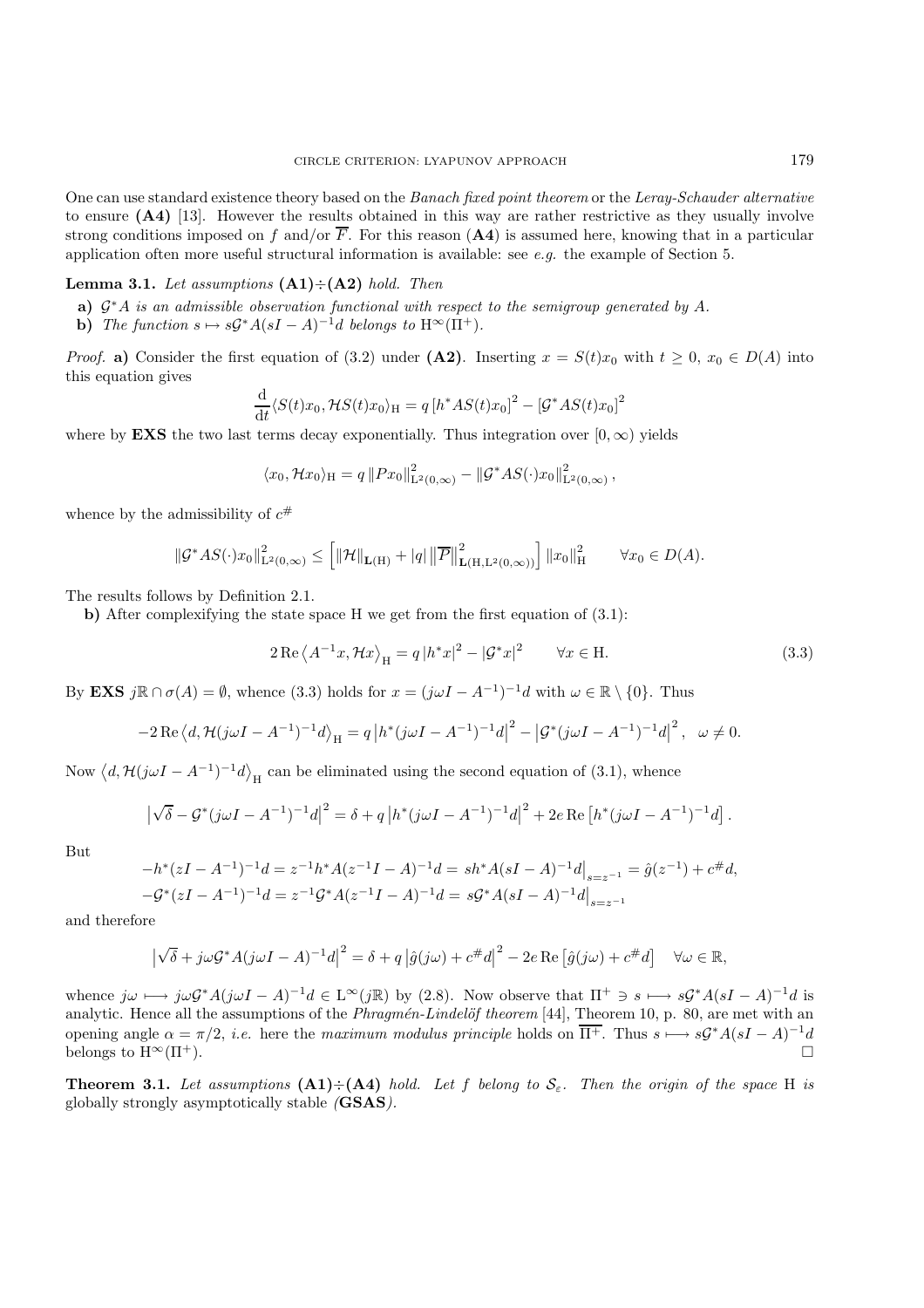*Proof.* By **(A4)** the control  $u_T := -f(y_T)$  is in  $L^2(0,\infty)$ . For reasons of simplicity from now on we write  $u_T$  as u and we shall omit truncation for all related time functions. The absence of truncation will be maintained as long as it is not important, *i.e.* until we hit (3.4). Now as  $D(R^2)$  is dense in  $L^2(0,\infty)$ , u can by approximated by a sequence  ${u_n}_{n\in\mathbb{N}} \subset D(R^2)$  such that  $u_n \to u$  in  $L^2(0,\infty)$ . As  $D(A)$  is dense in H the initial state  $x_0$  can also be approximated by a sequence  $\{x_{0n}\}_{n\in\mathbb{N}}\subset D(A)$  such that  $x_{0n}\to x_0$  in H. By Lemma 2.8 the sequence  ${x_n}_{n\in\mathbb{N}}$  of corresponding classical solutions of (1.2) is given by,

$$
x_n(t) = S(t)x_{0n} + A \int_0^t S(t - \tau) du_n(\tau) d\tau
$$
  
=  $S(t)x_{0n} + \int_0^t S(t - \tau) du_n(\tau) d\tau - du_n(t), \qquad t \ge 0.$ 

By **EXS** and the convolution result that  $L^2(0,\infty) \times L^2(0,\infty) \subset BUC_0[0,\infty)$ , the sequence  $\{x_n\}_{n\in\mathbb{N}}$  is in BUC<sub>0</sub>([0, ∞); H). Now the sequence  $\{x_n\}_{n\in\mathbb{N}}$  converges in BUC<sub>0</sub>([0, ∞); H) to a weak solution x of (1.2),

$$
x(t) = S(t)x_0 + A \int_0^t S(t - \tau) du(\tau) d\tau, \qquad t \ge 0,
$$

which is in  $BUC_0([0,\infty); H)$  by **EXS**, (A3), and Lemma 2.11. For convergence, observe that  $BUC_0([0,\infty); H)$ is a closed subspace of the Banach space  $BUC([0,\infty);H)$  and

$$
||x(t) - x_n(t)||_H \leq \left\| S(t)(x_0 - x_{0n}) + A \int_0^t S(t - \tau) d[u(\tau) - u_n(\tau)] d\tau \right\|_H
$$
  

$$
\leq ||x_0 - x_{0n}||_H \sup_{t \geq 0} ||S(t)||_{\mathbf{L}(\mathbf{H})} + ||Q||_{\mathbf{L}(\mathbf{L}^2(0,\infty);H)} ||u - u_n||_{\mathbf{L}^2(0,\infty)},
$$

where we used **EXS**, (A3), Lemma 2.11 and the fact that  $\|\mathcal{R}_t\|_{\mathbf{L}(L^2(0,\infty))} \leq 1$ .

Recall that classical solutions satisfy

$$
\dot{x}_n(t) = A[x_n(t) + du_n(t)] \iff A^{-1}\dot{x}_n(t) = x_n(t) + du_n(t)
$$

while for the limit weak solution there holds

$$
\frac{\mathrm{d}}{\mathrm{d}t} \langle x(t), w \rangle_{\mathrm{H}} = \langle x(t) + du(t), A^*w \rangle_{\mathrm{H}} \quad \forall w \in D(A^*) \iff \frac{\mathrm{d}}{\mathrm{d}t} [A^{-1}x(t)] = x(t) + du(t).
$$

The objective is to get the quadratic form  $V(x) = x^*\mathcal{H}x$  as a Lyapunov functional for weak solutions. To do this consider the function  $t \mapsto V[x_n(t)]$ . It is clearly continuously differentiable and its derivative along classical solutions reads as

$$
\dot{V}[x_n(t)] = \dot{x}_n^* \mathcal{H}x_n + x_n^* \mathcal{H}\dot{x}_n = \dot{x}_n^* \mathcal{H}(A^{-1}\dot{x}_n - du_n) + (A^{-1}\dot{x}_n - du_n)^* \mathcal{H}\dot{x}_n
$$
\n
$$
= \begin{bmatrix} \dot{x}_n \\ u_n \end{bmatrix}^* \begin{bmatrix} \mathcal{H}A^{-1} + (A^{-1})^* \mathcal{H} & -\mathcal{H}d \\ -d^* \mathcal{H} & 0 \end{bmatrix} \begin{bmatrix} \dot{x}_n \\ u_n \end{bmatrix}.
$$

Moreover  $x_n$  and  $u_n$  leads to the output  $y_n = c \# x_n = h^* \dot{x}_n - c \# du_n$ , whence

$$
[k_1y_n + u_n][k_2y_n + u_n] = [k_1h^*\dot{x}_n + (1 - k_1c^{\#}d)u_n][k_2h^*\dot{x}_n + (1 - k_2c^{\#}d)u_n],
$$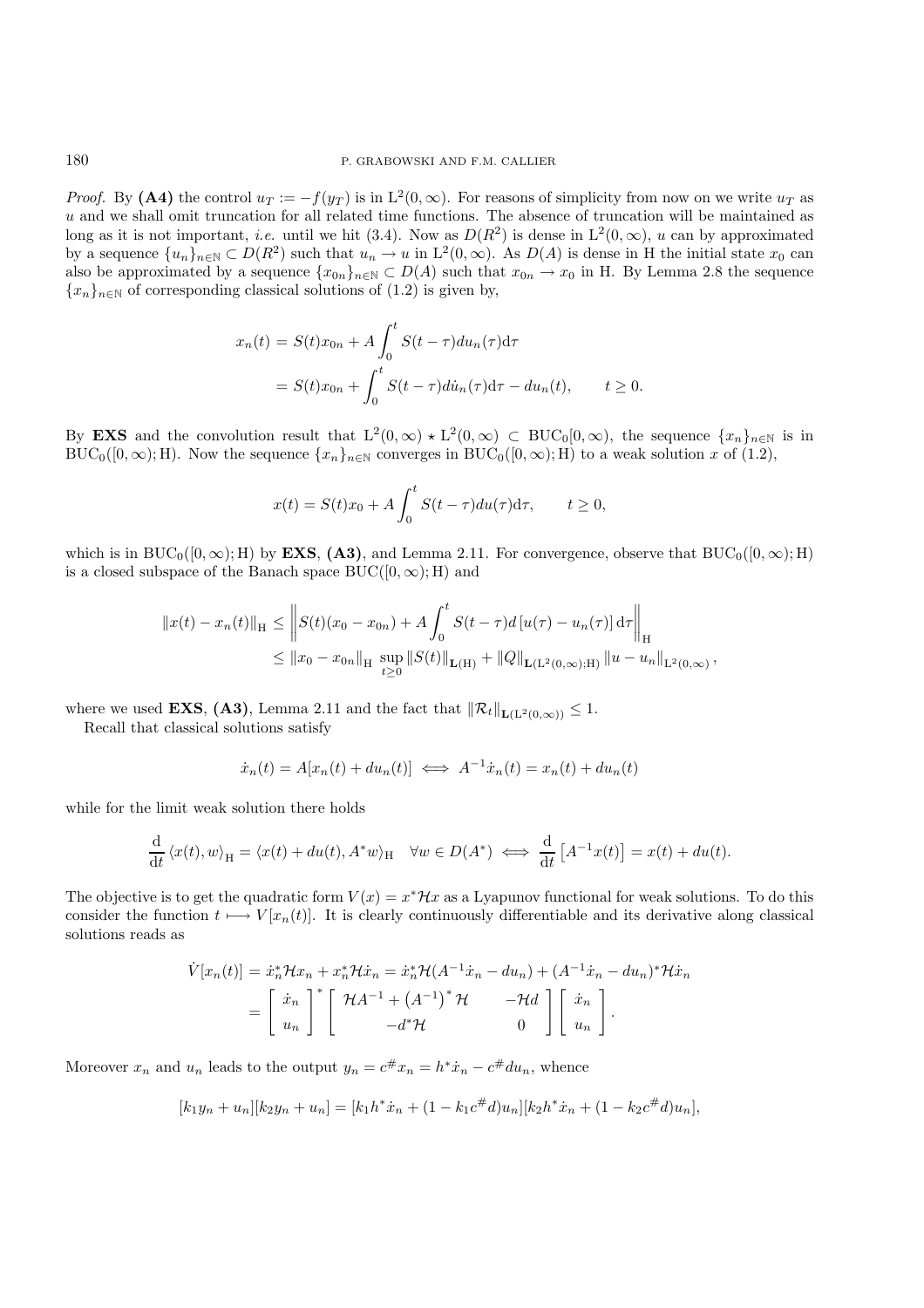which by subtracting and adding gives

$$
\dot{V}[x_n(t)] = \begin{bmatrix} \dot{x}_n \\ u_n \end{bmatrix}^* \begin{bmatrix} \mathcal{H}A^{-1} + (A^{-1})^* \mathcal{H} - qhh^* & -\mathcal{H}d + eh \\ -d^* \mathcal{H} + eh^* & -\delta \end{bmatrix} \begin{bmatrix} \dot{x}_n \\ u_n \end{bmatrix} + (k_1y_n + u_n)(k_2y_n + u_n).
$$

Hence  $(A2)$  and  $f \in \mathcal{S}_0$  give

$$
\dot{V}[x_n(t)] = -\left[\mathcal{G}^* \dot{x}_n + \sqrt{\delta} u_n\right]^2 + (k_1 y_n + u_n)(k_2 y_n + u_n) \le 0.
$$

Integrating both sides from  $0$  to  $t$  we get

$$
\underbrace{V[x_n(t)]}_{\textcircled{\tiny 0}} - \underbrace{V(x_{0n})}_{\textcircled{\tiny 0}} = -\underbrace{\int_0^t \left[ \mathcal{G}^* \dot{x}_n(\tau) + \sqrt{\delta} u_n(\tau) \right]^2 d\tau}_{\textcircled{\tiny 0}} + \underbrace{\int_0^t [k_1 y_n(\tau) + u_n(\tau)][k_2 y_n(\tau) + u_n(\tau)] d\tau}_{\textcircled{\tiny 0}}.
$$

Now we examine the convergence of all terms. Since V is continuous and  $x_{0n}$  tends to  $x_0$  as  $n \to \infty$  then  $\mathcal{D}$ tends to  $V(x_0)$ . ① tends to  $V[x(t)]$  in BUC<sub>0</sub>[0, $\infty$ ) because  $x_n$  tends to x in BUC<sub>0</sub>([0, $\infty$ ); H). Indeed for any  $t\geq 0$ 

$$
|x^{*}(t)\mathcal{H}x(t) - x_{n}^{*}(t)\mathcal{H}x_{n}(t)| \leq |x^{*}(t)\mathcal{H}[x(t) - x_{n}(t)]| + |[x(t) - x_{n}(t)]^{*} \mathcal{H}x_{n}(t)|
$$
  

$$
\leq ||\mathcal{H}||_{\mathbf{L}(\mathbf{H})}\big[||x||_{\text{BUC}_{0}([0,\infty);\mathbf{H})} + \sup_{n\in\mathbb{N}}||x_{n}||_{\text{BUC}_{0}([0,\infty);\mathbf{H})}\big]||x(t) - x_{n}(t)||_{\mathbf{H}}.
$$

To examine the convergence of terms  $\circledast$  and  $\circledast$  observe that if  $\varphi_n \to \varphi$  in  $L^1(0,\infty)$  as  $n \to \infty$  then  $\int_0^t \varphi_n(\tau) d\tau \to$ <br> $\int_0^t \varphi(\tau) d\tau$  in BUC[0,  $\infty$ ) which follows from the estimate:  $\int_0^t \varphi(\tau) d\tau$  in BUC[0,  $\infty$ ) which follows from the estimate:

$$
\sup_{t\geq 0}\left|\int_0^t \varphi_n(\tau)d\tau-\int_0^t \varphi(\tau)d\tau\right|\leq \sup_{t\geq 0}\int_0^t |\varphi(\tau)-\varphi_n(\tau)|d\tau=\|\varphi_n-\varphi\|_{\mathrm{L}^1(0,\infty)}.
$$

Since

 $(k_1y_n + u_n)(k_2y_n + u_n) = [k_1 (\overline{P}x_{0n} + \overline{F}u_n) + u_n] [k_2 (\overline{P}x_{0n} + \overline{F}u_n) + u_n]$ and  $\overline{P} \in L(H, L^2(0, \infty)), \overline{F} \in L(L^2(0, \infty))$  then

$$
(k_1y_n + u_n)(k_2y_n + u_n) \longrightarrow [k_1(\overline{P}x_0 + \overline{F}u) + u] [k_2(\overline{P}x_0 + \overline{F}u) + u] \text{ as } n \to \infty
$$

in  $L^1(0,\infty)$ , and consequently  $\Phi$  tends to

$$
\int_0^t \left\{ k_1 \left[ \left( \overline{P} x_0 \right) (\tau) + \left( \overline{F} u \right) (\tau) \right] + u(\tau) \right\} \left\{ k_2 \left[ \left( \overline{P} x_0 \right) (\tau) + \left( \overline{F} u \right) (\tau) \right] + u(\tau) \right\} d\tau
$$

in BUC[0,  $\infty$ ). As regards ③ we can prove as well that it converges in BUC[0,  $\infty$ ) because  $\mathcal{G}^* \dot x_n + \sqrt{\frac{2\pi}{n}}$  $\delta u_n$  converges in  $L^2(0,\infty)$ . To see this, notice that by  $(2.5)$ 

$$
\mathcal{G}^* \dot{x}_n(t) = \mathcal{G}^* AS(t)x_{0n} + \int_0^t \mathcal{G}^* S(t-\tau) d\ddot{u}_n(\tau) d\tau - \mathcal{G}^* d\dot{u}_n(t).
$$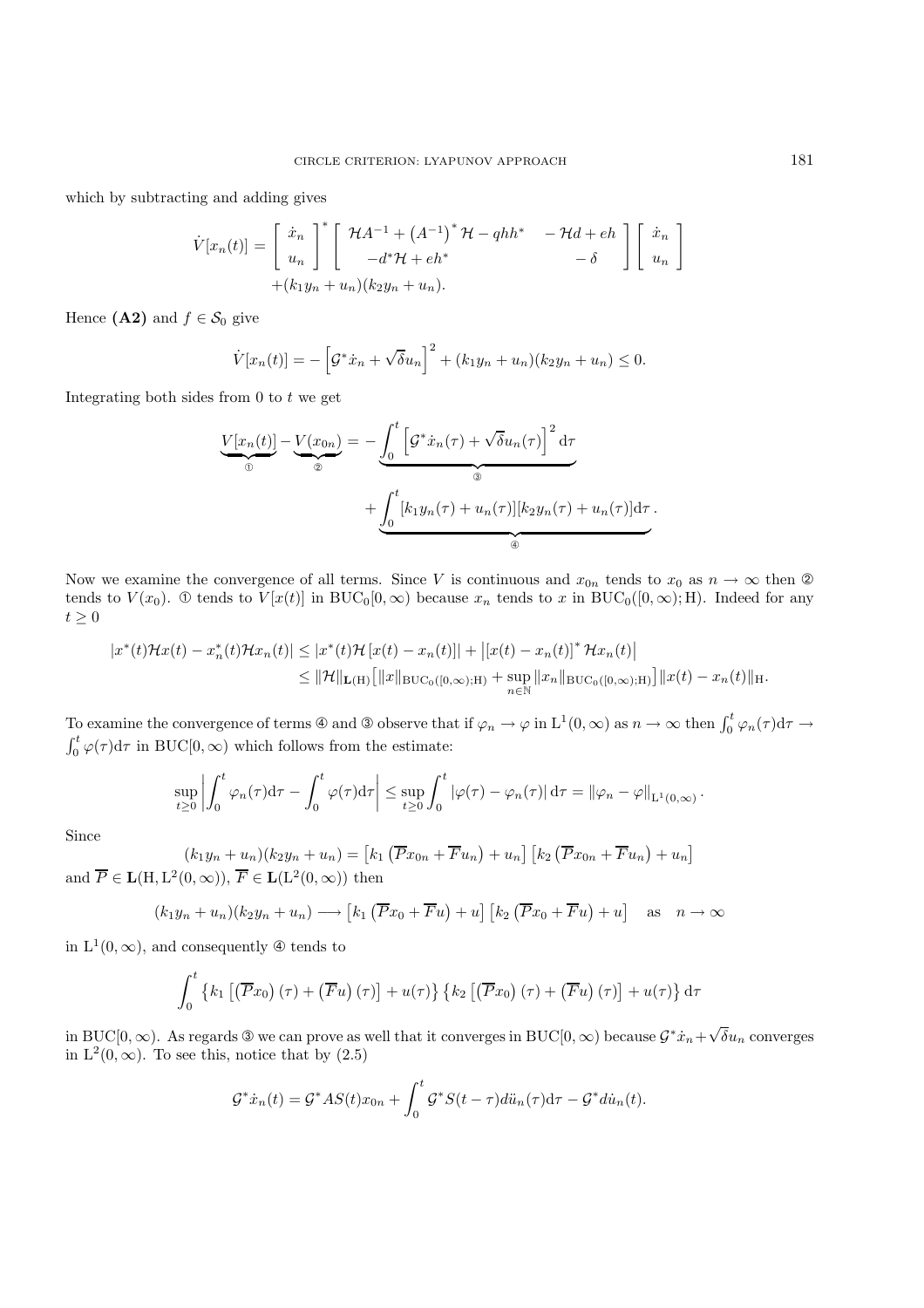Then by Lemma 3.1, G∗A is an admissible observation functional with respect to the semigroup generated by A. Hence with  $\overline{P}_{\mathcal{G}}$  denoting the extended observability map associated with  $\mathcal{G}^*A$ , we get using Lemma 2.5 with  $c^{\#}\big|_{D(A)} = h^* A$  replaced by  $\mathcal{G}^* A$ ,

$$
\mathcal{G}^* \dot{x}_n(t) = \left(\overline{P}_{\mathcal{G}} x_{0n}\right)(t) + \int_0^t \left(\overline{P}_{\mathcal{G}} d\right)(t-\tau) \dot{u}_n(\tau) d\tau = \left(\overline{P}_{\mathcal{G}} x_{0n}\right)(t) + \left(\overline{P}_{\mathcal{G}} d \star \dot{u}_n\right)(t).
$$

Consider now the construction of the input-output operator in Lemmas 2.9 and 2.10, with  $c^{\#}|_{D(A)} = h^*A$ replaced by  $\mathcal{G}^*A$ , and recall that, by Lemma 3.1, the function  $s \mapsto s\mathcal{G}^*A(sI-A)^{-1}d$  belongs to  $H^\infty(\Pi^+)$ . Then (without any compatibility condition) it follows, with  $K_{\mathcal{G}}u = \overline{P}_{\mathcal{G}}d \star u$ , that the operator  $-K_{\mathcal{G}}R$  extends to a bounded, everywhere defined, operator on  $L^2(0, \infty)$ , which is precisely  $-RK_g$ .

Hence we conclude that

$$
\mathcal{G}^*\dot{x}_n + \sqrt{\delta}u_n \longrightarrow \overline{P}_{\mathcal{G}}x_0 - RK_{\mathcal{G}}u + \sqrt{\delta}u \quad \text{as} \quad n \to \infty
$$

in  $L^2(0,\infty)$ . Finally we obtain

$$
V[x(t)] - V(x_0) = -\int_0^t \left[ \left( \overline{P}_{\mathcal{G}} x_0 \right) (\tau) - \left( R K_{\mathcal{G}} \right) u(\tau) + \sqrt{\delta} u(\tau) \right]^2 d\tau
$$
  
+ 
$$
\int_0^t \left[ k_1 y(\tau) + u(\tau) \right] \left[ k_2 y(\tau) + u(\tau) \right] d\tau \qquad \forall t \in [0, T].
$$
 (3.4)

Thus by  $(A1) \div (A4)$ , V is a Lyapunov functional for weak solutions. Now let  $f \in \mathcal{S}_{\varepsilon}$ . Then

$$
\dot{V} = -\left[\overline{P}_{\mathcal{G}}x_0 - RK_{\mathcal{G}}u + \sqrt{\delta}u\right]^2 + (k_1y + u)(k_2y + u) \le -\varepsilon y^2 \qquad \forall t \in [0, T].\tag{3.5}
$$

This is because  $\left\{\frac{1}{2}\left[k_1+k_2-\sqrt{(k_2-k_1)^2-4\varepsilon}\right]y+u\right\}\left\{\frac{1}{2}\left[k_1+k_2+\sqrt{(k_2-k_1)^2-4\varepsilon}\right]y+u\right\}=(k_1y+u)(k_2y+u)$  $u) + \varepsilon y^2$ .

Integrating both sides of (3.5) from 0 to t and using  $\mathcal{H} \geq 0$  we obtain,

$$
-V(x_0) \le V[x(t, x_0)] - V(x_0) \le -\varepsilon \int_0^t y^2(\tau) d\tau \qquad \forall t \in [0, T]
$$

whence

$$
\|\mathcal{H}\|_{\mathbf{L}(\mathrm{H})} \|x_0\|_{\mathrm{H}}^2 \ge V(x_0) \ge \varepsilon \int_0^t y^2(\tau) d\tau \qquad \forall t \in [0, T].
$$

This yields

$$
||y||_{\mathcal{L}^{2}(0,T)} \leq \sqrt{\frac{1}{\varepsilon}} \, ||\mathcal{H}||_{\mathbf{L}(\mathcal{H})} \, ||x_0||_{\mathcal{H}} \qquad \forall T > 0,
$$

and thus

$$
||y||_{\mathcal{L}^{2}(0,\infty)} \leq \sqrt{\frac{1}{\varepsilon} ||\mathcal{H}||_{\mathbf{L}(\mathcal{H})}} ||x_0||_{\mathcal{H}}.
$$

Since  $f \in \mathcal{S}_0$ 

$$
\int_0^\infty u^2(t)\mathrm{d}t = \int_0^\infty f^2[y(t)]\mathrm{d}t = \int_0^\infty y^2(t) \frac{f^2[y(t)]}{y^2(t)}\mathrm{d}t \le \max\left\{k_1^2, k_2^2\right\} \|y\|_{\mathrm{L}^2(0,\infty)}^2,
$$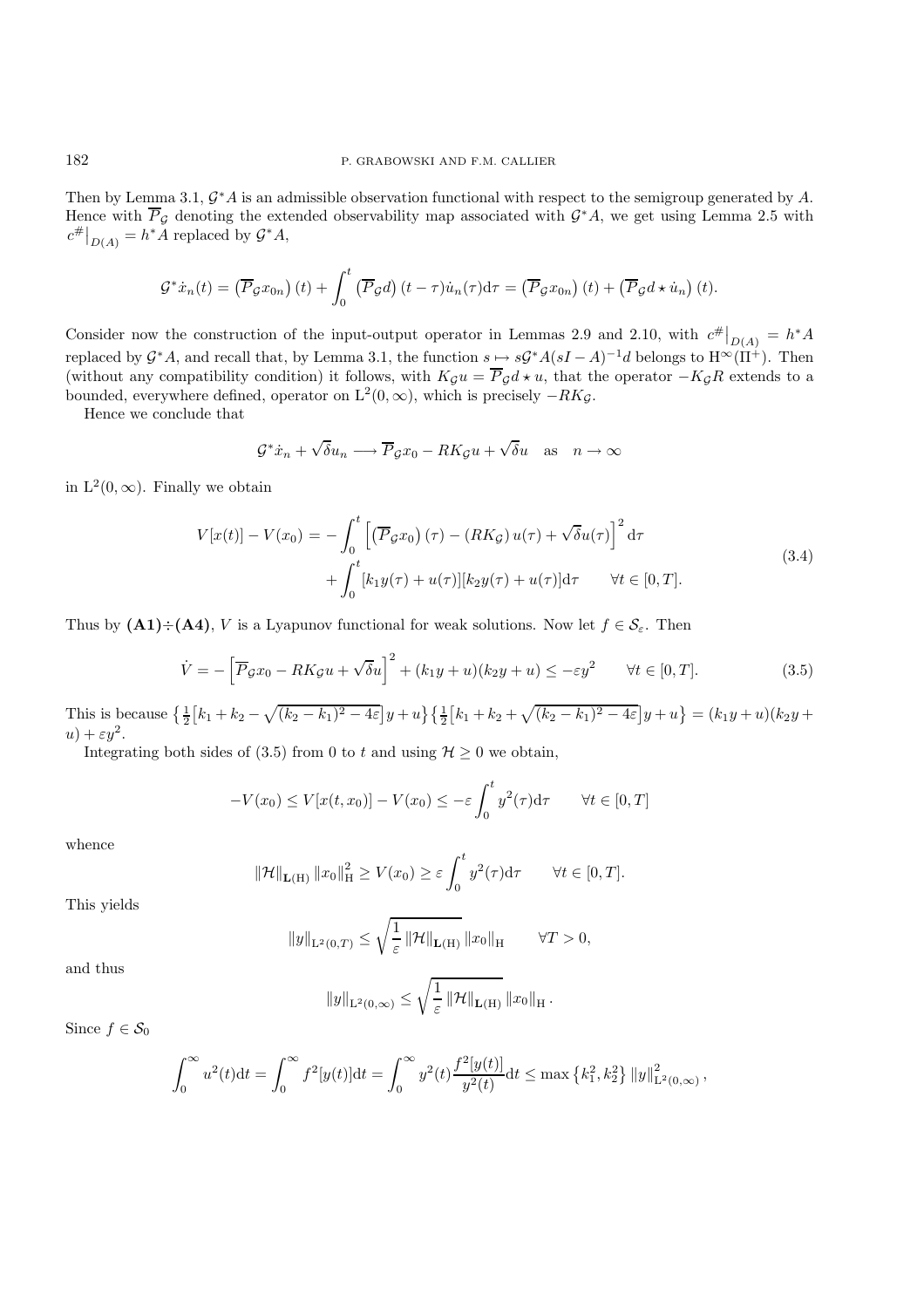whence

$$
||u||_{\mathcal{L}^{2}(0,\infty)} \leq \max\{|k_{1}|,|k_{2}|\}\sqrt{\frac{1}{\varepsilon}}\,\|\mathcal{H}\|_{\mathbf{L}(\mathbf{H})}\,\|x_{0}\|_{\mathbf{H}}.\tag{3.6}
$$

Hence there holds that  $y, u \in L^2(0, \infty)$ .

Since, by  $(A3)$ ,  $d \in H$  is an admissible factor control vector, then by Lemma 2.11

$$
x(t) = S(t)x_0 + Q\mathcal{R}_t u \qquad t \ge 0
$$

where  $Q \in L(L^2(0,\infty), H)$  is the reachability map of Remark 2.1 and  $\mathcal{R}_t$  stands for the reflection operator at  $t > 0$ . Now by the second assertion of Lemma 2.11, **EXS** and  $(3.6)$ 

$$
||x(t)||_{H} \le ||S(t)x_0||_{H} + \sup_{t \ge 0} ||Q\mathcal{R}_t u||_{H}
$$
  
\n
$$
\le \left[ M + ||Q\mathcal{R}_{(\cdot)}||_{\mathbf{L}(\mathbf{L}^2(0,\infty),\mathrm{BUC}_0([0,\infty);H))} \max\{|k_1|,|k_2|\} \sqrt{\frac{1}{\varepsilon}} ||\mathcal{H}||_{\mathbf{L}(\mathbf{H})} \right] ||x_0||_{H}.
$$
\n(3.7)

The stability in the sense of Lyapunov of the null equilibrium easily follows from  $(3.7)$ .

Finally the null equilibrium is globally strongly attracting, because  $\{S(t)\}_{t\geq0}$  is **EXS** and  $t \mapsto QR_t u \in$  $BUC_0([0,\infty); H)$  for any  $u \in L^2(0,\infty)$ .

## 4. Sufficient criterion for solvability of the Lur'e system of equations

In this section we shall get sufficient conditions for checking **(A2)**, *i.e.* for the solvability of the Lur'e system of equations (3.1) or equivalently (3.2) with respect to the pair  $(\mathcal{H}, \mathcal{G})$ . Guided by the reciprocal system philosophy, our inspiration stems from the Oostveen and Curtain Riccati results in [32], modulo adaptation to the case where d is not supposed to be admissible *i.e.*  $(A3)$  does not hold as an intellectual challenge motivated by "parabolic regularity" as in [21, 22]. Recall here that in [21], Section 6, a whole variety of linear controlled abstract parabolic systems without finite-time admissibility of the control operator is discussed; however the authors of [21] consider some LQ-problems with mainly bounded observation operators, so their context is different from that of the present paper.

It should be emphasized that in control theory there is a big tradition to separate the problem of solvability of (3.1) or (3.2) from the problem at hand which gives rise to considering the Lur'e system of equations. This is because a whole variety of control tasks leads to such equations. Hence though main Theorem 4.1 of this section plays an auxiliary role for Theorem 3.1 it is independently important to know that the admissibility of d is not essential for the solvability of  $(3.1)$  or  $(3.2)$ .

The method for getting our main result Theorem 4.1 is as in the spectral factorization method for solving the Riccati equation of Callier and Winkin [4], modulo the transfer function mapping  $\hat{g}(s) \longmapsto \hat{g}(s^{-1}) - \hat{g}(0)$ . Spectral factorization is handled first. Some other preliminary results follow next, and finally we get our result.

#### 4.1. **Spectral factorization**

The following result is important in our context. Equation (4.1) below is called a *spectral factorization equation*, where  $\pi$  is called a *spectral density function* and  $\phi$  is called a *spectral factor*.

**Lemma 4.1.** *Let*  $\omega \mapsto \pi(j\omega)$  *be a real-valued, nonnegative function on the j* $\omega$ *-axis such that*  $\pi$  *belongs to* L∞(R) *and* π(jω) = π(−jω)*. Let in addition* π *be* coercive*, i.e. there exists an* ε > 0 *such that* π(jω) ≥ ε *for*  $all \omega \in \mathbb{R}$ *. Then:* 

**(i)** *There exists a function*  $\phi \in H^{\infty}(\Pi^{+})$  *such that* 

$$
\pi(j\omega) = \phi(j\omega)\phi(-j\omega) = |\phi(j\omega)|^2,
$$
\n(4.1)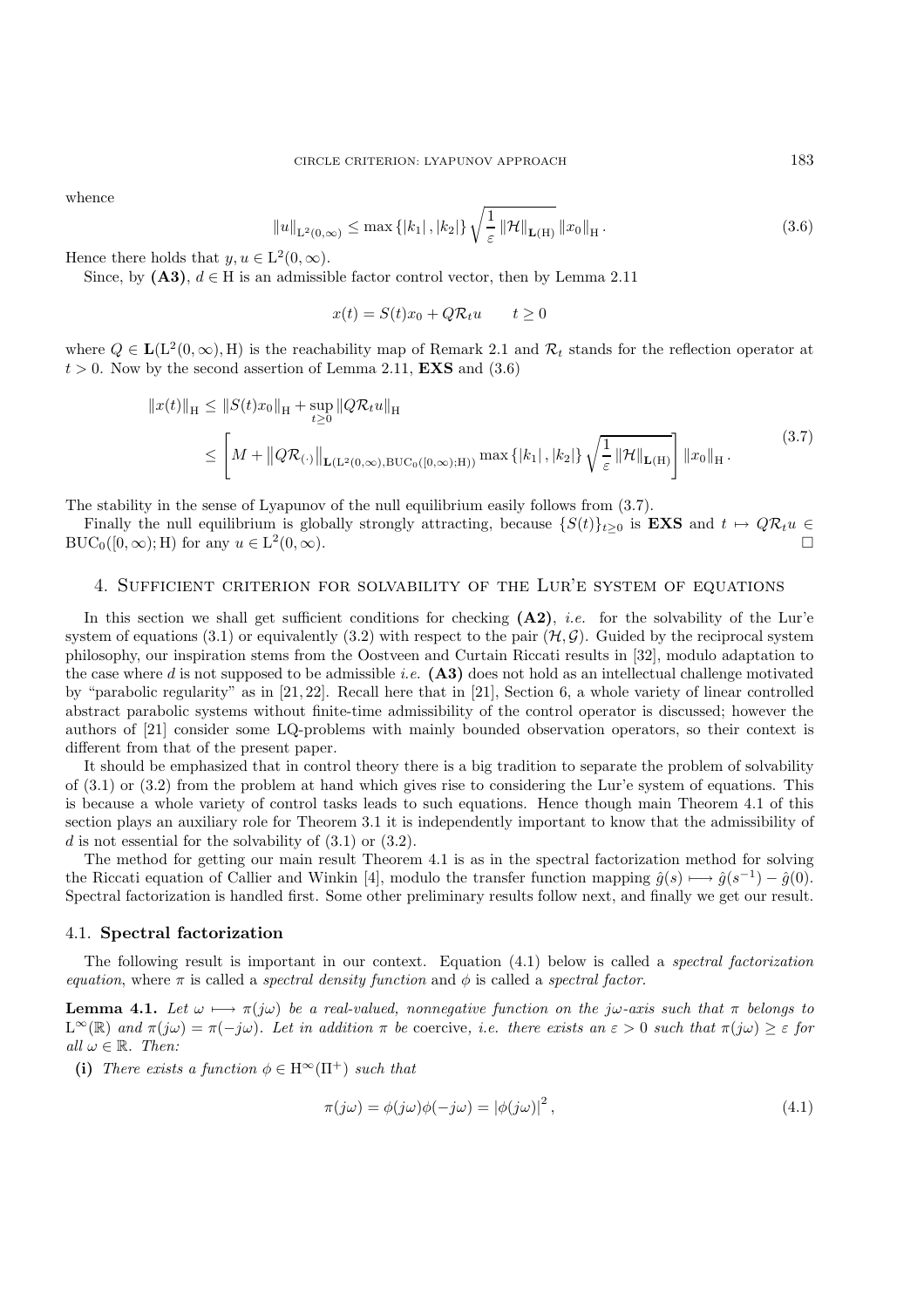*and*  $1/\phi$  *is as well in* H<sup>∞</sup>( $\Pi$ <sup>+</sup>)*. Moreover*  $\phi(s)$  *can be chosen to be* real, *i.e. it satisfies*  $\phi(s) = \overline{\phi(s)}$ *, meaning that its Taylor expansion around a positive number has real coefficients or that*  $\phi(s)$  *takes real values for real arguments; furthermore such*  $\phi(s)$  *is unique modulo a*  $\pm 1$  *factor.* 

**(ii)** *If moreover*  $\pi(i\omega)$  *has an analytic extension in a domain containing a full neighbourhood of*  $s = 0$  *which is para-Hermitian self-adjoint (i.e.*  $\pi(s) = \pi(-s)$ ), then

$$
\left(s \longmapsto \frac{\phi(s) - \phi(0)}{s}\right) \in \mathrm{H}^{\infty}(\Pi^+) \cap \mathrm{H}^2(\Pi^+)
$$

*and the factor*  $\phi(s)$  *of assertion* (i) *is unique by the normalization condition*  $\phi(0) = \sqrt{\pi(0)}$ .

**Remark 4.1.** Part (i) is well-known. It is traditionally first obtained on the unit circle of the complex zplane and then solved on the imaginary axis of the complex s-plane by using a linear fractional transformation  $z = (s-1)^{-1}(s+1)$  which maps bijectively the closed right-half plane onto the closed unit disc. Results are associated with G. Szegö, see especially  $[20]$ , two theorems, p. 53; Chapter 8,  $[19]$ , Section 1.14.

*Proof of Lemma 4.1,* **(ii)***.* Note that, since the spectral density function has a para-Hermitian self-adjoint analytic extension in a domain containing a full neighbourhood of  $s = 0$ , then we have there the factorization

$$
\pi(s) = \phi(s)\phi(-s),
$$

with  $\phi(s)$  analytic at  $s = 0$  (this can be seen by considering the successive self-adjoint polynomial approximations and their factorizations of the Taylor expansion  $\pi$  near zero). This jointly with  $\phi \in H^{\infty}(\Pi^{+})$  leads to the fact that the function  $s \longmapsto \frac{\phi(s) - \phi(0)}{s}$  is analytic and bounded in a full neighbourhood of  $s = 0$  and finally is in  $H^{\infty}(\Pi^{+}) \cap H^{2}(\Pi^{+})$ . Due to the analyticity of  $\phi(s)$  at  $s = 0$  a spectral factorization of statement **(i)** can be made unique by the normalization condition  $\phi(0) = \sqrt{\pi(0)} > 0$ .

#### 4.2. **State-feedback realization problem**

Let us assume that  $(A1)$  holds, or equivalently  $(H1) \div (H4)$  are satisfied. Assume additionally that **(H5)** There exist  $k_1, k_2, k_1 < k_2$  such that the *Popov function* 

$$
\pi(j\omega) := 1 + (k_1 + k_2) \operatorname{Re}[\hat{g}(j\omega)] + k_1 k_2 |\hat{g}(j\omega)|^2
$$
  
=  $\delta - 2e \operatorname{Re}[\hat{g}(j\omega) + c^{\#}d] + q|\hat{g}(j\omega) + c^{\#}d|^2$ ,  $\omega \in \mathbb{R}$ , (4.2)

satisfies the coercivity condition<sup>3</sup>

$$
\pi(j\omega) \ge \varepsilon > 0 \qquad \forall \omega \in \mathbb{R}.\tag{4.3}
$$

Note that as  $\hat{g} \in H^{\infty}(\Pi^{+})$  and  $\hat{g}(s) = \overline{\hat{g}(\overline{s})}$  one gets  $\pi \in L^{\infty}(\mathbb{R})$ ,  $\pi(j\omega) = \pi(-j\omega)$ . It follows from Lemma 4.1 that the spectral factorization problem (4.1) with the Popov spectral density function  $\pi$  has a solution  $\phi$  such that  $1/\phi$  in  $H^{\infty}(\Pi^{+})$ . Furthermore, as  $\hat{g}(s) + c^{\#}d = s(\overline{P}d)(s)$ , it follows by Lemma 2.9 and **EXS** that the Popov function has a para-Hermitian self-adjoint analytic extension in a domain containing a full neighbourhood of  $s = 0$  which reads

$$
\pi(s) := 1 + \frac{(k_1 + k_2)}{2} [\hat{g}(s) + \hat{g}(-s)] + k_1 k_2 \hat{g}(s) \hat{g}(-s)
$$
  
=  $\delta - es \left[ (\widehat{\overline{P}d})(s) - (\widehat{\overline{P}d})(-s) \right] - qs^2 (\widehat{\overline{P}d})(s) (\widehat{\overline{P}d})(-s).$ 

<sup>&</sup>lt;sup>3</sup> If  $k_1k_2 < 0$  then the frequency-domain inequality (4.3) means geometrically that the plot of the transfer function  $\hat{g}(j\omega)$  is located inside the circle with centre at  $-(k_1^{-1} + k_2^{-1})/2$  and radius  $(k_2^{-1} - k_1^{-1})/2$ . In particular, this yields  $\hat{g} \in H^{\infty}(\Pi^+)$ .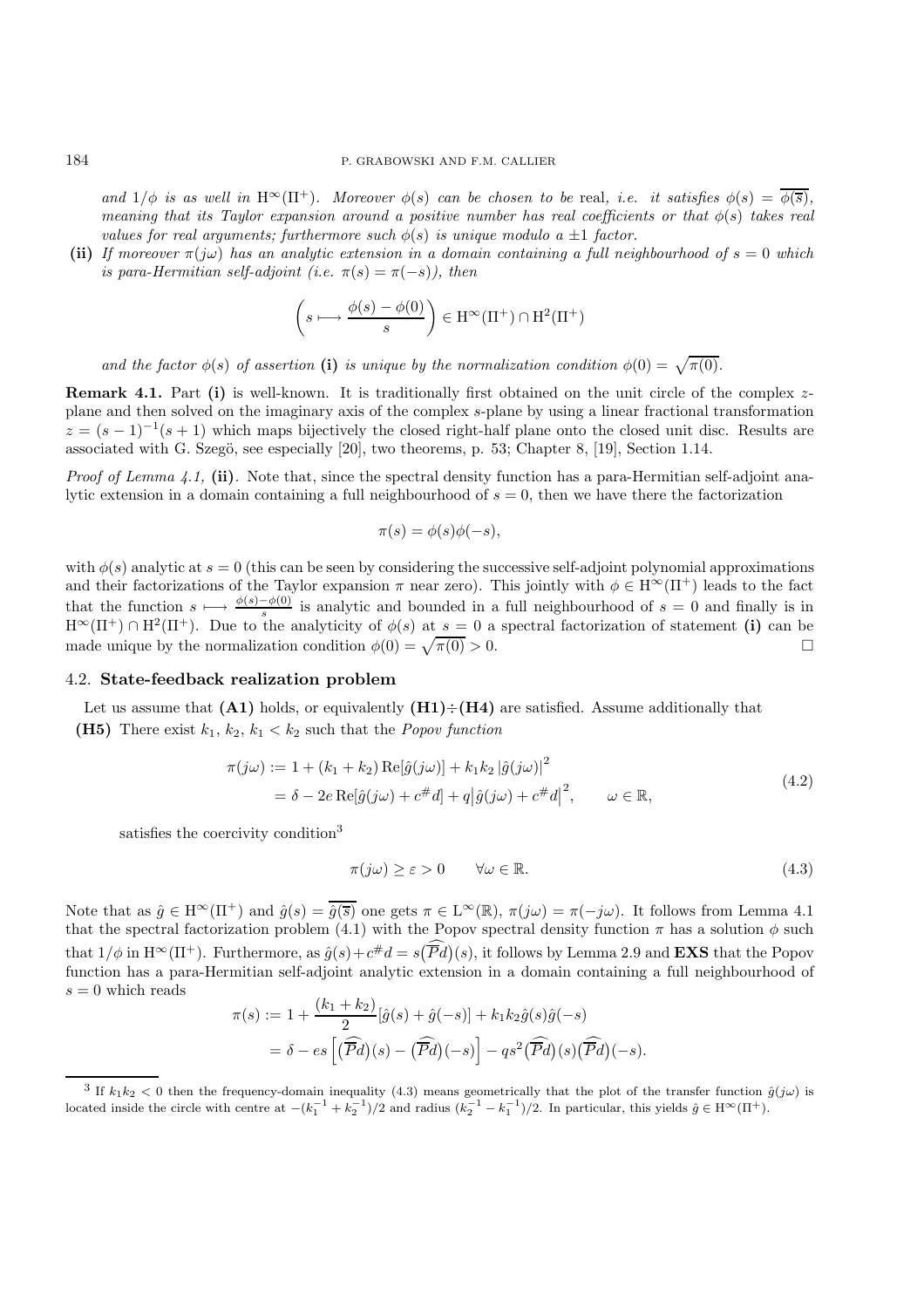Hence  $\pi(0) = \delta > 0$  and again by Lemma 4.1 the spectral factorization problem is uniquely solvable by adding the requirement  $\phi(0) = \sqrt{\pi(0)} = \sqrt{\delta}$  and

$$
\left(s \longmapsto \frac{\phi(s) - \phi(0)}{s} = \frac{\phi(s) - \sqrt{\delta}}{s} \right) \in \mathrm{H}^{\infty}(\Pi^+) \cap \mathrm{H}^2(\Pi^+).
$$

Henceforth given  $(H1) \div (H5)$ , we call *realization problem* that of finding a  $\mathcal{G} \in H$  satisfying the identity:

$$
\frac{\phi(s) - \sqrt{\delta}}{s} = \mathcal{G}^* A (sI - A)^{-1} d \qquad \forall s \in \Pi^+, \tag{4.4}
$$

where  $\phi \in H^{\infty}(\Pi^{+})$  is that spectral factor of the Popov density function  $\pi$  which satisfies  $1/\phi \in H^{\infty}(\Pi^{+})$  and  $\phi$ where  $\varphi \in \Pi$  (H<sup>T</sup>) is that spectral factor of the Fopov density function *n* which satisfies  $1/\varphi \in \Pi$  (H<sup>T</sup>) and  $\varphi$  is analytic at  $s = 0$  with  $\phi(0) = \sqrt{\delta}$  (the outer normalized spectral factor). The realization equivalent to

$$
\phi(s^{-1}) = \sqrt{\delta} - \mathcal{G}^*(sI - A^{-1})^{-1}d \qquad \forall s \in \Pi^+.
$$
\n(4.5)

This will turn out to be a realization of the spectral factor of the Popov function in the proof of Theorem 4.1 due to the Oostveen and Curtain Lemma 4.3: in that proof it is seen that  $\mathcal{G}^*$  is proportional to a state-feedback operator dictated by a solution of a Riccati equation.

**Lemma 4.2.** *If the pair*  $(A^{-1}, d)$  *is* approximately reachable *i.e.* Span  $\{A^{-n}d\}_{n=0}^{\infty} = H$  *then the realization problem (4.4), or its equivalent form (4.5) has at most one solution.*

*Proof.* Indeed, if there were two solutions  $\mathcal{G}_1$  and  $\mathcal{G}_2$  then we would have

$$
[\mathcal{G}_1 - \mathcal{G}_2]^*(sI - A^{-1})^{-1}d = 0 \qquad \forall s \in \Pi^+
$$

and by approximate reachability:  $\mathcal{G}_1 = \mathcal{G}_2$ .

#### 4.3. **Main auxiliary result: sufficient criterion using a strict circle inequality**

The proof of the Riccati results [32], Theorem 19 and Corollary 20, of Oostveen and Curtain contains the lemma below, where the admissibility of the *bounded* observation and control operators C and B is as in Lemmas 2.2 and 2.3<sup>4</sup>. Other infinite-dimensional Riccati results exist, *e.g.* [38, 42, 43], but their application in the proof of Theorem 4.1 is not obvious.

**Lemma 4.3.** *Let*  $A : (D(A) \subset H) \longrightarrow H$  *generate an* **AS** *linear* C<sub>0</sub>*-semigroup on* H*, let*  $B \in L(U, H)$ *, let*  $C \in L(H, Y)$  *be an admissible observation operator, let the transfer function* 

$$
G(s) := C(sI - A)^{-1}B\tag{4.6}
$$

*belong to*  $H^{\infty}(\Pi^{+}, L(U, Y))$  *and*  $Q \in L(Y)$ *,*  $Q = Q^*$ *,*  $N \in L(Y, U)$ *,*  $R \in L(U)$ *,*  $R = R^* \geq \eta I > 0$  *such that the* Popov function

$$
\Pi(j\omega) := R + NG(j\omega) + [NG(j\omega)]^* + [G(j\omega)]^* QG(j\omega), \qquad \omega \in \mathbb{R}
$$
\n(4.7)

*is in*  $L^{\infty}(\mathbb{R}, L(U))$ *. Assume moreover that the Popov function is coercive <i>i.e.* 

$$
\Pi(j\omega) \ge \varepsilon I > 0 \qquad \forall \omega \in \mathbb{R}.\tag{4.8}
$$

*Then the* operator Riccati equation*:*

$$
A^* X x + X A x - (B^* X + NC)^* R^{-1} (B^* X + NC) x + C^* Q C x = 0 \qquad \forall x \in D(A)
$$
\n(4.9)

<sup>4</sup> For the case that the Popov function is nonnegative but not coercive, see [5] as a complement of information.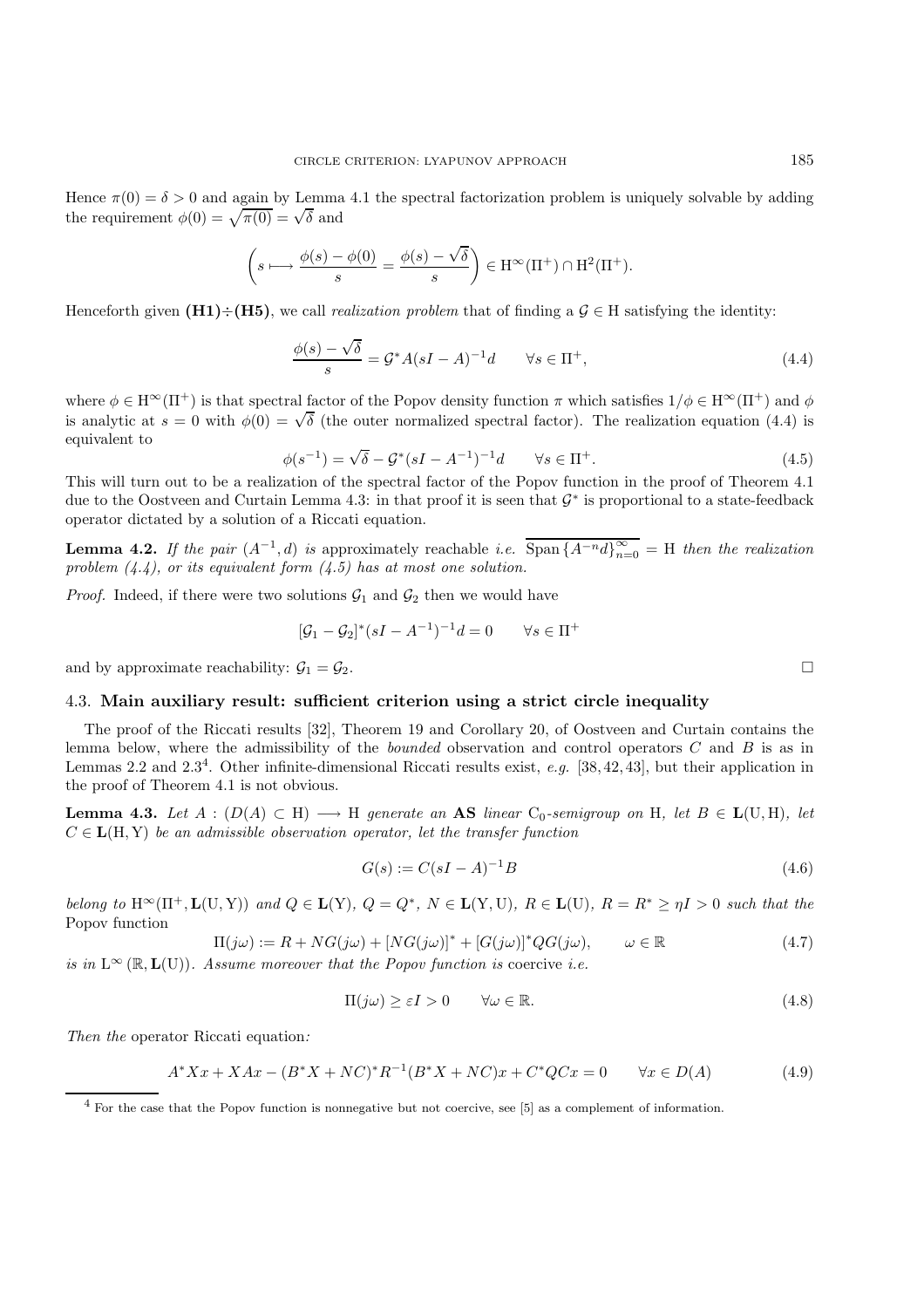*has a self-adjoint bounded solution*  $X = X^*$ ,  $X \in L(H)$ ,

$$
X = \Psi^* T \Psi, \qquad T := Q - (Q\mathbb{F} + N^*) \mathcal{R}^{-1} (Q\mathbb{F} + N^*)^*, \tag{4.10}
$$

*where* Ψ *and* F *are, respectively, the extended observability map and the extended input-output map associated with the system triple* (A, B, C) *and*

$$
\mathcal{R} := R + N\mathbb{F} + \mathbb{F}^*N + \mathbb{F}Q\mathbb{F}^*
$$

*is the* Toeplitz operator *with the Popov function* Π *as its* symbol*, and such that with*

$$
F_X := -R^{-1}(B^*X + NC) \in \mathbf{L}(\mathbf{H}, \mathbf{U})
$$

*there holds:*  $W, W^{-1} \in H^\infty(\Pi^+, \mathbf{L}(U))$ *, where* 

$$
W(s) := I - F_X(sI - A)^{-1}B,
$$

*and*

$$
\Pi(j\omega) = W(j\omega)^* R W(j\omega) \qquad \forall \omega \in \mathbb{R}.
$$
\n(4.11)

**Remark 4.2.** Here  $F_X$  is a state-feedback operator and  $W(s)$  is the control loop return difference induced by  $u = F_Xx$ . To prove that  $W \in H^\infty(\Pi^+, L(U))$ , one needs according to the proof of [32], Theorem 19, pp. 961–962, to revisit the proof of [32], Lemma 18. The arguments in the proof of the latter use only the fact that B is *finite-time admissible* (which is the case as B is bounded) whence one can guarantee that the spectral factorization W in (4.11) has a realization  $(A, B, C_W, D_W)$  with bounded operators B,  $C_W$ ,  $D_W$  resulting in a well-defined extended output equation

$$
y = \Psi_W x_0 + \mathbb{F}_W u
$$

where  $\Psi_W \in \mathbf{L}(\mathbf{H}, \mathbf{L}^2(0, \infty))$  and  $\mathbb{F}_W \in \mathbf{L}(\mathbf{L}^2(0, \infty))$  with

$$
\Psi_W x_0 = (\mathbb{F}_W^*)^{-1} (\mathbb{F}^* Q + N) \Psi x_0
$$

and

$$
\widehat{(\mathbb{F}_{W}u)}(j\omega) = W(j\omega)\hat{u}(j\omega).
$$

Using this result in the proof of [32], Theorem 19, it turns out that  $C_W = -F_X$  and  $D_W = I$  and that  $W \in H^{\infty}(\Pi^+, L(U)).$  Thus here the solution of the Riccati equation is stabilizing in the sense that the latter property holds, *i.e. the control loop return difference stabilizing property*. Finally if the pair (A, B) is reachable then such solution is unique.

We have not assumed that B is admissible, because in the context of Theorem 4.1 this would require that  $d$  is admissible, which we do not want to assume. If B is admissible, then X is a *unique strongly stabilizing solution* [32], where in particular  $A+BF_X$  is the generator of an **AS** semigroup obtained by the state-feedback  $u = F_Xx$ .

## **Theorem 4.1.** *Let assumptions* **(H1)**÷**(H5)** *hold. Moreover assume that:*

**(H6)** The operator  $A: (D(A) \subset H) \longrightarrow H$  is such that the semigroup generated by  $A^{-1}$  is **AS**; *Then:*

- (i) *The system (3.1) has a solution*  $(H, \mathcal{G})$ ,  $H \in L(H)$ ,  $H = H^* \geq 0$ ,  $\mathcal{G} \in H$ , where in particular:  $\mathcal{G}$  is the *solution of the realization equation (4.4), where*  $\phi$  *is the spectral factor of the Popov function*  $\pi$  *(given*) *by* (4.2)) such that  $\phi(0) = \sqrt{\delta}$ , and both  $\phi$  and  $1/\phi$  are in  $H^{\infty}(\Pi^{+})$ ;
- **(ii)** *Assume that the pair* (A−<sup>1</sup>, d) *is approximately reachable. Then this* G *can be obtained by solving the realization problem (4.4) or its equivalent form (4.5), while* H *can then be determined by solving the first (i.e. Lyapunov) equation of (3.1).*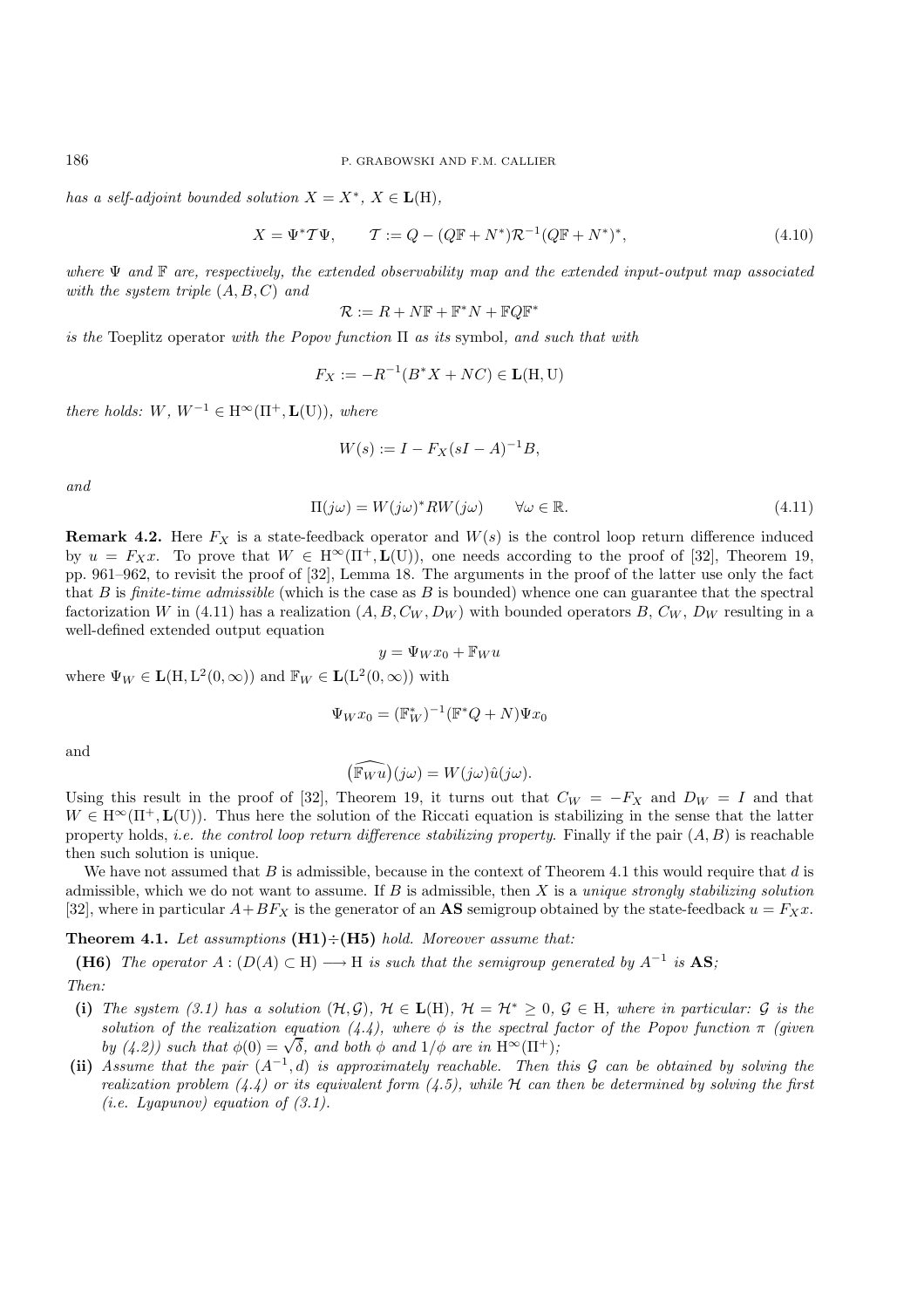**Remark 4.3.** Assertion (ii) of Theorem 4.1 is important in that it facilitates finding a solution  $(\mathcal{H}, \mathcal{G})$  of the Lur'e system (3.1). Indeed as stated it avoids solving the open-loop Riccati operator equation. See also [4] for ideas on using this way of proceeding for solving a Riccati equation when the pair  $(A^{-1}, d)$  is not approximately reachable.

**Remark 4.4.** The following comments are in order before the proof of Theorem 4.1. The ideas of using (3.1) instead of (3.2) and reducing the problem of solvability of (3.1) to the solvability of the Riccati equation (4.9) are copied from our reports [15], [18], and were inspired by the reciprocal system approach. The latter system, see the introduction, is expressed in terms of bounded operators exclusively, whereas the original system contains unbounded operators. The notion of reciprocal system was introduced by Curtain who also developed it as an analytic tool for regular well-posed linear infinite-dimensional control systems [6, 7]. Recall that any SISO regular well-posed linear system (1.1) with  $0 \in \rho(A)$  instead of A being the generator of an **EXS** C<sub>0</sub>-semigroup, can be written as a reciprocal system as in the introduction. However in our system  $(1.1)$  d is not assumed to be admissible, and hence does not correspond to a well-posed linear system as in [6, 7].

*Proof.* Ad (i). Consider Lemma 4.3. Set U and Y equal to R and replace the triples  $(A, B, C)$  and  $(Q, N, R)$ respectively by  $(A^{-1}, d, -h^*)^5$  and  $(q, -e, \delta)$ , where by  $(4.3) \pi(0) = \delta > 0$ . Then:

- **O** The semigroup  $\{e^{tA^{-1}}\}_{t\geq 0}$  is **AS** by assumption (**H6**);
- $\bullet$  The admissibility of  $h^*$  with respect to the semigroup  $\{e^{tA^{-1}}\}_{t\geq 0}$  follows by assumption **(H3)** and by Lemma 2.6;
- ➌ The transfer function (4.6) gives

$$
G(s) = -h^*(sI - A^{-1})^{-1}d = s^{-1}h^*A(s^{-1}I - A)^{-1}d,
$$
\n(4.12)

whence

$$
G(s) = \hat{g}(s^{-1}) + c^{\#}d = \hat{g}(s^{-1}) - \hat{g}(0),\tag{4.13}
$$

where  $\hat{g}$  is the transfer function in (2.7). The transfer function described in (4.12) and (4.13) is in  $H^{\infty}(\Pi^{+})$  due to **(H4)**;

➍ The Popov function (4.7) reads

$$
\Pi(j\omega) = \delta - 2e \operatorname{Re}[G(j\omega)] + q |G(j\omega)|^2 \qquad \forall \omega \in \mathbb{R},
$$

such that by  $(4.13)$  and  $(4.2)$ 

$$
\Pi(j\omega) = \pi((j\omega)^{-1}) \qquad \forall \omega \in \mathbb{R} \setminus \{0\}.
$$
\n(4.14)

The Popov function Π satisfies the coercivity condition (4.8) by (4.14) and **(H5)**.

Now all assumptions of Lemma 4.3 are valid and applying the latter gives that the Riccati operator equation (4.9), which reads here as

$$
(A^{-1})^*X + XA^{-1} - \frac{1}{\delta}(Xd + eh)(Xd + eh)^* + qhh^* = 0,
$$
\n(4.15)

has a solution  $X = X^* \in L(H)$ . The symbol of the Toeplitz operator T, defined in (4.10), reads with  $U = Y = \mathbb{R}$  as

$$
\mathcal{T}(j\omega) = Q - [QG(j\omega) + N^*] \Pi^{-1}(j\omega) [QG(j\omega) + N^*]^* = -(N^2 - QR)\Pi^{-1}(j\omega)
$$
  
= -(e<sup>2</sup> - q $\delta$ ) $\Pi^{-1}(j\omega) = -\frac{1}{4} (k_2 - k_1)^2 \Pi^{-1}(j\omega) \qquad \forall \omega \in \mathbb{R},$ 

<sup>&</sup>lt;sup>5</sup> The triple  $(A^{-1}, d, -h^*)$  is suggested by the reciprocal system recipe of the introduction, and is consistent with [15, 18], and [6], Definition 4, [7], Definition 3.1.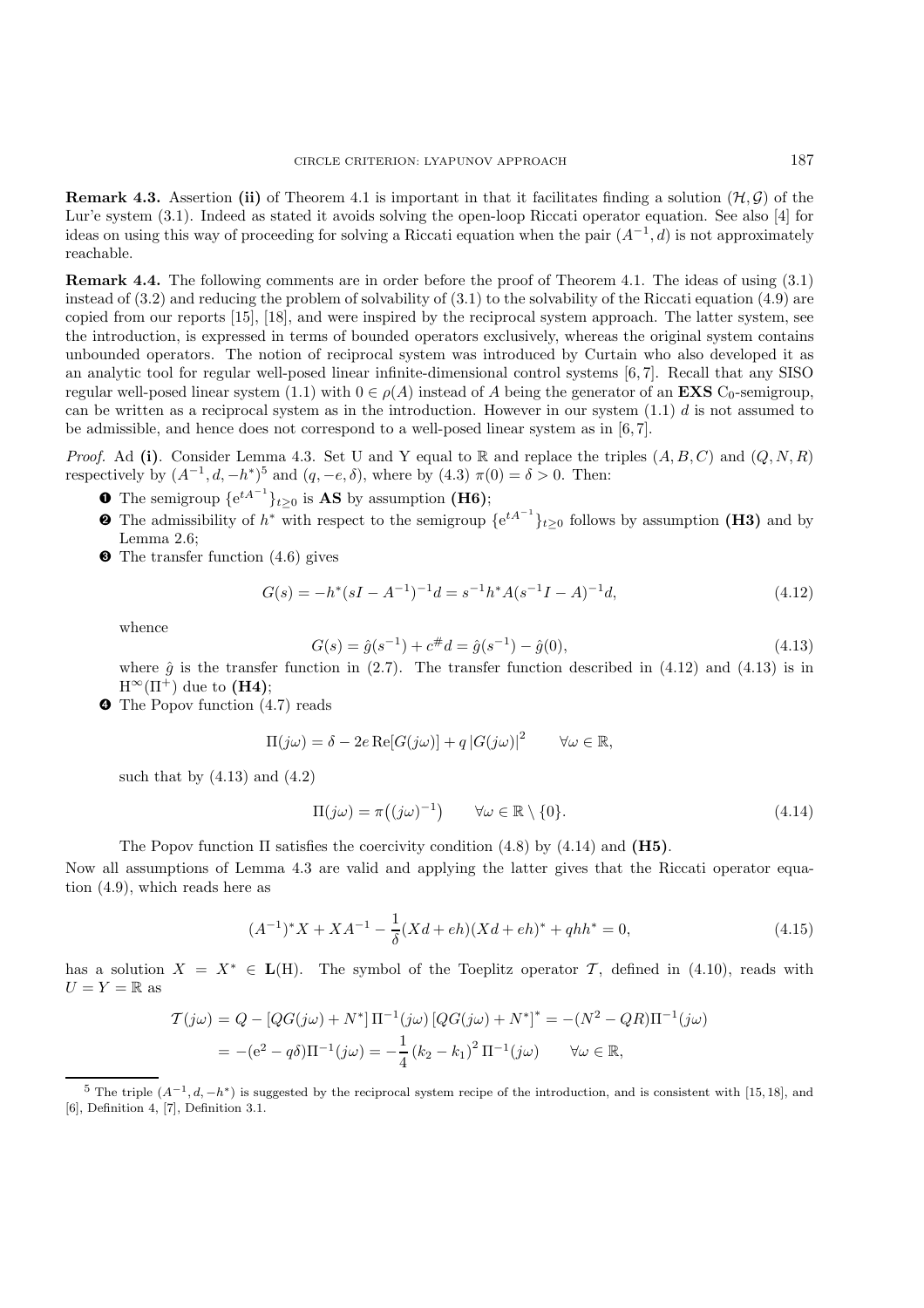whence by (4.10)  $X \leq 0$ . This solution is such that with

$$
F_X = -\frac{1}{\delta} (d^* X + e h^*)
$$
\n(4.16)

there holds:  $W$ ,  $1/W \in H^{\infty}(\Pi^+)$ ,  $\Pi(j\omega) = \frac{1}{\delta} |W(j\omega)|^2$  for all  $\omega \in \mathbb{R}$ , where

$$
W(s)\sqrt{\delta} = 1 - F_X(sI - A^{-1})^{-1}d.
$$
\n(4.17)

Hence by (4.15), (4.16) the pair  $(\mathcal{H}, \mathcal{G})$ ,  $\mathcal{H} := -X \geq 0$ ,  $\mathcal{G} := \sqrt{\delta} F_X^*$  is a solution of  $(3.1)^6$ . Next the function  $\phi(s) := \sqrt{\delta} W(s^{-1})$  is in  $H^{\infty}(\Pi^+)$  jointly with  $1/\phi$  and by (4.14)  $\phi$  satisfies (4.1) at  $\{\infty\}$  and takes the value 1 at  $\{\infty\}$ , *i.e.* lim  $\lim_{|s| \to \infty} W(s) = 1$ , whence  $\phi$  is analytic at 0 and  $\lim_{s \to 0} \phi(s) =: \phi(0) = \sqrt{\delta}$ .

Finally it follows from (4.17) and (4.16) that  $G$  satisfies the realization equation (4.5).

Ad **(ii)**. By **(i)** and Lemma 4.2 the realization equation (4.5) has a unique solution (uniquely determined by the spectral factor  $\phi$ ),

$$
\mathcal{G} := -\frac{1}{\sqrt{\delta}}(-\mathcal{H}d + eh),
$$

where  $H$  is a solution of the Riccati operator equation

$$
(A^{-1})^* \mathcal{H} + \mathcal{H} A^{-1} + \frac{1}{\delta} (-\mathcal{H}d + eh) (-\mathcal{H}d + eh)^* - qhh^* = 0.
$$

Hence we conclude that the second element in the pair  $(\mathcal{H}, \mathcal{G})$  being a solution of (3.1) can be determined by solving the realization problem, while the first element can then be determined by solving the first (*i.e.* Lyapunov) equation of  $(3.1)$ .

Observe that upon identifying  $CA^{-1} = -h^*$ ,  $A^{-1}B = d$ ,  $Q = q$ ,  $N = -e$  and  $R = \delta$ , our Riccati equation (4.15) coincides with that of [7], Formulae (4.27) and (4.28), Furthermore [7], (4.24), then agrees with our realization identity (4.5). However there are some differences. Since our results have stability as objective,  $X \leq 0$  was paramount, while in main result [7], Theorem 4.5, it is absent. Moreover our Theorem 4.1 was proved under assumption  $(H6)$ , but it was not required that d is admissible; and in [7], Theorem 4.5,  $(H6)$  is not required but the admissibility of  $d$  is implicitly required, as this follows from the assumption that the system is well-posed (observe that finite- and infinite-time admissibility coincide when A generates an **EXS** semigroup).

We are now ready for an example in which the function  $\pi$ , given by (4.2), will first be tested for the condition

$$
\pi(j\omega) \ge 0 \qquad \forall \omega \in \mathbb{R}, \tag{4.18}
$$

which is weaker than the coercivity condition (4.3).

#### 5. Example: Distortionless loaded RLCG-transmission line

In this section we discuss an electrical transmission line as a plant in Figure 1.1 illustrating hereby the results of the previous sections.

$$
^{6} \text{ Let } \Pi(j\omega) = |M(j\omega)|^2 \text{, where both } M \text{ and } 1/M \text{ are in } H^{\infty}(\Pi^+). \text{ Then}
$$

$$
\langle x, \mathcal{H}x \rangle_{\mathcal{H}} = -\langle \Psi x, \mathcal{T}\Psi x \rangle_{\mathcal{L}^2(0,\infty)} = \left\| \frac{1}{2}(k_2 - k_1)M^{-1}(j\omega)(\widehat{\Psi x})(j\omega) \right\|_{H^2(\Pi^+)}^2 \qquad \forall x \in \mathcal{H}
$$

displays how spectral factorization defines  $H$ .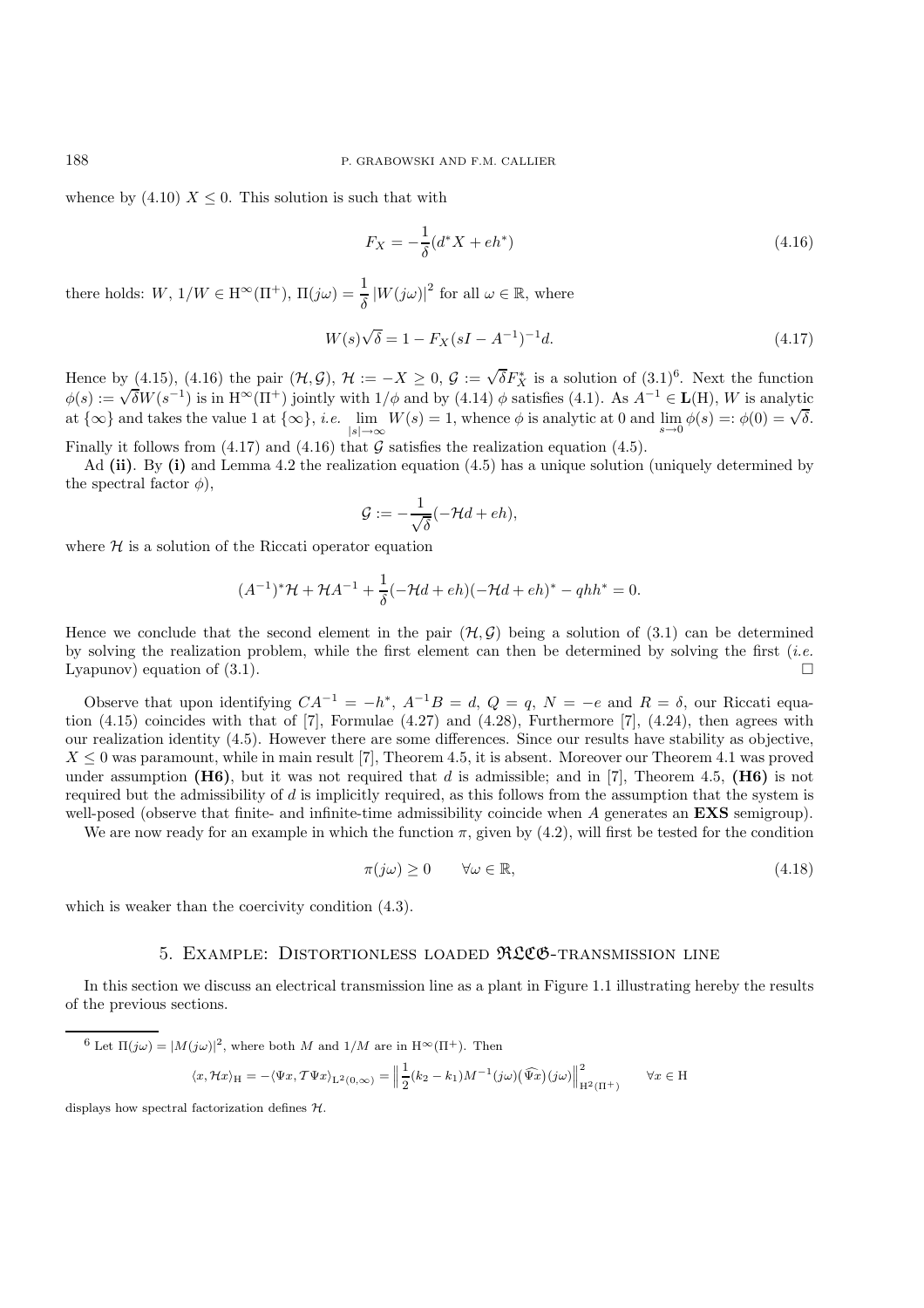The *distortionless* transmission line is a RLCG line for which  $\alpha := \Re \angle \mathcal{L} = \mathcal{B}/\mathcal{L}$ . Following [16], Section 5.1, consider such line loaded by a resistance  $R_0 > 0$ . Recall that with  $w(t) \in \mathbb{R}^2$ , the system dynamics can be described by

$$
\begin{cases}\nw(t) = C_S w(t-r) + u(t)b_0 \\
y(t) = c_0^T w(t-r)\n\end{cases}
$$
\n(5.1)

where

$$
C_S = \begin{bmatrix} 0 & 1 \\ -b & 0 \end{bmatrix}, \qquad b = \frac{\kappa}{\rho^2}, \qquad \kappa = \frac{R_0 - z}{R_0 + z}, \qquad z = \sqrt{\frac{\mathfrak{L}}{\mathfrak{C}}}, \qquad \rho = e^{\alpha r},
$$

$$
b_0 = \begin{bmatrix} 0 \\ 1 \end{bmatrix}, \qquad c_0 = \begin{bmatrix} 0 \\ a \end{bmatrix}, \qquad a = \frac{1 + \kappa}{\rho} > 0.
$$

By using the Hilbert space  $H = L^2(-r, 0) \oplus L^2(-r, 0)$  with  $r = \sqrt{\mathfrak{LC}}$  equipped with the standard scalar product, one can convert its dynamics into an abstract model in factor form as in (1.1). More precisely:

• The state space operator  $A$  takes the form

$$
Ax = x', \qquad D(A) = \left\{ x \in W^{1,2}(-r,0) \oplus W^{1,2}(-r,0) : x(0) = C_S x(-r) \right\}
$$

and generates a  $C_0$ -semigroup  $\{S(t)\}_{t\geq0}$  on H (or even a  $C_0$ -group if det  $C_S \neq 0$ ). This semigroup is **EXS** iff  $|\lambda(C_S)| < 1$  or equivalently  $|b| < 1$  [10], pp. 148–154], which is the case<sup>7</sup>. Thus assumption **(H1)** holds.

• The observation functional  $c^{\#}$  is given by

$$
c^{\#}x = c_0^T x(-r), \qquad D(c^{\#}) = \left\{ x \in \mathcal{H} : c_0^T x \text{ is } \text{ right}-\text{continuous} \text{ at } -r \right\},\
$$

and reads on  $D(A)$  as

$$
c^{\#}\big|_{D(A)} = h^*A, \qquad h = \vartheta \left[ \begin{array}{c} b\mathbf{1} \\ -\mathbf{1} \end{array} \right] \in \mathcal{H}, \qquad \vartheta := \frac{a}{1+b},
$$

where **1** denotes the constant function taking the value 1 on  $[-r, 0]$ . The admissibility of  $c^{\#}$  was implicitly discussed in [12], p. 363, and proved in [16]. Thus assumption **(H3)** holds.

• The factor control vector is identified as

$$
d = \frac{-1}{1+b}d_0, \qquad d_0 = \begin{bmatrix} 1 \\ 1 \end{bmatrix} \in \mathcal{H},
$$

where d is admissible [16], p. 20, whence assumption **(A3)** holds. By the proof presented therein the pair  $(A^{-1}, d)$  is exactly (hence approximately) reachable.

The compatibility condition (2.6) holds with  $c^{\#}d = -\vartheta$  and by (2.7) the transfer function reads

$$
\hat{g}(s) = \frac{a e^{-sr}}{1 + be^{-2sr}}.
$$

$$
\langle x, \mathcal{F}Ax \rangle_H + \langle Ax, \mathcal{F}x \rangle_H = -\|x\|_H^2 \qquad \forall x \in D(A) .
$$

<sup>7</sup> An alternative proof follows by applying Datko's theorem on **EXS** see e.g. [8], Theorem 5.1.3, p. 217, upon noting that the operator  $(\mathcal{F}x)(\theta) := [rD + \theta I]x(\theta), \theta \in [-r, 0]$ , where D denotes a unique solution to the discrete matrix Lyapunov equation  $C_S^T D C_S - D = -I$ , belongs to **L**(H) is self-adjoint and nonnegative, and solves the Lyapunov operator equation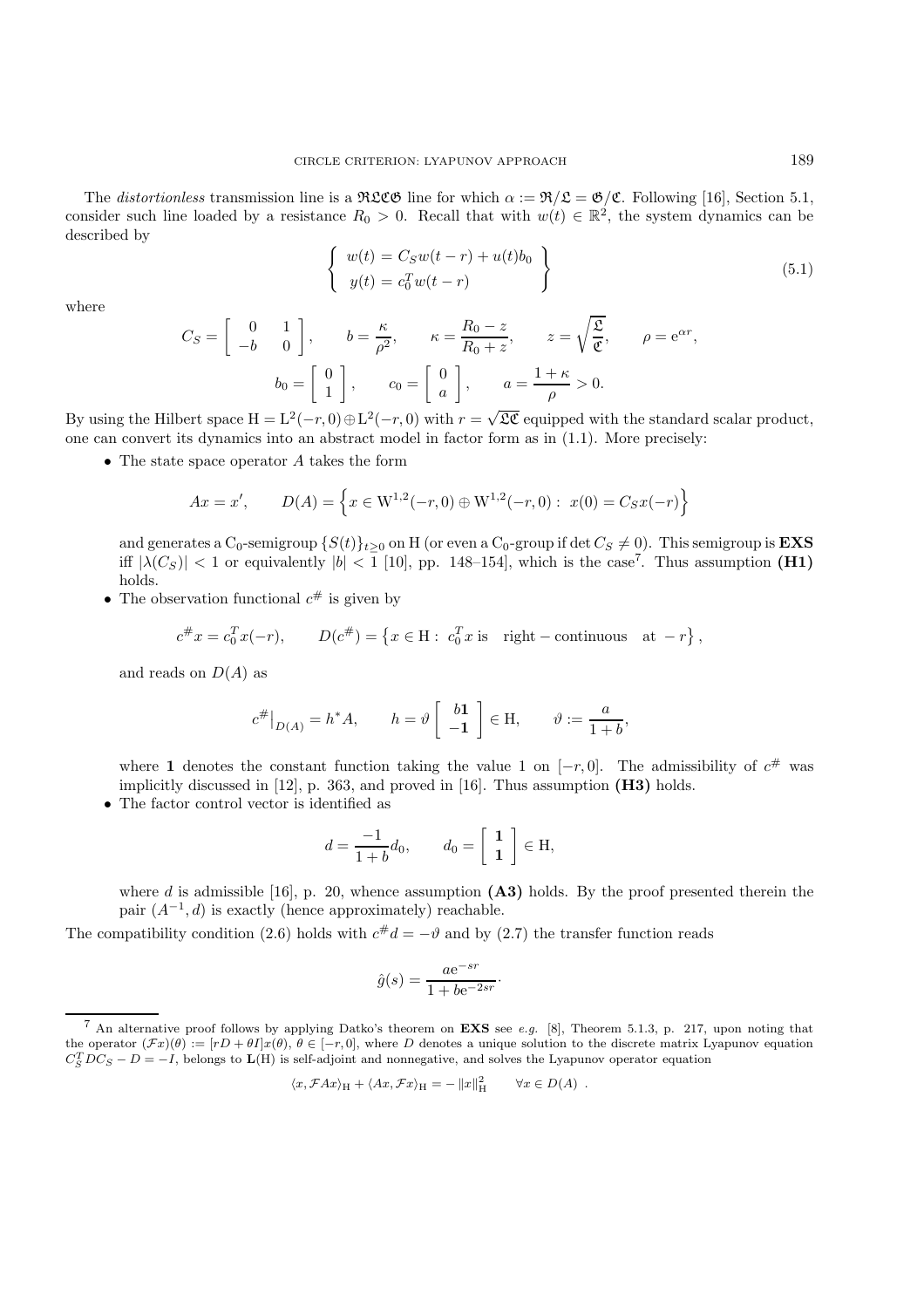This is confirmed by applying the Laplace transform directly to (5.1). Moreover,

$$
\|\hat{g}\|_{\mathcal{H}^\infty(\Pi^+)} = \frac{a}{1-|b|}
$$

and thus  $(2.8)$  is satisfied. See [16] for more information. In particular assumptions  $(A1)$  *i.e.*  $(H1) \div (H4)$ hold.

(5.1) with nonlinear feedback  $u = -f(y)$  reduces to the delay-difference equation

$$
w(t) = C_S w(t - r) - b_0 f[c_0^T w(t - r)]
$$

which can be solved iteratively by the method of steps. With  $f \in S_0$ , the operator  $y \mapsto f(y)$  maps continuously  $L^2(-r, 0)$  into itself and therefore for any  $T > 0$  the output y is in  $L^2(0, T)$  with

$$
y(nr+r+\theta) = c_0^T C_S^n w(\theta) - \sum_{k=0}^{n-1} c_0^T C_S^{n-1-k} b_0 f[y(kr+r+\theta)], \quad n \in \mathbb{N}, n \ge 2, \ \theta \in [-r, 0],
$$

where  $y(r + \theta) = c_0^T w(\theta), \theta \in [-r, 0]$ . Observing that

$$
c_0^T C_S^{2k} b_0 = a(-b)^k
$$
,  $c_0^T C_S^{2k+1} b_0 = 0$ ,  $k = 0, 1, 2, ...$ ,

and recalling the explicit formulae for  $\overline{P}$  [16], pp. 16–17, and  $\overline{F}u = g\star u$  (where g is given by [16]), Formula (5.18), leads by elementary manipulations to the conclusion that the closed-loop fixed point output equation

$$
y_T = (\overline{P}x_0)_T - (\overline{F}f(y_T))_T
$$

has a unique solution  $y_T \in L^2(0,T)$  for all  $T > 0$ . Thus (A4) holds.

For comparison purposes the closed-loop semigroup generator corresponding to the linear feedback  $f(y) = \mu y$ takes the form

$$
A_{\mu}x = x', \qquad D(A_{\mu}) = \left\{ x \in W^{1,2}(-r,0) \oplus W^{1,2}(-r,0) : x(0) = \left[ C_S - \mu b_0 c_0^T \right] x(-r) \right\}.
$$

Indeed,  $D(A_\mu)$  consists of these x for which  $x - \mu d c \# x \in D(A)$ . The latter holds if  $x \in W^{1,2}(-r,0)$  ⊕  $W^{1,2}(-r,0)$  and  $x(0) - \mu d c \# x = C_S [x(-r) - \mu d c \# x]$ , or equivalently, if  $x(0) = [C_S - \mu b_0 c_0^T] x(-r)$ . The semigroup generated on H =  $L^2(-r, 0) \oplus L^2(-r, 0)$  by  $A_\mu$  is **EXS** iff all eigenvalues of the matrix  $C_S - \mu b_0 c_0^T =$ <br>  $\begin{bmatrix} 0 & 1 \end{bmatrix}$  and in the same unit disk [10]. This is the same if  $\begin{bmatrix} 0 & 1 \end{bmatrix}$ 

$$
\begin{bmatrix} 0 & 1 \ -b & -a\mu \end{bmatrix}
$$
, are in the open unit disk [10]. This is the case if  $|\mu| < \frac{1+b}{a}$ . (5.2)

Stability condition (5.2) yields the *Hurwitz sector* which has to be compared with a sector  $(k_1, k_2)$  generated by the frequency-domain inequality (4.3). It is clear that by (5.2) the upper bound for  $k_2$  is  $\frac{1+b}{a}$  and the lower bound for  $k_1$  is  $-\frac{1+b}{a}$ . Now we check assumption **(A2)**. This will be done separately for  $b \le 0$  and for  $b > 0$ .

## 5.1. **The case of nonpositive** b

Substituting  $k_2 = -k_1 = \frac{1+b}{a}$  into (4.2) gives

$$
\pi(j\omega) = 1 - \left(\frac{1+b}{a}\right)^2 |\hat{g}(j\omega)|^2 = \frac{-4b\sin^2 \omega r}{(1-b)^2 + 4b\cos^2 \omega r} \ge 0 \qquad \forall \omega \in \mathbb{R}
$$

and therefore the Hurwitz sector (5.2) agrees with the sector implied by (4.18).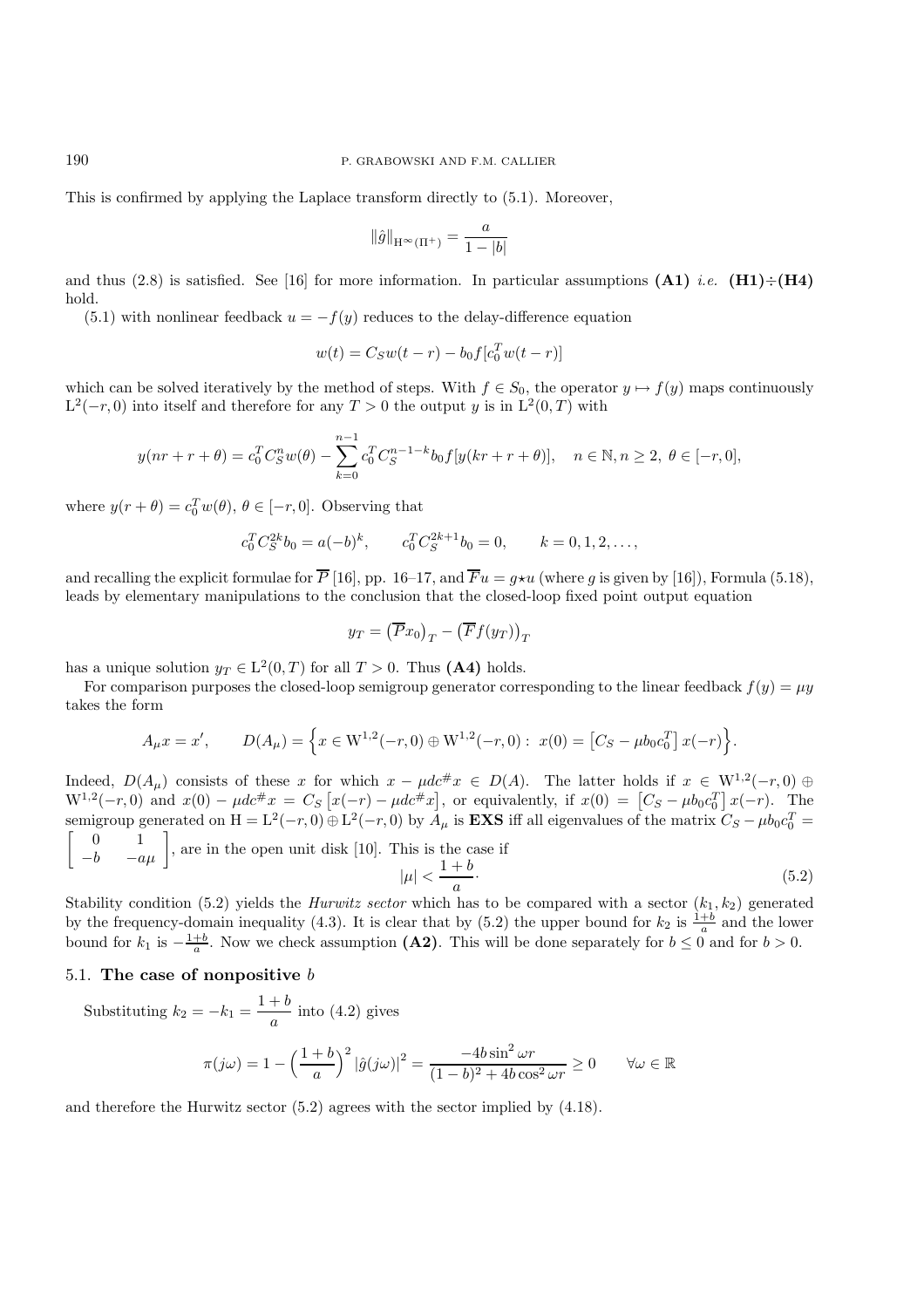| Case       | $k_1$                                                            | $k_2$                                                  |
|------------|------------------------------------------------------------------|--------------------------------------------------------|
| $b \leq 0$ | $1+b$<br>$\overline{2}$<br>$\alpha$                              | $1+b\chi^2$<br>$\alpha$                                |
| b > 0      | $(1-b)^4$<br>4 <sub>b</sub><br>$\nu$<br>$a^2(1+b)^2$<br>$a(1+b)$ | $(1-b)^4$<br>4b<br>$a^2(1+b)^2$<br>$\overline{a(1+b)}$ |

TABLE 1. Lower and upper bounds of the sector  $\mathcal{S}_{2\nu}$ .

Table 2. Constants of the Lur'e system (3.2).

| Case      |                            | $\epsilon$                                          |                                                 |
|-----------|----------------------------|-----------------------------------------------------|-------------------------------------------------|
| $b\leq 0$ | $+\nu$<br>$\alpha$         | $\vartheta$<br>$-\nu \vartheta$<br>$\boldsymbol{a}$ | $\nu \vartheta^2$                               |
| b >       | $-b^2 + 6b$ .<br>$+$ $\nu$ | $b^2 - 10b + 1$<br>$\nu \vartheta$<br>a(            | <b>16b</b><br>$\frac{1}{b^2} + \nu \vartheta^2$ |

TABLE 3. Constants determining the spectral factor  $\phi(s) = \frac{\alpha + \beta e^{-s r} + \gamma e^{-2s r}}{1 + be^{-2s r}}$ .

| Case       | $\alpha$                           |                                     |                                    |
|------------|------------------------------------|-------------------------------------|------------------------------------|
| $b \leq 0$ | $a\sqrt{\nu} + \sqrt{a^2\nu - 4b}$ |                                     | $a\sqrt{\nu} - \sqrt{a^2\nu - 4b}$ |
| b > 0      | $'$ (2b)<br>2b                     | $\sqrt{16b+a^2\nu} - \sqrt{a^2\nu}$ | $\ell$ 2b<br>$2\mathfrak b$        |

To have (4.3) satisfied we replace  $k_2 = -k_1 = \frac{1+b}{a}$  by  $k_2 = -k_1 =$  $\sqrt{\left(\frac{1+b}{a}\right)}$  $\big)$ <sup>2</sup> –  $\nu$  with sufficiently small  $\nu > 0$ getting

$$
\pi(j\omega) = \frac{-4b\sin^2 \omega r}{(1-b)^2 + 4b\cos^2 \omega r} + \nu |\hat{g}(j\omega)|^2 \ge \nu \inf_{\omega \in \mathbb{R}} |\hat{g}(j\omega)|^2 = \frac{\nu a^2}{(1+|b|)^2} := \eta > 0 \quad \forall \omega \in \mathbb{R},
$$

whence **(H5)** holds. Finally **(H6)** is valid by Corollary A.1 because A is dissipative. To see this note that, as  $|b| < 1 \ (\iff |\lambda(C_S)| < 1), C_S^T C_S - I = \text{diag}\{b^2 - 1, 0\} \leq 0$ , whence

$$
\langle Ax, x \rangle_{\mathcal{H}} + \langle x, Ax \rangle_{\mathcal{H}} = x^T(-r) \left[ C_S^T C_S - I \right] x(-r) \le 0.
$$

Now all assumptions of Theorem 4.1 are met and by the latter the Lur'e system (3.1) with  $k_1, k_2, q, e$  and  $\delta$ given in Tables 1 and 2 has a solution  $(\mathcal{H}, \mathcal{G}), \mathcal{H} \in \mathbf{L}(\mathbf{H}), \mathcal{H} = \mathcal{H}^* \geq 0$ , whence  $(\mathbf{A2})$  is met.

By Theorem 3.1 the origin of H is **GSAS** for any  $f \in S_{2\nu}$ . This agrees with the result in [17], Section 4.1, modulo  $\varepsilon = 2\nu$ .

Here an explicit solution  $(\mathcal{H}, \mathcal{G})$  of the equivalent Lur'e system  $(3.2)$  is obtained by the method of Theorem 4.1/**(ii)**, for which the details can be found in [18]. The spectral factorization problem admits a simple spectral factor  $\phi$ ,  $1/\phi \in H^{\infty}(\Pi^+)$ ,  $\phi(0) = \sqrt{\delta}$  of the form presented in Table 3. The solution G of the realization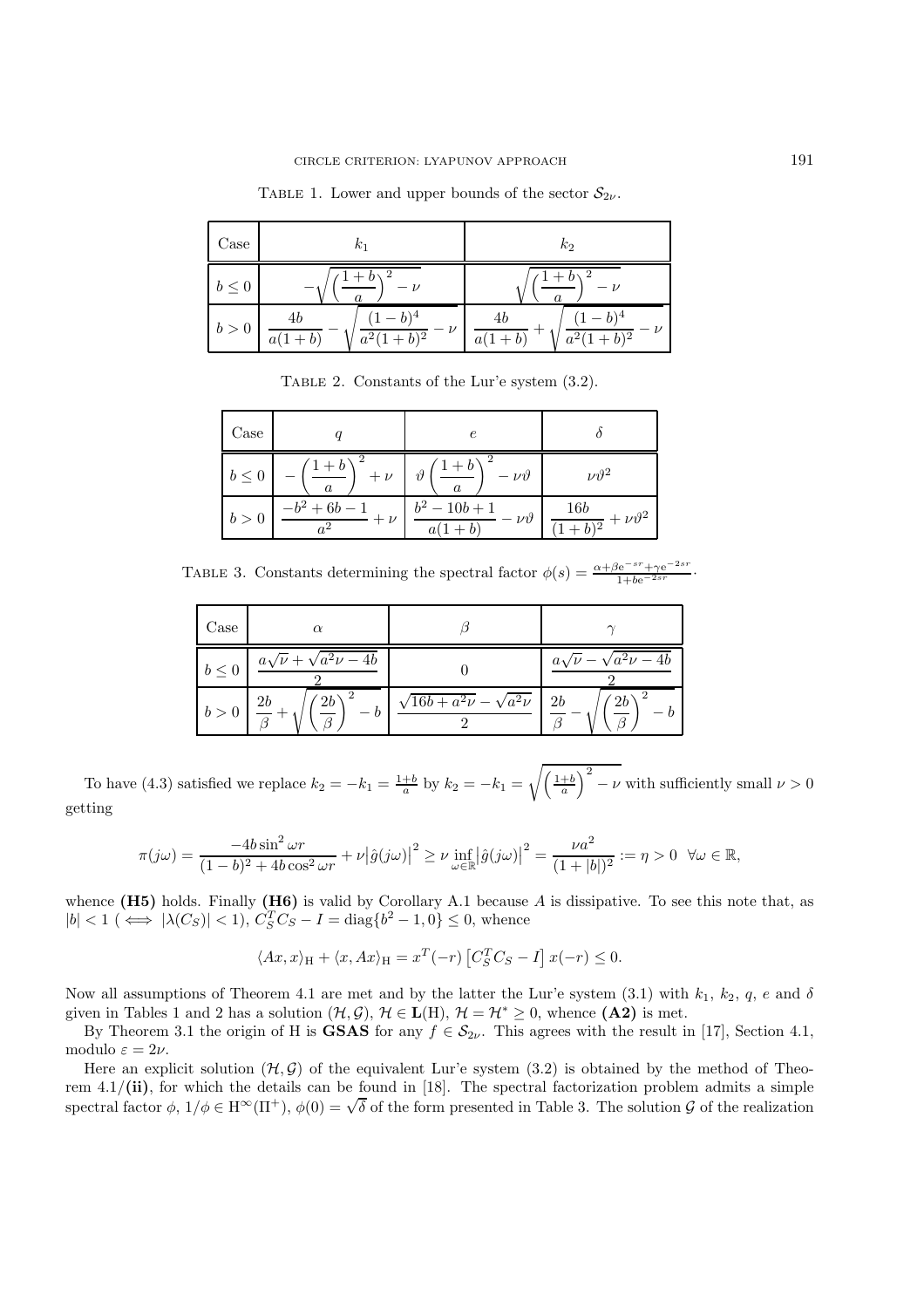| Case  | $\mathcal{G} \in \mathrm{H}$                                                                                                                   | $(\mathcal{H}x)(\theta) = Hx(\theta), H \in \mathbf{L}(\mathbb{R}^2)$                                             |
|-------|------------------------------------------------------------------------------------------------------------------------------------------------|-------------------------------------------------------------------------------------------------------------------|
| b<0   | $b\alpha - \gamma$<br>$\boxed{1+b}$                                                                                                            | $H = \text{diag}\{\gamma^2 - b^2, 1 - \alpha^2\} > 0$                                                             |
| b > 0 | $\frac{b(\alpha + \beta) - \gamma}{1 + b} \mathop{\mathbf{1}}\nolimits$<br>$\frac{b\alpha - (\beta + \gamma)}{2} \mathop{\mathbf{1}}\nolimits$ | $\beta(\gamma - b\alpha)$<br>$\gamma^2 - b^2$<br>$1+b$<br>$H =$<br>> 0<br>$\beta(\gamma-b\alpha)$<br>$1-\alpha^2$ |

Table 4. Solutions of the realization problem (4.4) and the Lur'e system (3.2).

equation (4.4) is unique by the approximate reachability of the pair  $(A^{-1}, d)$ . It is given in Table 4, which contains also the corresponding solution  $H$  of the resulting Lyapunov equation in (3.2).

## 5.2. **The case of positive** b

The Hurwitz sector (5.2) is essentially larger than the sector implied by (4.18), because for  $k_2 = \frac{1+b}{a}$  we cannot take  $k_1 = -\frac{1+b}{a}$  to have the latter satisfied. An another choice of  $k_1$ ,  $k_2$  has to be proposed. Assuming  $k_2 = \frac{1+b}{a}$  we search for the minimal admissible value of  $k_1$  for which (4.18) holds. Since

$$
\pi(j\omega) = 1 + (k_1 + k_2) \operatorname{Re}[\hat{g}(j\omega)] + k_1 k_2 |\hat{g}(j\omega)|^2
$$
  
= 
$$
\frac{(1+b)^2 \cos^2 \omega r + (1-b)^2 \sin^2 \omega r + (1+b)^2 \cos \omega r + k_1 a(1+b) \cos \omega r + k_1 a(1+b)}{(1-b)^2 + 4b \cos^2 \omega r}
$$

then, treating the numerator as a polynomial in  $\cos \omega r$ , we give  $k_1$  its minimal admissible value for which the frequency domain inequality (4.18) holds, *viz.*  $k_1 = -\frac{1+b}{a} + \frac{8b}{a(1+b)} = -\frac{b^2 - 6b + 1}{a(1+b)}$ , whence

$$
\pi(j\omega) = \frac{4b(1+\cos\omega r)^2}{(1-b)^2 + 4b\cos^2\omega r} \ge 0.
$$

For meeting (4.3), we replace  $k_2 = \frac{1+b}{a}$  and  $k_1 = -\frac{1+b}{a} + \frac{8b}{a(1+b)}$  successively by  $k_{1,2} = \frac{4b}{a(1+b)} \mp \sqrt{\frac{(1-b)^4}{a^2(1+b)^2} - \nu}$ , with  $\nu > 0$  sufficiently small giving

$$
\pi(j\omega) = \frac{4b(1+\cos\omega r)^2}{(1-b)^2+4b\cos^2\omega r} + \nu|\hat{g}(j\omega)|^2 \ge \nu \inf_{\omega \in \mathbb{R}} |\hat{g}(j\omega)|^2 = \frac{\nu a^2}{(1+|b|)^2} := \eta > 0 \quad \forall \omega \in \mathbb{R}.
$$

Thus **(H5)** holds. **(H6)** holds as the method of Section 5.1 for checking **(H6)** does not depend on the sign of b. Thus all assumptions of Theorem 4.1 are met and by its assertion the Lur'e system (3.1) with parameters  $k_1$ , k<sub>2</sub>, q, e and  $\delta$  given in Tables 1 and 2 has a solution  $(\mathcal{H}, \mathcal{G}), \mathcal{H} \in L(H), \mathcal{H} = \mathcal{H}^* \geq 0$ , whence (A2) holds. By Theorem 3.1 the origin of H is **GSAS** for any  $f \in S_{2\nu}$ . This agrees with the result in [17], Section 4.1, modulo  $\varepsilon = 2\nu$ . Again an explicit solution  $(\mathcal{H}, \mathcal{G})$  of the equivalent Lur'e system (3.2) is obtained by the method of  $\varepsilon = 2\nu$ . Again an explicit solution (*i*, *y*) or the equivalent Eur e system (3.2) is obtained by the method of Theorem 4.1/(**ii**), with details in [18]. The simple spectral factor  $\phi$ ,  $1/\phi \in H^{\infty}(\Pi^{+})$ ,  $\phi(0) = \sqrt{\$ Table 3. The solution  $(\mathcal{H}, \mathcal{G})$  of the equivalent Lur'e system (3.2) is given in Table 4; here again the solution  $\mathcal{G}$ of the realization equation (4.4) is unique by the approximate reachability of the pair  $(A^{-1}, d)$ .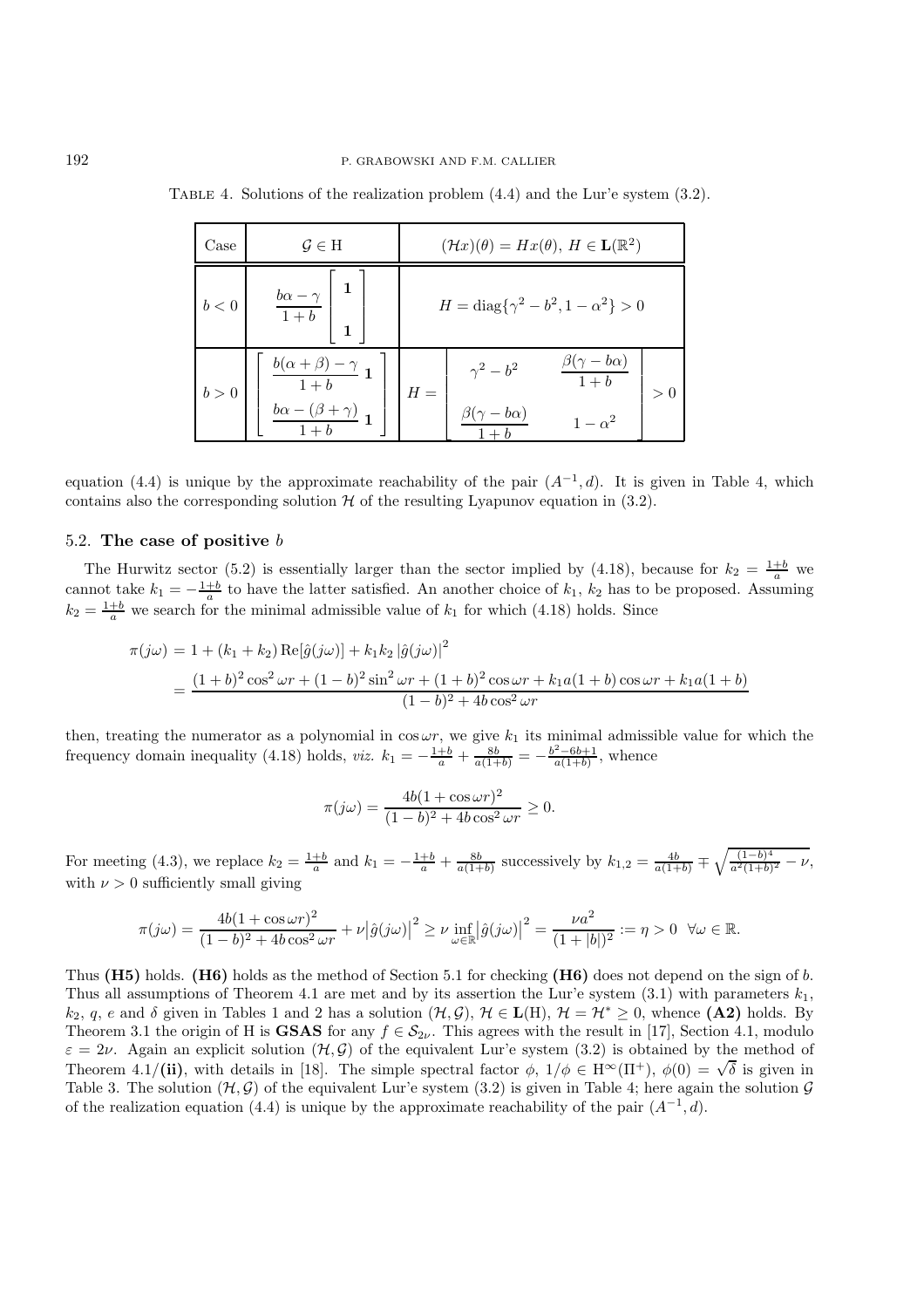## 6. Discussion and conclusions

The most important results of this paper are:

- A criterion for the absolute global strong asymptotic stability presented in Section 3 based on quadratic Lyapunov functionals *viz.* Theorem 3.1, whose assumptions however require to check the solvability of the Lur'e system (3.1).
- Solvability results for this Lur'e system in Section 4, leading to Theorem 4.1. The criterion of Section 3 jointly with those of Section 4 lead to results similar to those of the input-output approach [17].
- A detailed presentation of an example of electrical transmission-line, illustrating the results of previous sections, in Section 5. The discussion shows that this paper's stability criteria are checkable.

A class of first-order hyperbolic systems on a *higher-dimensional* spatial domain but with *bounded* observation is discussed in [21], Section 7.4.

In [25] a circle criterion has been derived for a nonlinear feedback system having in its feedback loop, an integrator and a sector nonlinearity in front of an infinite-dimensional well-posed linear plant. Due to the smoothing action of the integrator, the results of [25] are not comparable with those of the present paper.

Moreover observe that, contrary to the system of Section 5.1, the absolute stability conditions generated by the circle criterion for the system of Section 5.2 are, in the case where  $b < 0$ , significantly more conservative than the Hurwitz sector condition. It is known that for finite-dimensional autonomous *continuous* Lur'e systems *Popov's method* leads to considerably better stability conditions than the circle criterion. It is less known that a generalization of Popov's method to finite-dimensional autonomous *discrete* Lur'e systems is possible only by *further restricting the class of admissible nonlinearities*. This causes one to expect some difficulties to get an appropriate Popov type stability criterion for the system described by

$$
\begin{cases}\nA^{-1}\dot{x}(t) = x(t) - df[y(t)] & x_0 \in \mathcal{H} \\
y(t) = (c^{\#}x)(t)\n\end{cases}
$$
\n(6.1)

which is sufficiently general to handle discrete-time systems, as can be seen by noting that  $(5.1)$  is an equivalent model giving the essentially discrete-time dynamics of the electrical distortionless loaded RLCG-transmission line (see [12], p. 365, for details). An additional observation is that the input-output approach for finitedimensional feedback systems is usually based on some smoothness assumptions imposed on the system output. Thus an other difficulty for obtaining a generalization of Popov's method will be that one has to examine some *differentiability properties of the system output*. This is mainly why in [3] a Popov like criterion was obtained by the Lyapunov method for an infinite-dimensional Lur'e system of *indirect control*, *i.e.*

$$
\begin{cases}\n\dot{x}(t) = A\{x(t) - df[\sigma(t)]\} \\
\dot{\sigma}(t) = \langle q, x(t) \rangle_H + \rho f[\sigma(t)]\n\end{cases}.
$$
\n(6.2)

Regarding the variable  $\sigma$  as the system output one can readily notice that here the output is differentiable. This is in contrast to  $(6.1)$  where the output y is generally not differentiable.

Recently a fairly general result concerning Popov's criterion for (6.2) has been obtained using the input-output approach [9], Sections 3 and 5.

Finally our results can be applied to a class of systems with an unstable plant. If there exists  $\mu \in \mathbb{R}$  such that

$$
1 - \mu c^{\#} d = 1 + \mu \hat{g}(0) \neq 0 \tag{6.3}
$$

then, adding and subtracting  $\mu d\varepsilon^{\#}x$ , one can write the closed-loop dynamics as

$$
\dot{x}(t) = A \{ x(t) - df \left[ c^{\#} x(t) \right] \} = A_{\mu} \left\{ x - \frac{1}{1 - \mu c^{\#} d} d f_{\mu} \left[ c^{\#} x(t) \right] \right\}
$$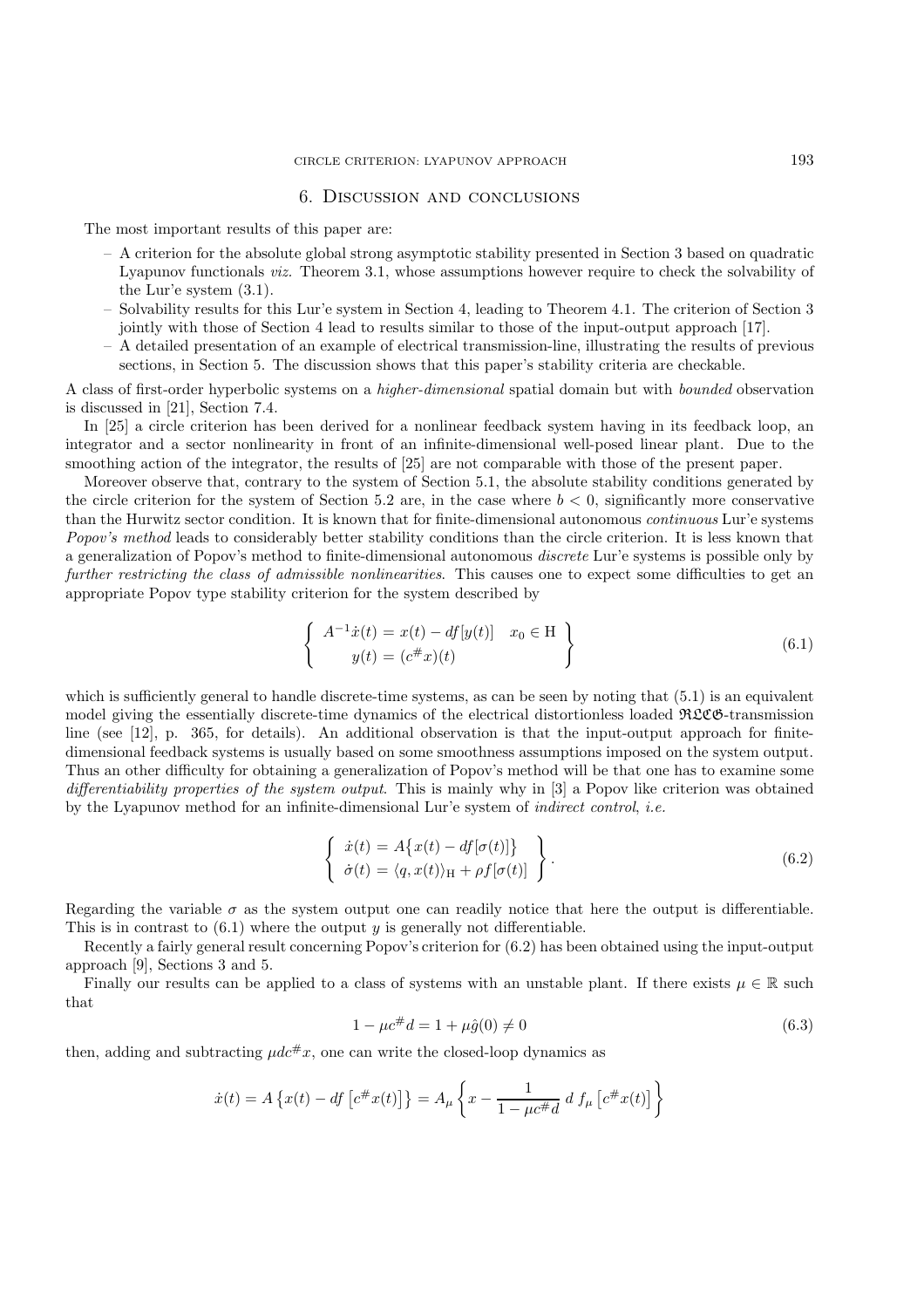with

$$
A_{\mu}x := A[x - \mu dc^{\#}x], \qquad D(A_{\mu}) = \{x \in D(c^{\#}) : x - \mu dc^{\#}x \in D(A)\}
$$
(6.4)

and

$$
f_{\mu}(y) := f(y) - \mu y.
$$

The new transfer function is

$$
\hat{g}_{\mu}(s) = \frac{1}{1 - \mu c^{\#} d} \left[ c^{\#} (sI - A_{\mu})^{-1} d - c^{\#} d \right] = \frac{\hat{g}(s)}{1 + \mu \hat{g}(s)}.
$$

Now one can try to apply the whole theory to the new Lur'e system which is possible only if  $A_\mu$  generates an **EXS** semigroup *i.e.* when the original linear part is exponentially stabilizable by constant output feedback  $u = -\mu y.$ 

# APPENDIX A. ON STRONG ASYMPTOTIC STABILITY OF THE SEMIGROUP  $\{e^{tA^{-1}}\}_{t\geq 0}$

In the sequel  $\sigma(\cdot)$ ,  $\sigma_P(\cdot)$ ,  $\sigma_C(\cdot)$  will respectively denote the spectrum, the point *(i.e.* discrete) spectrum and the continuous spectrum of an operator. We shall need the following result.

**Lemma A.1.** *Let*  $A : (D(A) \subset H) \longrightarrow H$  *be the generator of an* **EXS**  $C_0$ -semigroup  $\{S(t)\}_{t\geq 0}$  *on* H. Then the  $semigroup \{e^{tA^{-1}}\}_{t\geq 0}$ , generated by  $A^{-1} \in \mathbf{L}(\mathbf{H})$ , is  $(\mathbf{AS})$ , i.e. for every  $x_0 \in \mathbf{H}$ ,  $\lim_{t\to\infty} e^{tA^{-1}}x_0 = 0$ , if and only *if* { $e^{tA^{-1}}$ }<sub>*t*≥0</sub> *is* uniformly bounded.

*Proof.* If the semigroup  $\{S(t)\}_{t\geq 0}$  is **EXS**, then  $\sigma_P(A^{-1}) \cap j\mathbb{R} = \emptyset$ ,  $\sigma_P((A^*)^{-1}) \cap j\mathbb{R} = \emptyset$  and  $0 \in \sigma_C(A^{-1})$  is the only possible point of the spectrum of  $A^{-1}$  on jR. This together with the assumption that  $\{e^{tA^{-1}}\}_{t\geq 0}$  is uniformly bounded gives that the semigroup  $\{e^{tA^{-1}}\}_{t\geq 0}$  is **AS** by [1], Stability Theorem, p. 837, see also [27].

Conversely, if  $\{e^{tA^{-1}}\}_{t\geq 0}$  is **AS**, then for all  $x \in H$ ,  $\sup_{t\geq 0} \|e^{tA^{-1}}x\|_{H} < \infty$ , such that by the uniform boundedness principle  $\sup_{t\geq 0} ||e^{tA^{-1}}||_{\mathbf{L}(H)} < \infty$ , whence  $\{e^{tA^{-1}}\}_{t\geq 0}$  is uniformly bounded.  $\Box$ 

**Corollary A.1.** *Let*  $A: (D(A) \subset H) \longrightarrow H$  *be the generator an* **EXS**  $C_0$ -semigroup  $\{S(t)\}_{t\geq 0}$  *on* H. Then *the semigroup*  ${e^{tA^{-1}}}_{t\geq 0}$  *is* **AS** *if the operator inequality* 

$$
\langle Ax, \mathcal{X}x \rangle_{\mathcal{H}} + \langle \mathcal{X}x, Ax \rangle_{\mathcal{H}} \le 0 \qquad \forall x \in D(A)
$$
\n
$$
(A.1)
$$

*has a bounded self-adjoint solution*  $\mathcal{X} = \mathcal{X}^* \in \mathbf{L}(\mathbf{H})$  *which is* coercive, *i.e.*  $\mathcal{X} \geq \varepsilon I$  *for some*  $\varepsilon > 0$ *.* 

*Proof.* Representing X as  $\mathcal{X} = \mathfrak{T}^*\mathfrak{T}$  one can see that  $\mathfrak{T}A^{-1}\mathfrak{T}^{-1}$  is a *dissipative operator*, whence  $A^{-1}$  is *similar* to a dissipative operator. Consequently  $A^{-1}$  generates a bounded semigroup and the assertion follows from Lemma A.1.  $\Box$ 

**Corollary A.2.** *Let*  $A : (D(A) \subset H) \longrightarrow H$  *be the generator an* **EXS**  $C_0$ -semigroup  $\{S(t)\}_{t>0}$  *on* H. Let H *have a Riesz basis of eigenvectors of A. Then the semigroup*  $\{e^{tA^{-1}}\}_{t\geq 0}$  *is* **AS***.* 

*Proof.* The eigenvalues of  $A^{-1}$  are reciprocals of eigenvalues of A and both semigroups and  $\{S(t)\}_{t\geq0}$  satisfy the *spectrum determined growth assumption*. Hence, the first one is bounded as the second one is **EXS**. Now we apply Lemma A.1.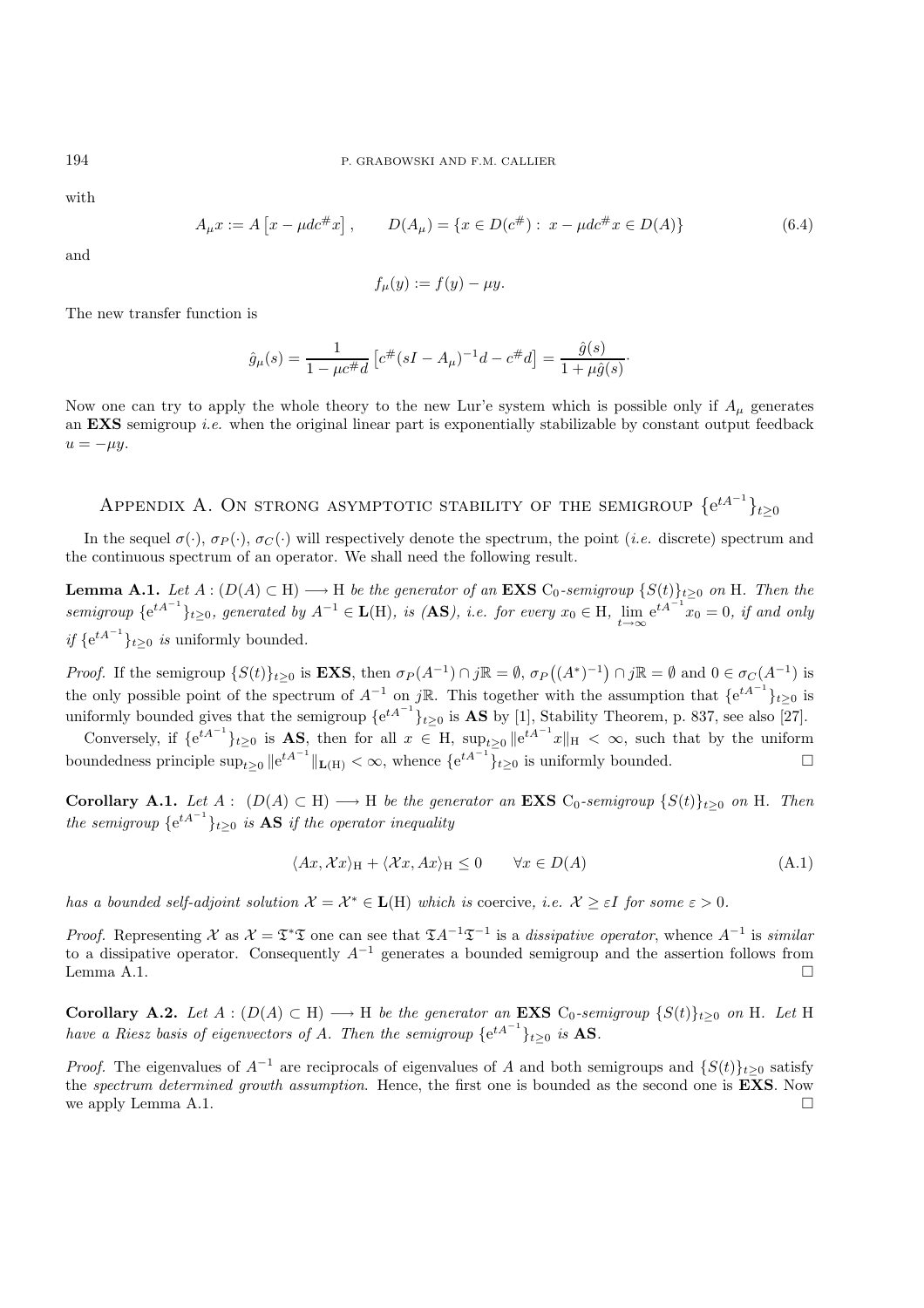## B. Proof of Lemma 2.8

*Proof.* **a**) If  $u \in D(L) = W^{1,2}[0,\infty)$  then, for the first statement observe that with  $x(\cdot) + du(\cdot)$  continuous and  $z = A^*w, w \in D(A^*)$ 

$$
\langle x(t) - x_0, w \rangle = \int_0^t \langle x(\tau) + du(\tau), A^*w \rangle d\tau \quad \forall w \in D(A^*)
$$
  
\n
$$
\iff \langle x(t) - x_0, [A^{-1}]^* z \rangle = \int_0^t \langle x(\tau) + du(\tau), z \rangle d\tau \quad \forall z \in H
$$
  
\n
$$
\iff \langle [A^{-1}][x(t) - x_0], z \rangle = \int_0^t \langle x(\tau) + du(\tau), z \rangle d\tau \quad \forall z \in H
$$
  
\n
$$
\iff \langle [A^{-1}][x(t) - x_0], z \rangle = \langle \int_0^t [x(\tau) + du(\tau)] d\tau, z \rangle \quad \forall z \in H
$$
  
\n
$$
\iff [A^{-1}][x(t) - x_0] = \int_0^t [x(\tau) + du(\tau)] d\tau.
$$

For the second statement note that by Lemma 2.7, (2.3) is a classical solution of (2.2).

**b)** If  $x_0 \in D(A)$  and  $u \in D(R^2)$ , then  $x(\cdot)$  given by (2.3) reduces to (2.4), which defines a *classical* solution of (1.2). Indeed, then

$$
x(t) + du(t) = S(t)x_0 + \int_0^t S(t - \tau)di(\tau)d\tau \in D(A) \qquad \forall t \ge 0.
$$

Here the first component is clearly in  $D(A)$  and

$$
AS(t)x_0 = S(t)Ax_0 = \dot{S}(t)x_0.
$$

For the second one we have by Lemma 2.7  $\int_0^t S(t-\tau)di(\tau)d\tau \in D(A)$  with  $\dot{u} \in D(R) \subset D(L)$  replacing u, and by (2.1)

$$
A \int_0^t S(t-\tau) \, du(\tau) \, d\tau = \frac{d}{dt} \left[ \int_0^t S(t-\tau) \, du(\tau) \, d\tau \right] - \, du(t)
$$
\n
$$
= \int_0^t S(t-\tau) \, du(\tau) \, d\tau - \, du(t), \tag{B.1}
$$

whence

$$
\dot{x}(t) = A[x(t) + du(t)] = AS(t)x_0 + \int_0^t S(t - \tau)di(\tau)d\tau - di(t)
$$
\n(B.2)

where the right-hand side of (B.2) is continuous in  $t \geq 0$ .

### **REFERENCES**

- [1] W. Arendt and C.J.K. Batty, Tauberian theorems and stability of one-parameter semigroups. Trans. Amer. Math. Soc. **306** (1988) 837–852.
- [2] A.V. Balakrishnan, On a generalization of the Kalman-Yacubovi˘c lemma. Appl. Math. Optim. **31** (1995) 177–187.
- [3] F. Bucci, Frequency domain stability of nonlinear feedback systems with unbounded input operator. Dynam. Contin. Discrete Impuls. Syst. **7** (2000) 351–368.
- [4] F.M. Callier and J. Winkin, LQ-optimal control of infinite-dimensional systems by spectral factorization. Automatica **28** (1992) 757–770.
- [5] R.F. Curtain, Linear operator inequalities for strongly stable weakly regular linear systems. Math. Control Signals Syst. **14** (2001) 299–337.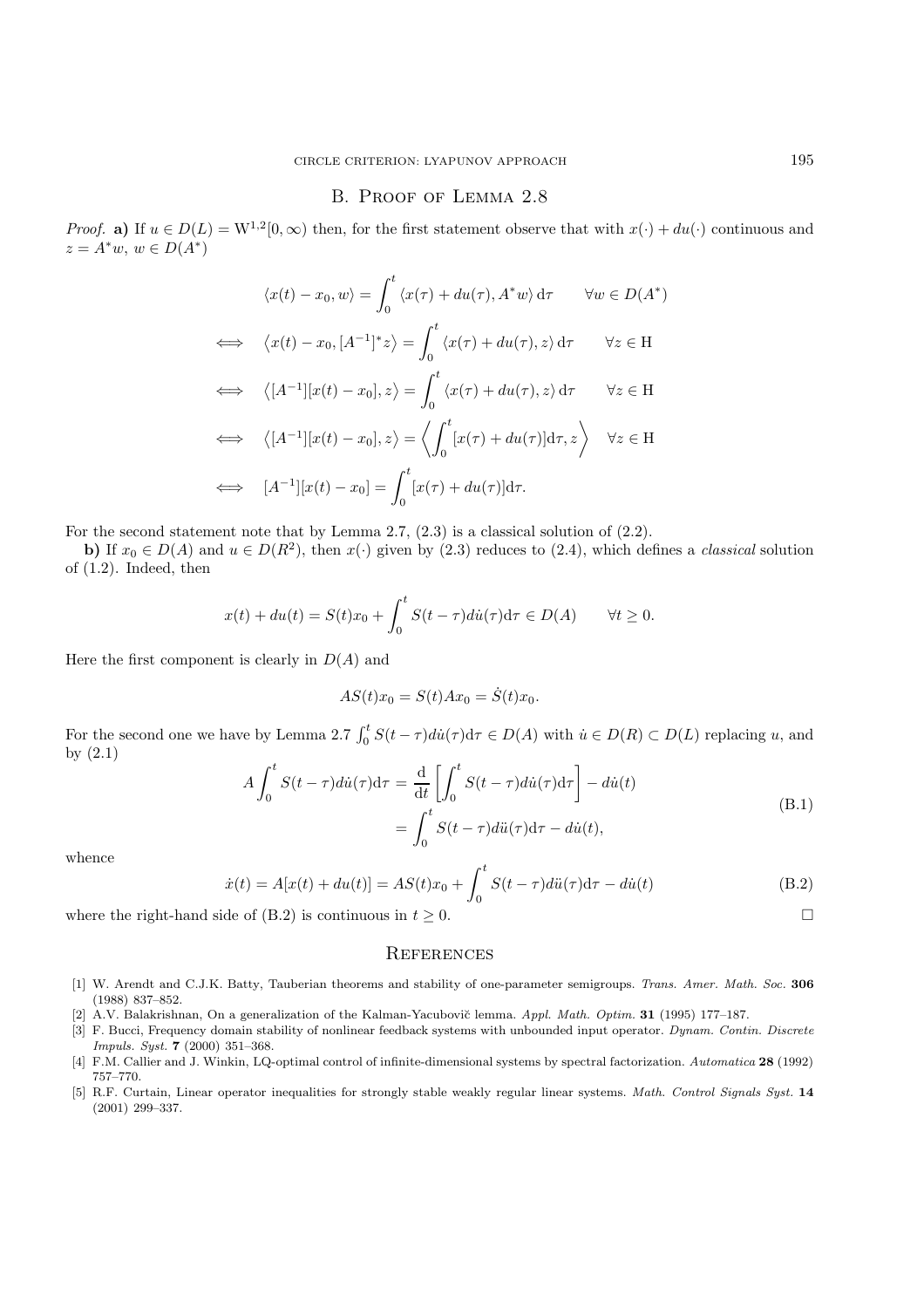#### 196 P. GRABOWSKI AND F.M. CALLIER

- [6] R.F. Curtain, Regular linear systems and their reciprocals: application to Riccati equations. Syst. Control Lett. **49** (2003) 81–89.
- [7] R.F. Curtain, Riccati equations for stable well-posed linear systems: The generic case. SIAM J. Control Optim. **42** (2003) 1671–1702.
- [8] R.F. Curtain and H. Zwart, An Introduction to Infinite-Dimensional Linear Systems Theory. Heidelberg, Springer (1995).
- [9] R.F. Curtain, H. Logemann and O. Staffans, Stability results of Popov-type for infinite dimensional systems with applications to integral control. Proc. London Math. Soc. **86** (2003) 779–816.
- [10] H. Górecki, S. Fuksa, P. Grabowski and A.Korytowski, Analysis and Synthesis of Time-Delay Systems. Warsaw & Chichester: PWN and J. Wiley (1989).
- [11] P. Grabowski, On the spectral Lyapunov approach to parametric optimization of DPS. IMA J. Math. Control Inform. **7** (1990) 317–338.
- [12] P. Grabowski, The LQ controller problem: an example. IMA J. Math. Control Inform. **11** (1994) 355–368.
- [13] P. Grabowski, On the circle criterion for boundary control systems in factor form. Opuscula Math. **23** (2003) 1–25.
- [14] P. Grabowski and F.M. Callier, Admissible observation operators. Duality of observation and control using factorizations. Dynamics Continuous, Discrete Impulsive Systems **6** (1999) 87–119.
- [15] P. Grabowski and F.M. Callier, On the circle criterion for boundary control systems in factor form: Lyapunov approach. Facultés Universitaires Notre-Dame de la Paix à Namur, Publications du Département de Mathématique, Research Report 07 (2000), FUNDP, Namur, Belgium.
- [16] P. Grabowski and F.M. Callier, Boundary control systems in factor form: Transfer functions and input-output maps. Integral Equations Operator Theory **41** (2001) 1–37.
- [17] P. Grabowski and F.M. Callier, Circle criterion and boundary control systems in factor form: Input-output approach. Internat. J. Appl. Math. Comput. Sci. **11** (2001) 1387–1403.
- [18] P. Grabowski and F.M. Callier, On the circle criterion for boundary control systems in factor form: Lyapunov stability and Lur'e equations. Facultés Universitaires Notre-Dame de la Paix à Namur, Publications du Département de Mathématique, Research Report **05** (2002), FUNDP, Namur, Belgium.
- [19] U. Grenander and G. Szegö, Toeplitz Forms and Their Application, Berkeley: University of California Press (1958).
- [20] K. Hoffman, Banach Spaces of Analytic Functions. Englewood Cliffs: Prentice-Hall (1962).
- [21] I. Lasiecka and R. Triggiani, Differential and Algebraic Riccati Equations with Application to Boundary/Point Control Problems: Continuous Theory and Approximation Theory. Lect. Notes Control Inform. Sci. **164** (1991) 1–160.
- [22] I. Lasiecka and R. Triggiani, Control Theory for Partial Differential Equations: Continuous and Approximation Theories. Part I: Abstract Parabolic Systems, Cambridge: Cambridge University Press, Encyclopedia Math. Appl. **74** (2000).
- [23] I. Lasiecka and R. Triggiani, Control Theory for Partial Differential Equations: Continuous and Approximation Theories. Part II: Abstract Hyperbolic-Like Systems over a Finite Time Horizon, Cambridge: Cambridge University Press, Encyclopedia Math. Appl. **75** (2000).
- [24] A.L. Likhtarnikov and V.A. Yacubovich, The frequency domain theorem for continuous one-parameter semigroups, IZVESTIJA ANSSSR. Seria matematicheskaya. **41** (1977) 895–911 (in Russian).
- [25] H. Logemann and R.F. Curtain, Absolute stability results for well-posed infinite-dimensional systems with low-gain integral control. ESAIM: COCV **5** (2000) 395–424.
- [26] J.-Cl. Louis and D.Wexler, The Hilbert space regulator problem and operator Riccati equation under stabilizability. Annales de la Société Scientifique de Bruxelles 105 (1991) 137-165.
- [27] Yu. Lyubich and Vû Quôc Phong, Asymptotic stability of linear differential equations in Banach spaces. Studia Math. 88 (1988) 37–41.
- [28] E. Noldus, On the stability of systems having several equilibrium points. Appl. Sci. Res. **21** (1969) 218–233.
- [29] E. Noldus, A. Galle and L. Jasson, The computation of stability regions for systems with many singular points. Intern. J. Control **17** (1973) 641–652.
- [30] E. Noldus, New direct Lyapunov-type method for studying synchronization problems. Automatica **13** (1977) 139–151.
- [31] A.A. Nudel'man and P.A. Schwartzman, On the existence of solution of some operator inequalities. Sibirsk. Mat. Zh. **16** (1975) 563–571 (in Russian).
- [32] J.C. Oostveen and R.F. Curtain, Riccati equations for strongly stabilizable bounded linear systems. Automatica **34** (1998) 953–967.
- [33] L. Pandolfi, Kalman-Popov-Yacubovich theorem: an overview and new results for hyperbolic control systems. Nonlinear Anal. Theor. Methods Appl. **30** (1997) 735–745.
- [34] L. Pandolfi, Dissipativity and Lur'e problem for parabolic boundary control system, Research Report, Dipartamento di Matematica, Politecnico di Torino **1** (1997) 1–27; SIAM J. Control Optim. **36** (1998) 2061–2081.
- [35] L. Pandolfi, The Kalman-Yacubovich-Popov theorem for stabilizable hyperbolic boundary control systems. *Integral Equations* Operator Theory **34** (1999) 478–493.
- [36] A. Pazy, Semigroups of Linear Operators and Applications to Partial Differential Equations. New York, Springer-Verlag (1983).
- [37] D. Salamon, Realization theory in Hilbert space. Math. Systems Theory **21** (1989) 147–164.